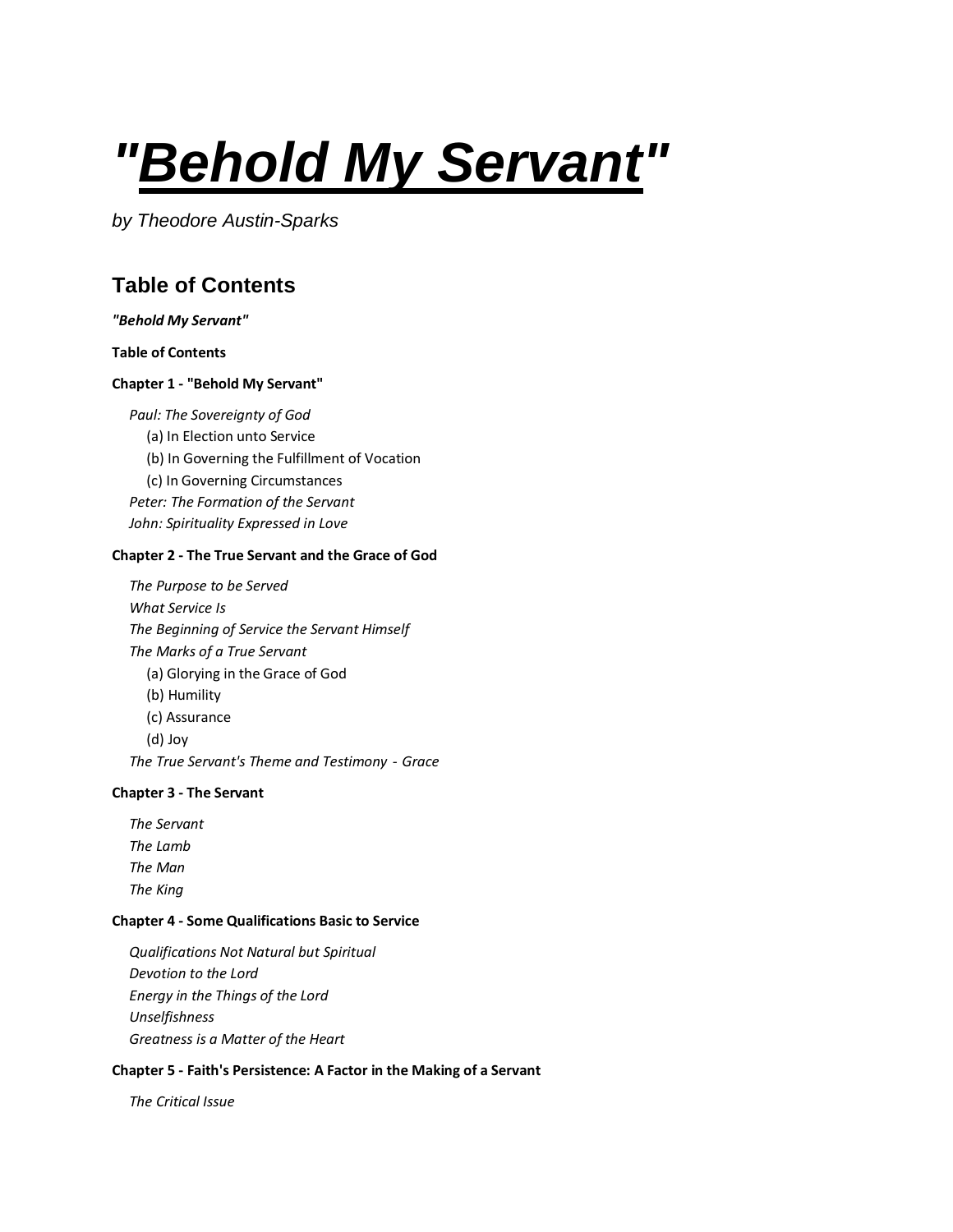*[God's Seeming Indifference](#page-24-0) [A Warning against Complacency](#page-24-1) [The Persistence of Faith](#page-25-0) [A Quality Inwrought into the Servant](#page-25-1)*

#### **Chapter 6 - [The Servant's Hands](#page-27-0)**

*Manual [Work Not Inconsistent with Spirituality](#page-27-1) [Consecrated Hands Full for the Lord](#page-27-2) [Hands Express Inner Disposition](#page-27-3) [Everything to be Done as Unto the Lord](#page-28-0)*

#### **Chapter 7 - [The Testing of Self-Interest in the Servant](#page-30-0)**

*[A Vital Ministry in a Time of Transition](#page-30-1) [Preparation in Secret](#page-31-0) [All Prone to Variable Soul Emotions](#page-31-1) [Fluctuating Soul Emotions to be Repudiated](#page-32-0) [The Lord Does Not Meet Us on Soul Ground](#page-32-1)*

#### **Chapter 8 - [The Spirit of the Bondservant](#page-34-0)**

*[The Governing Motive of Service](#page-34-1) [Love Includes Humility](#page-35-0) [Love Includes Faithfullness](#page-36-0) [The Basis is the Cross](#page-37-0)*

#### **Chapter 9 - [Service and Sovereignty](#page-38-0)**

*[The Service](#page-38-1) [The Servant](#page-39-0) [The Sovereignty](#page-40-0)*

#### **Chapter 10 - [The Servant's Continual Need of Grace](#page-44-0)**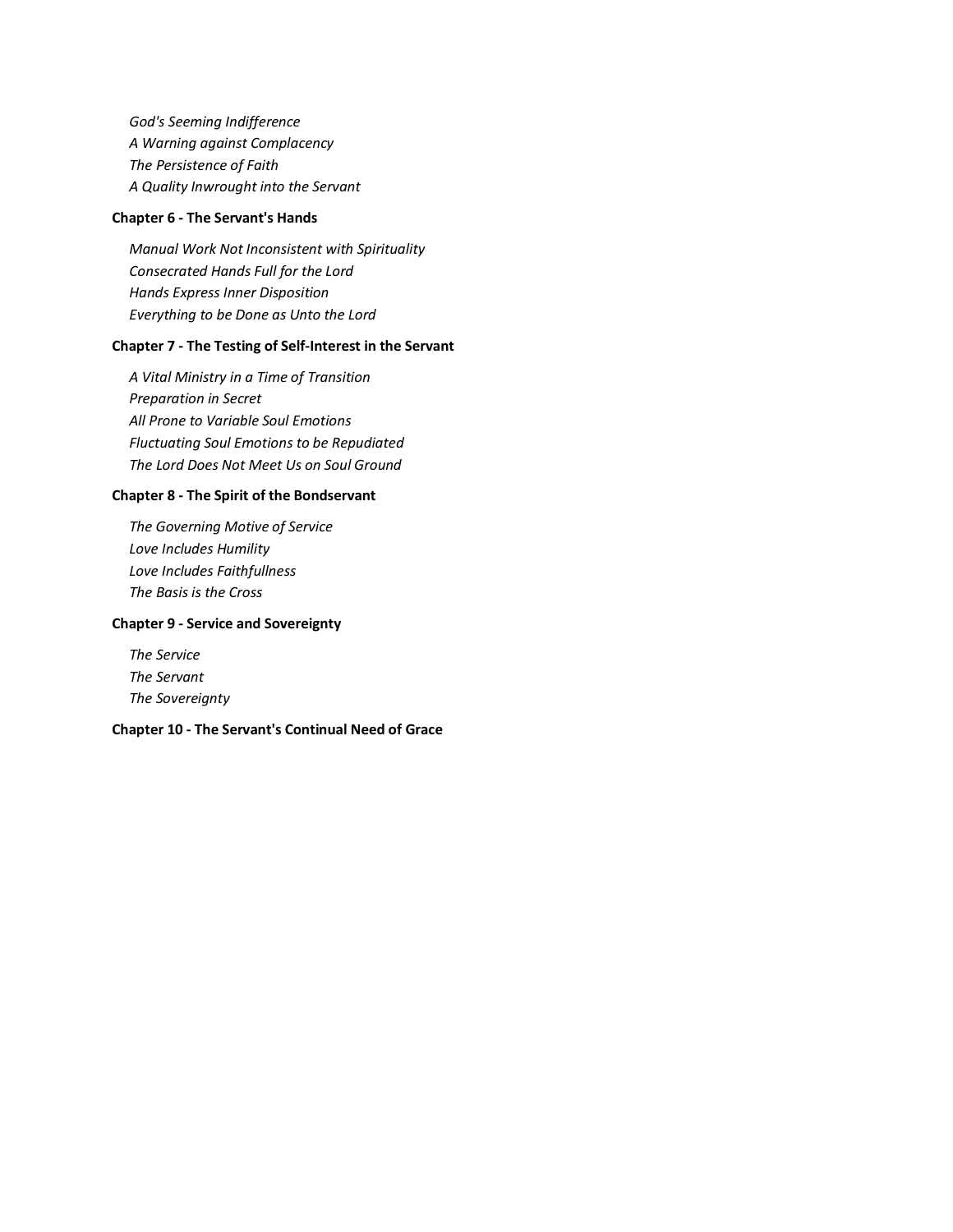# <span id="page-2-0"></span>**Chapter 1 - "Behold My Servant"**

"Behold, my servant, whom I uphold; my chosen, in whom my soul delighteth: I have put my Spirit upon him; he will bring forth justice to the Gentiles. He will not cry, nor lift up his voice, nor cause it to be heard in the street. A bruised reed will he not break, and a dimly burning wick will he not quench: he will bring forth justice in truth. He will not fail nor be discouraged, till he have set justice in the earth; and the isles shall wait for his law" (Isa. 42:1-4).

I have found the Lord putting it into my heart quite strongly to say something about the service of God; and I think we can gather it under that first clause - "Behold, my servant." Of course, here the words are prophetically related to the Lord Jesus. There is no doubt about that, because they are actually quoted in the twelfth chapter of the Gospel by Matthew, verses 17 and 18 - "...that it might be fulfilled which was spoken through Isaiah the prophet, saying, Behold, my servant whom I have chosen; my beloved in whom my soul is well pleased"; and there are other passages in the New Testament which are a repetition, in part of these very words.

But then, as you go on from chapter 42 of lsaiah's prophecies, you find the same word used very frequently in relation to Israel. You have only to glance through chapters 43, 44 and 45 to find the constant reiteration - "O Jacob, my servant," "Thou art my servant." But you find that Israel failed in the service, and it was after Israel's failure that the Lord Jesus as the servant actually came in according to this prophecy, and He took up that wonderful Divine purpose and vocation which it had been God's will for Israel to fulfil - a testimony to the nations. He, the Lord Jesus, became the great, inclusive, model servant of the Lord, fulfilled the service, and then passed it on to the Church. There is a very real and quite true sense in which Christ and His Body, the Church, now is the servant of the Lord, so, that it can be said - or should be able to be said - of Christ in the Church "Behold, my servant"; that is, as to Divine principle and purpose. The Church is called in to take up that service of the Lord Jesus and carry it out, and it has to do with a purpose of God which is in the nations. In the familiar words of Acts 15:14 - "to take out of (the nations) a people for his name."

Now, we shall take the Church's vocation in representation, the representation being found in three men. These men are, in principle, the dispensation in which we are living, according to God's mind; that is, they are representative of this particular dispensation which is the dispensation of the Church.

Do remember that in this dispensation we have everything in fullness. You may not think so, but we have everything in fullness. In the dispensations before, we had but figures, and every figure or type was in limitation, and failed at a certain point. Great as they were, even Abraham and Moses and the rest were but figures, and did not carry the purpose through to realisation. In this dispensation, we have them all brought to fullness in the Lord Jesus. If they were servants in the house of God, we have the "Son" in this dispensation. Service is brought to its fullest and its best in the Lord Jesus. Everything is carried through from the partial, the imperfect and the failure of past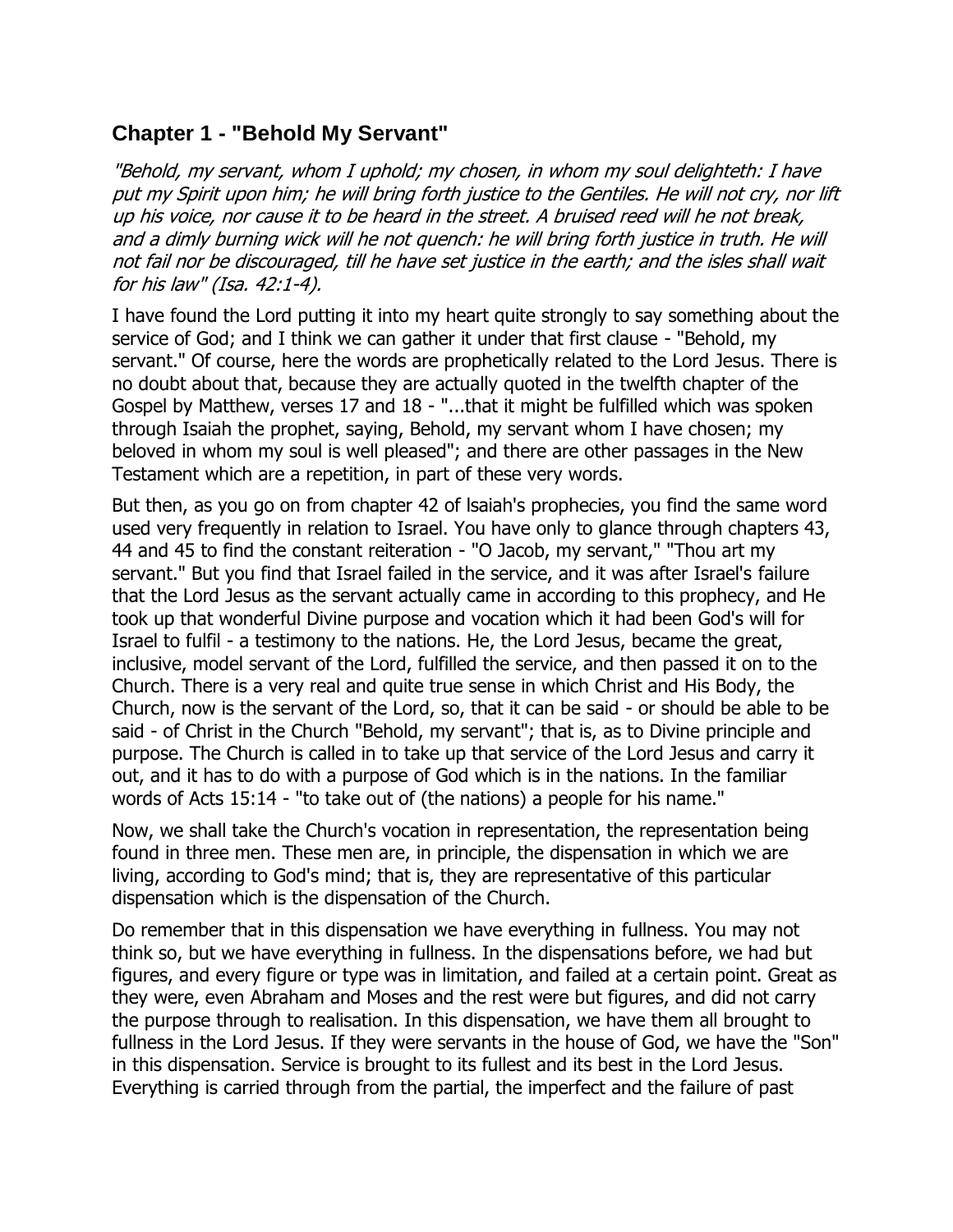dispensations to completeness in this, embodied in the Lord Jesus and transferred to the Church, and that means that service in this dispensation ought to be on the very highest level. It ought to be something very much better than the service of past dispensations.

Now, these three who represent the dispensation in principle so far as the Church's vocation is concerned are, as you guess, Paul and Peter and John, each of them embodying one of the great principles of service.

#### <span id="page-3-0"></span>**Paul: The Sovereignty of God**

#### <span id="page-3-1"></span>*(a) In Election unto Service*

Paul immediately comes right into line with Isa. 42:1 - "Behold, my servant, whom I uphold; my chosen..."; and what a long way back that word 'chosen' goes! Where Christ is concerned, it goes far, far back beyond the bounds of time - the Father's choosing, electing and appointing of His Son, the elect of God, the chosen of God. Paul comes in as the embodiment of that principle in the Church. In him the Church takes up the first principle of service as to Christ - election. "Go thy way: for he is a chosen vessel unto me, to bear my name before the Gentiles" (Acts 9:15). He is an elect vessel; and while Paul's special election had to do with his particular function, it was only an aspect of the more general principle of election where the Church is concerned. He makes that perfectly clear later in his letters to the Romans and to the Ephesians. "Called according to his purpose" (Rom. 8:28); "he chose us in him before the foundation of the world" (Eph.1:4). The Church is an elect vessel, foreknown, predestinated before the world was; and not in relation to salvation, for election predestination - is not unto salvation. Salvation only comes in the line of it. It does not apply primarily to salvation; it applies to purpose - predestination unto Divine purpose; that is, that God must realise His purpose and therefore He must have a vessel for it. He cannot go on without such a vessel and so He secures it from all eternity. Election is unto purpose. I repeat, Paul was the embodiment of the principle that the eternal choice of the Lord Jesus Christ is transferred to the Church in relation to the service of God, so that when Paul brings the Church into full view, he shows that it is unto a heavenly and eternal vocation. He traces its spiritual history right back to before time began and carries it right on into the ages of the ages, and says that the Church, planted right there in the eternities, stands for a special vocation, to serve God in a particular purpose dear to His heart.

The Apostle breaks that up and applies it to every individual member of Christ, and says in many more words than this - 'If you have been apprehended by Christ, if you know yourself to have been called into the fellowship of God's Son, if you are a member of Christ's Body, you are that on the ground of election, of eternal choice for a purpose. There is bound up with your life a great service, you are a part of a great vocation eternally predestined by God. You are in "Church" service, you are an elect vessel.' It is a tremendous thing to grasp that; it accounts for and explains a very great deal - far more than we are able here even to suggest. But let us note that there is a sovereignty which lies behind our being in our present relationship to the Lord Jesus. "Ye did not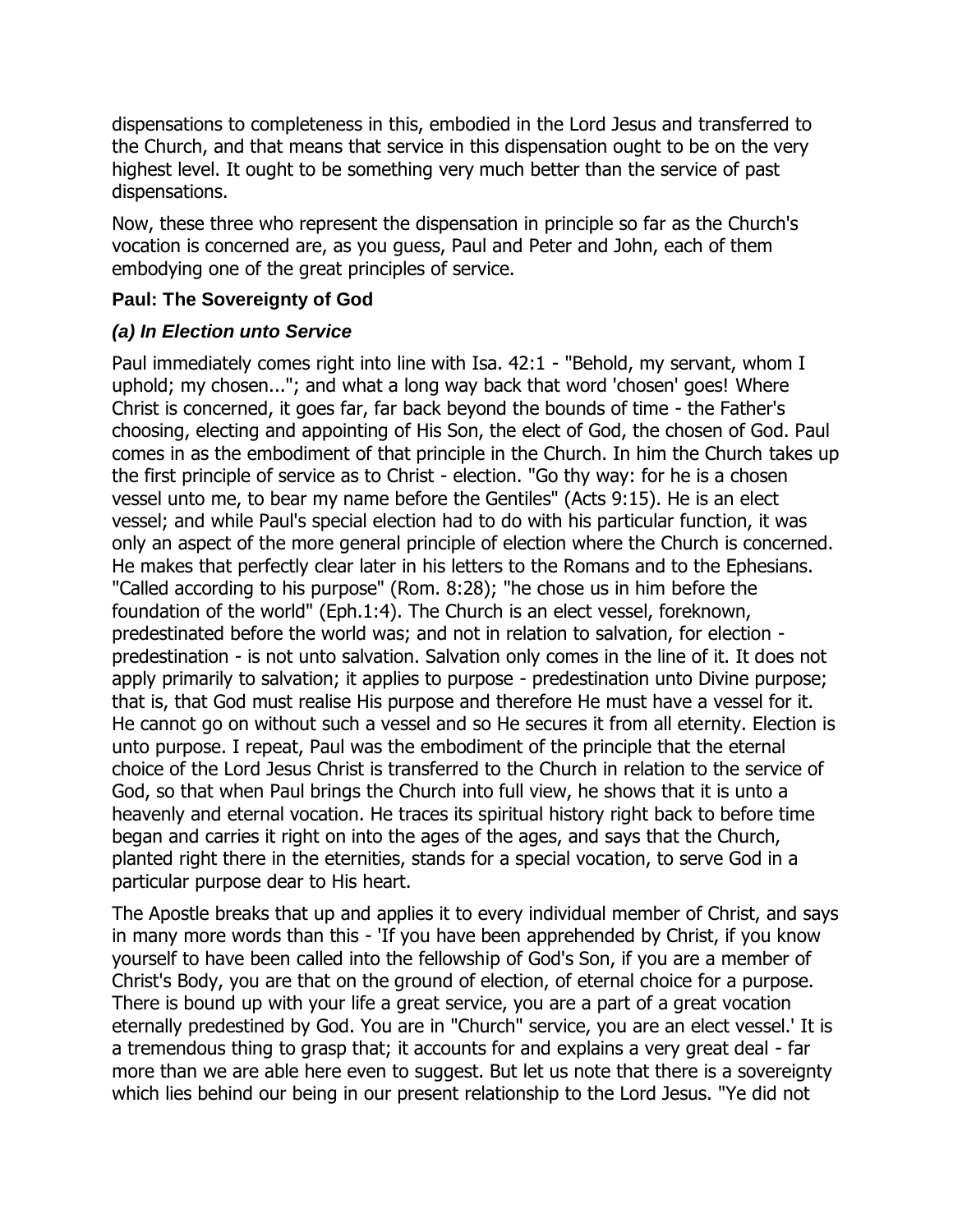choose me, but I chose you, and appointed you" (John 15:16). There is a sovereignty lying behind our being here, and what a lot we owe to that! If it had been left to us, where should we be today? What would have happened to us? Thank God for that sovereignty which, having girded us, follows us up, and when we deviate and wander, girds us again, and we find ourselves back again and again and again. There is a sovereignty girding us. Let us make more of it. It will bring a rest into our hearts, it will take an over-amount of anxiety from us, and a wrong sense of responsibility. Our responsibility begins and ends with complete abandonment to the Lord, and trust in Him, and obedience where He shows it to be necessary. The rest is with Him, and His sovereignty has undertaken to perfect that which concerns us, and to relieve us of the very great deal of anxiety and worry and fret and burden which results from our taking upon ourselves what is God's responsibility. I think that we have not yet fully realized how great our God is. The God that we have made is very much after our own mind. We need that He should be enlarged in our own apprehension.

It was the very last thing that ever Saul of Tarsus thought of, imagined or intended, that he should be a servant of Jesus Christ; and because it was so foreign to his mind, to his will, to his intention, he was always afterwards striking this note - 'I was apprehended of Christ Jesus; it was the Lord Who did it.' It is one of those sure planks under his feet, one of those things which gives him such confidence, such assurance, as he goes on. 'I did not take this thing up, it was not my choice; the Lord did this in His sovereignty.' So Paul becomes the very embodiment of this Church principle, this dispensation principle - that the Church is chosen in relation to a purpose of God, and we are here because of that.

But it is the purpose that governs, it is the service that governs. We are not here elected to be Christians. If we were, we could sit down, fold our arms and do nothing, and say: 'We are Christians, not by our own will, but God made us such, so, all right, we leave it at that.' Remember, election is unto vocation. It is "My servant" which is related to "whom I have chosen." Election is in relation to *service.* 

#### <span id="page-4-0"></span>*(b) In Governing the Fulfillment of Vocation*

Then, again, this sovereignty governs the fulfillment of the vocation. See this man Paul. He is an elect vessel. He has to bear the Name, "before the Gentiles, and kings, and the people of Israel" (Acts 9:15). Note - he is not going just to preach Christianity; he is going to bear the Name, to carry that Name out to the Gentiles, to the nations. He will meet something, for it is in the nations that the prince of this world has his concern, and any name but his name will be unwelcome. Carry the name of Jesus as Lord and King before kings such as they were in Paul's time, and say to them, 'Jesus Christ is Lord' - and see what you will meet. If it needs any stronger emphasis, take the name of Jesus to the people of Israel. We know what happened when Paul bore the Name in those three realms, and particularly before the people of Israel with their prejudice and bigotry and hatred of the Name. Paul found himself dogged everywhere he went by that bitter antagonism of the Judaisers, but he finished his course. He said, "I have finished the course" (2 Tim. 4:7). In words used by his Master, he could have said, on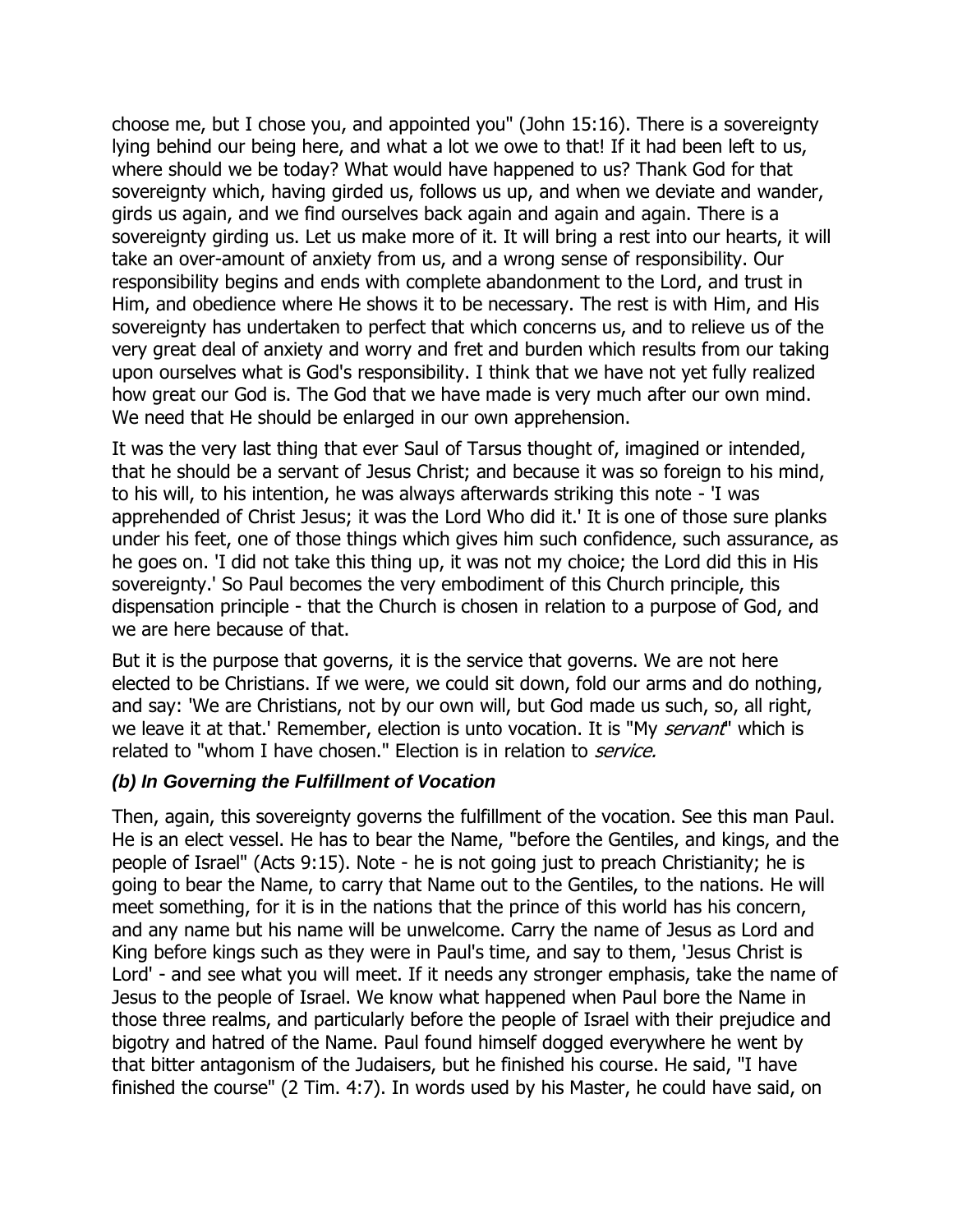exactly the same basis and principle, "I lay down my life... no one taketh it away from me" (John 10:17-18). He ought to have died literally a hundred times, but he did not. He finished his course, he completed his service, he rounded it off, and, although he had to place his head upon the executioner's block and men slew him, it was in reality his offering of himself. The sovereignty which chose carried through to the fulfillment. Oh, take all that you can out of this; it is true. How often we have been tempted to feel that we should never finish our work, that we have come to an end prematurely, that circumstances, difficulties, adversities, sufferings, afflictions, trials, were going to bring an untimely end to our ministry, to our spiritual vocation! But here the word comes that there is a sovereignty which, having chosen, also governs the fulfillment. And it will be true of every servant, every member of Christ, who abides in Him. God saw to it that, having been called, they fulfilled their ministry. No matter what happened from the nations or from kings or from the people of Israel, they fulfilled their ministry. They had a mandate from heaven and no man could cut it short. It is as true of the Church as of Paul or of Jesus Christ. It is a Church matter. It only becomes an individual matter in that related way; but it is true.

#### <span id="page-5-0"></span>*(c) In Governing Circumstances*

So the sovereignty governs the circumstances. "To them that love God all things work together for good, even to them that are called according to his purpose" (Rom. 8:28). There is election, and there is the sovereignty of God coming in over and through circumstances to make the circumstances serve the end. The circumstances of a Philippian jail further the Gospel. Circumstances of shipwreck fulfil the purpose of God. Everything that Paul catalogues of adverse circumstances - including treacherous brethren - of it all he says, "I would have you know... that the things which happened unto me have fallen out rather unto the progress of the gospel" (Phil. 1:12). It speaks of sovereignty taking hold of circumstances where the purpose is concerned. This is all a part of the election.

That is not all that might be said about Paul, but it brings very strongly into view this principle of this dispensation where the Church is concerned, that election operates in relation to purpose.

#### <span id="page-5-1"></span>**Peter: The Formation of the Servant**

As to Peter, what does he represent so far as the service of God is concerned in this dispensation? I do not think there is any more fitting word than the word 'formation.' Peter became a great servant of Jesus Christ. He did serve this dispensation tremendously. If there was one man of all the apostolic circle who needed to be made a servant, needed to be formed, it was Peter. What rough material he was! How raw he was! Yes, there was roughness, there was ignorance, instability, unreliability about him. He was not of the learned, the sophisticated; there was nothing of that about Peter; but he became a mighty servant of Jesus Christ, and everybody had to take note that this ignorant and unlearned man had become remarkably instructed and qualified and capable; that this man, who at one time shrank when a little servant maid associated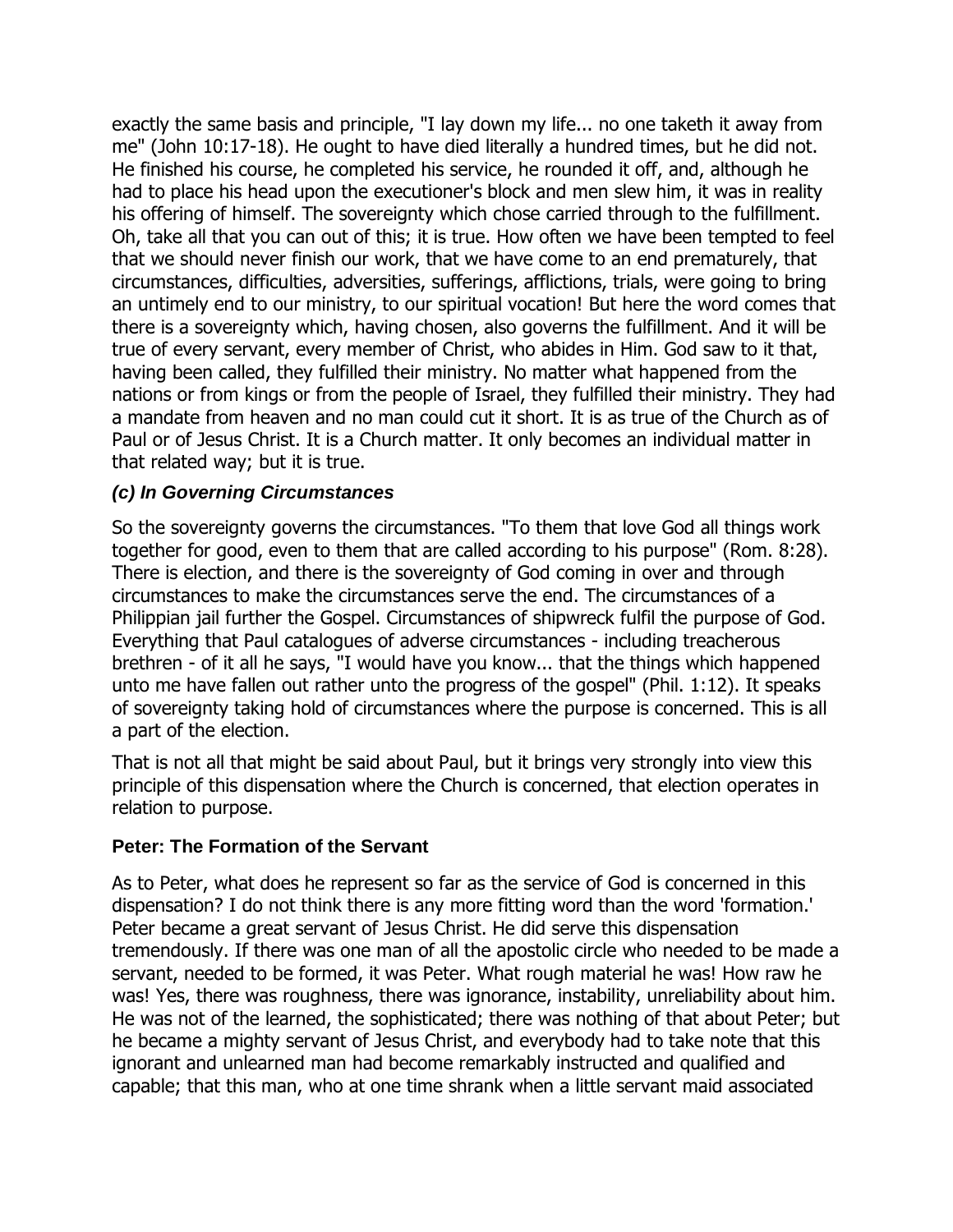him with Jesus, had now become full of courage. This man, who at one time was anything but like a rock, is now a rock. Oh, how great was the formation in this servant!

We are chosen, elect, in Christ, and all the sovereignty of God lies behind that if only we come into place and into line. It does not mean that there is nothing to be done in us. There is a great deal of formation needed. We know that; probably we are far too obsessed with that side of things. We are very depressed about our being so unfit, unqualified if not disqualified. But the same sovereignty that elected worked out in formation, saw to it that the ignorant man became an instructed man, the weak man became a strong man, the man so rough and so raw became one of God's gentlemen. I detect that fine trait in Peter as he grows older. "As our beloved brother Paul also, according to the wisdom given to him, wrote unto you" (2 Pet. 3:15). That is the man whom Paul withstood to his face. He might have held a big grudge against Paul, and always felt the sting of that withstanding, but no - "our beloved brother Paul." He is a gentleman, at any rate. He is too big for spitefullness, revenge and pettiness. God has done a big thing.

The only thing to ask now is, are we makeable, adjustable, formable? God will do it; the same sovereignty will make us able ministers.

#### <span id="page-6-0"></span>**John: Spirituality Expressed in Love**

Finally, John; and what is John as far as principle is concerned? He can be summed up in one word - spirituality. He was a man who had marvellous capacity for seeing through things, never taking things just as ends in themselves, beginning and ending with the things. In his Gospel, it is like that all the way through. John has laid hold of things. Yes, Nathanael under his tree, the marriage in Cana of Galilee, the interview with Nicodemus, the woman of Sychar, the impotent man lying by the pool of Bethesda - all the way along he is taking hold of these incidents and looking right through and giving you a spiritual principle in every one. He is not satisfied simply to narrate happenings; he is saying that those things contain spiritual value and meaning. That is the value of John - his spiritual perception. He is not living on the surface, he is getting the inner meaning of things, and passing on those spiritual values to the Church. Much might be said of John and his spirituality. It is something that is very necessary in the matter of true service.

The Church is not just an earthly institution, a temporal order. The Church is the embodiment of great, heavenly, spiritual truths and values. You have to get through all these externalities and formalities to spiritual principles and meanings, and when you get there you are touching life. And that word 'life' is one of John's great words.

If we were to sum up spirituality in one word, we should say spirituality is pre-eminently expressed in love. That is John. We may have the tongues of men and of angels, we may have the gift of prophecy or any other gift, but if we have not love we are not spiritual people. Love is characteristic of truly spiritual people, and that is the great vocational power. "By love serve one another" (Gal. 5:13). Love is the key to true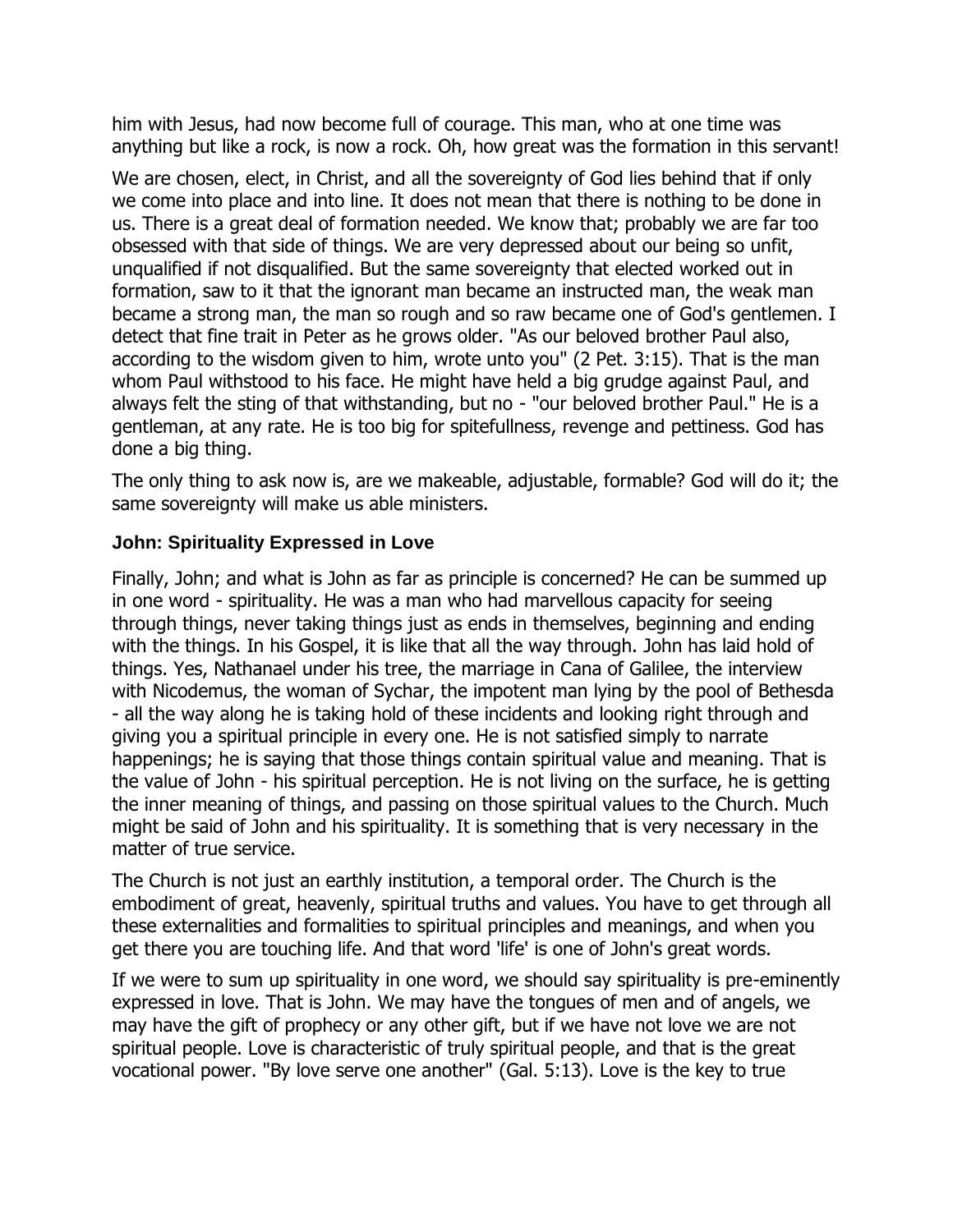service. We never get far on the basis of legalism. It is love that builds up. It is love that is the real power of God amongst men, to convict, and convince.

"Behold my servant... my chosen." Yes, behind the service to which we are called is a sovereignty operating, bringing us into the fellowship of God's Son with a great purpose in view. (I have not dwelt upon the purpose in its details; I merely state the fact of a great purpose to which we are called.) That sovereignty is operating in making us meet for the Master's use. God is going on with the work sovereignly. He is forming us; and in that same glorious election He is seeking to make us spiritual people, as His Church is a spiritual thing. That means that it is not simply some framework. It is the embodiment and the transmitting of spiritual, eternal values. They are the things that matter. The spiritual is the real.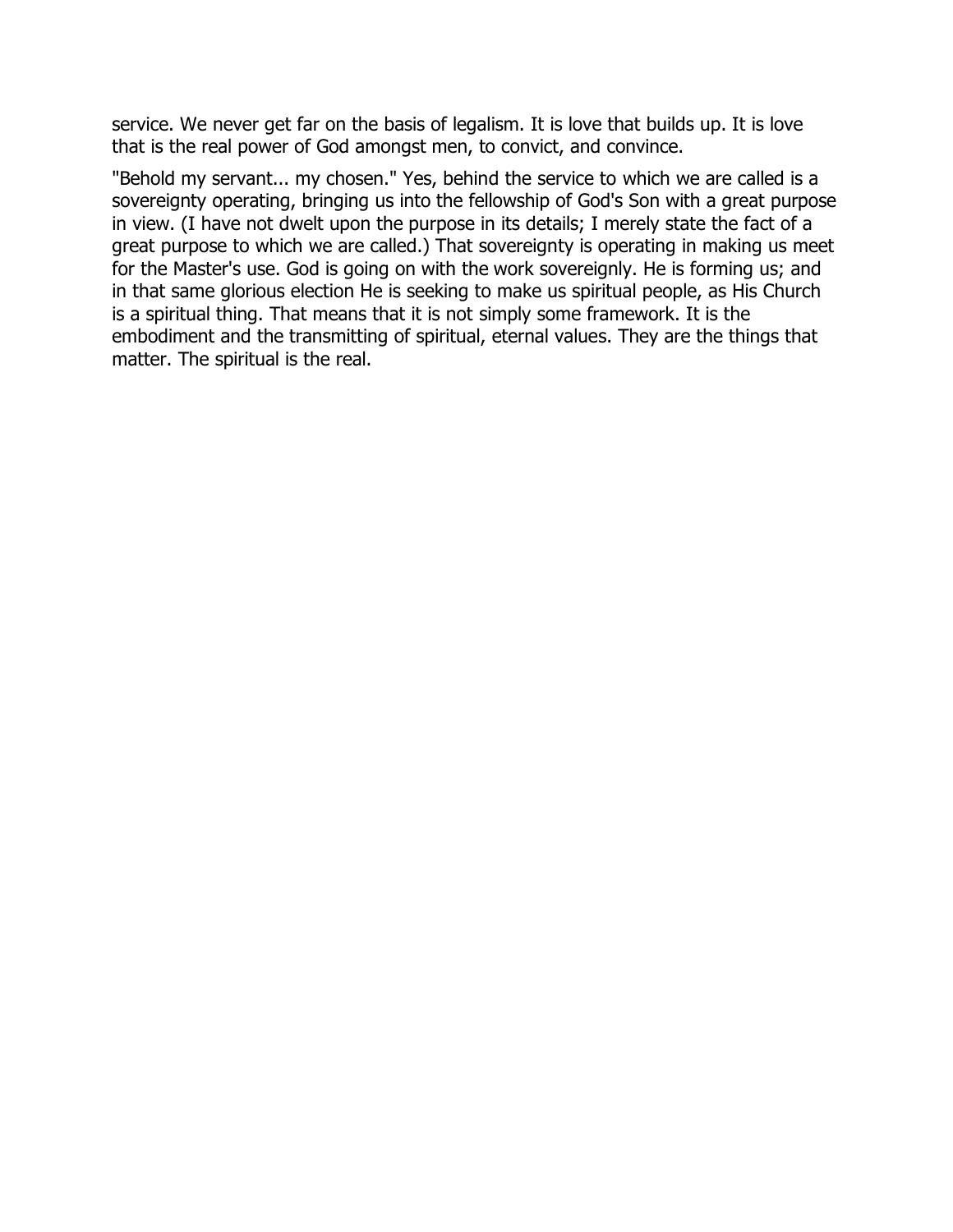# <span id="page-8-0"></span>**Chapter 2 - The True Servant and the Grace of God**

"Behold, my servant, whom I uphold; my chosen, in whom my soul delighteth" (Isa. 42:1).

In our previous meditation, when we had seen the passing on into the Church of the great vocation, and were speaking about the electing of the Church in relation to the eternal purpose, we reminded you that, seeing that it is the Church as the Body of Christ that is the eternally predestined instrument for the fulfillment of the purpose of God (that very great purpose of God being brought through sovereign grace into that Church, that spiritual Body) we are therefore individually in the election to service. By our very calling, the great purpose becomes ours. In our very apprehending by Christ, the greatest purpose of all ages comes to rest upon us, we are found in it.

#### <span id="page-8-1"></span>**The Purpose to be Served**

Two things remain to be said in that particular connection before we proceed with other matters. One is as to the purpose. What is the purpose of the ages? Well, it is made perfectly clear in revelation through Paul that the purpose is to sum up all things in Christ - the universal fullness of God's Son, first gathered into Him, and then mediated by Him through all ages to come. Into that we, by grace, are introduced. That is why we have been brought into the fellowship of God's Son. That is the meaning of our ever having been saved, saved with a vast, timeless, universal purpose, and that becomes the service of our lives.

#### <span id="page-8-2"></span>**What Service Is**

The second thing is just that. What is the work of the Lord? What is Christian service from God's standpoint? It is contributing to the fullness of Christ. It is in the measure of each several part ministering to that end, that all things shall be summed up in Christ, and that He shall be the fullness of all things. That great Divine goal has many ways and many means of attainment, and it is not a matter of whether you or I are serving the Lord in the same way as someone else. That is not the point at all. We standardise and departmentalise Christian work, and we think of the activities of ministers and missionaries and suchlike functions, and we call that the work of the Lord, we think of that when we speak of going into Christian service; but while I do not say that that is not the work of the Lord, it is a very narrow and a very artificial way of viewing things. The work of the Lord is, and can be, no more than contributing to the fullness of Christ and ministering of that fullness to Him and from Him. How you do it is a matter of Divine appointment, but that is the work of the Lord. So it is not necessarily a matter of whether I am in what is called the ministry, a missionary or a Christian worker, in this particular category or that, or whether I am serving the Lord in the way in which certain others are serving Him. That is quite a secondary matter. We would all like to be doing what certain people are doing, and doing it in the way they are doing it. You might aspire to be an apostle Paul - probably if you understood a little more you would not! But you see, whether Paul is doing it along his Divinely appointed line, in his Divinely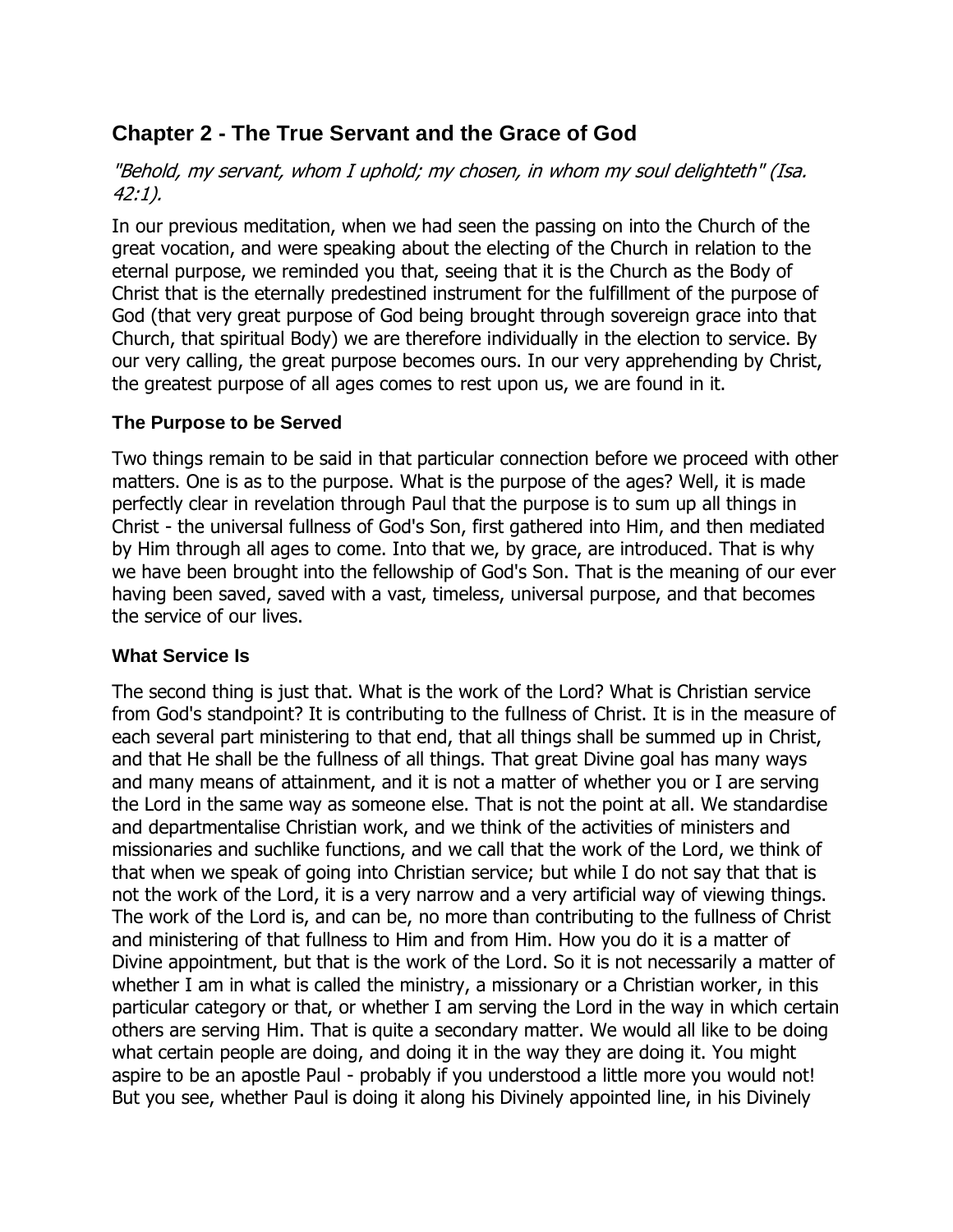appointed way - or Peter - or John - or this one or that one - the object comes first, the way afterward. The service of the Lord - whatever may be the means, the method - is ministering to the fullness of Christ, and ministering of that fullness, and you may be called upon to do that anywhere. It can be done just as much out of public view as in public view. Many who have ministered to the Lord and by whom He has been wonderfully ministered are those of whom the world has heard and read nothing. This, you see, is a 'Body' matter, and a body is not all hands, not all major members and faculties. A body is comprised of numerous, almost countless, functions, many of them remote and very hidden, but they all minister in a related way to the whole purpose for which the body exists, and that is a true picture of the service of God.

So think again. While we would not put you back from aspiring to the fullest place of service, nor say that you are wrong in desiring to be a missionary, to go forth into the world in a full-time spiritual capacity, remember that even before the Lord puts you into that specific work you are a minister all the same, for 'minister' is not a name, a title, a designation but a function; and the function is contributing something to the fullness of Christ, and ministering something of that fullness. So it comes back to us as a question - What am I ministering of Christ, what am I contributing to that ultimate fullness? If it be by leading the unsaved to Him, I am adding to Christ, so to speak. That is all it means, but that is what it means. I am building up Christ. If I am encouraging the saints, I am ministering to Christ and of Christ. That is "my servant... in whom my soul delighteth." In whom does God delight as His servant? Those who minister to His Son, and that is the beginning and the end, however that may be done by Divine appointment. Having said that, let us go on a little further with this matter of the servant.

#### <span id="page-9-0"></span>**The Beginning of Service the Servant Himself**

"Behold, my servant." God calls attention to the servant in whom His soul delighteth. The beginning of all service in relation to God is the servant himself. What makes a servant of God? We think of a servant of God being made by academic training, Bible teaching, by this or that form of equipment, and we think when we have all that, when we have been through the course and have in our minds all that can be imparted of that kind, we are the Lord's servants. But that is not the way the Lord looks at it at all.

In the first place, the Lord looks at the servant, and He is going to demand that He shall be able Himself to point to His servant and say, "Behold, my servant." I know that there is a right sense in which the instrument has to be out of view, but only in one sense; that is that he, in his own person, his own personal impression as a man, his own impact by nature, shall not be the registration made upon people; only in that sense he has to be out of view. There is another sense in which he has to be very much in view. If that were not true, all the autobiography in Paul's writings would be wrong in principle. Paul keeps himself, in a right sense, very much in view. He calls attention to himself very properly and very strongly and persistently. The Lord is going to require that He shall be able to say, "Behold, my servant," and the servant to whom He will call attention will be the servant who is the impression of Christ. Yes, Christ registered,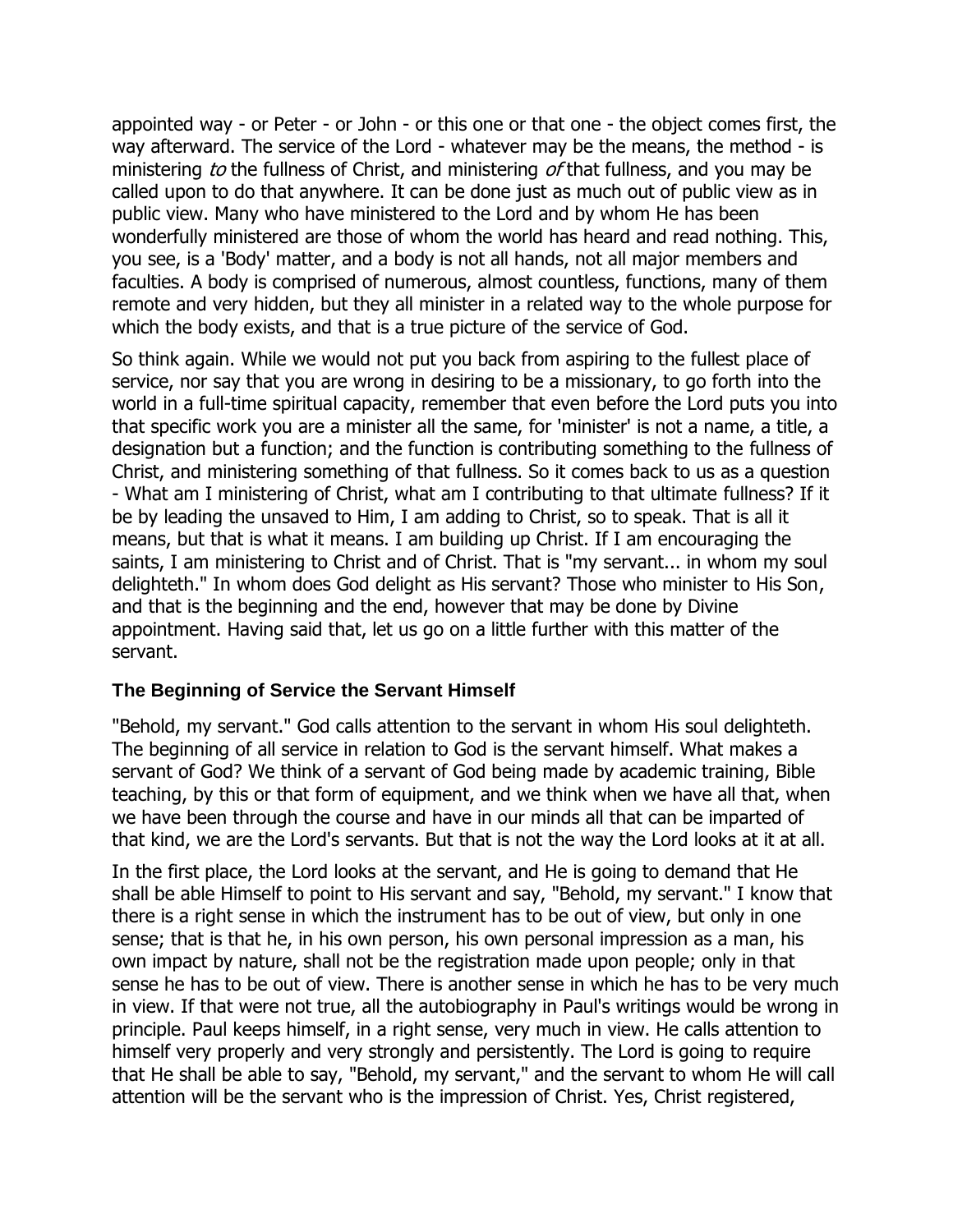Christ presenced, Christ apparent, in the servant. The beginning of all service, I repeat, is the servant himself. God is far more concerned with having His servants in a right state than He is with having them furnished with all kinds of academic qualifications and titles. It is the man, it is the woman, that God is concerned with.

If you turn to the letters of Timothy, you find there that beautiful designation of the servant of the Lord, "O man of God" (1 Tim. 6:2) Paul's appeal to Timothy is in those terms. And then, speaking of the study and knowledge of the Scriptures, he uses the same phrase again "that the man of God may be complete, furnished completely unto every good work" (2 Tim. 3:17). But note the order - he says, "that the man of God may be... furnished completely," not, that there may be a complete furnishing to make a man of God; the man of God already exists. Now all his study with the Word is to make him who is the man of God an efficient workman. The man of God comes before all his study. He is that before he has a knowledge of the Scriptures.

You know that 'man of God' was the great designation given to some of the prophets of old. Elijah on one occasion, having been hidden by God at the brook Cherith, found the brook to dry up; and the word of the Lord came to him, saying, "Arise, get thee to Zarephath... behold, I have commanded a widow there to sustain thee" (1 Kings 17:9). Elijah went, and you remember how he found the food situation. She was gathering two sticks to bake her last cake for her son and herself, and then to die. But the barrel of meal did not fail: the Lord was faithful to His word. But then, after that, it came to pass that the woman's son fell sick, and so sore was the sickness that there was no breath left in him. The woman made her very pathetic appeal to the prophet. He took the child up to his own chamber, and called upon the Lord, and saw the child revive, and he presented him alive to the mother, who said, "Now I know that thou art a man of God, and that the word of the Lord in thy mouth is truth." What were the credentials of his ministry? that he had the secret of life triumphant over death. He had the word of life, and the word of life is not always the mere usage of Scripture. You can use the Scripture and it may have no effect at all, or you can use it and it may have a mighty effect. A great deal depends upon who uses the Scripture. It is the man of God who can use it in that way and be attested as the true servant of the Lord. It is the spiritual power of life that is in the man that makes him (to use Paul's words to Timothy) an approved servant of God. "O man of God."

"Behold, my servant." Do you grasp the point? It is with you and with me that the Lord is concerned; it is with what we are, it is with our personal knowledge of Himself. It is that we may have within us the secrets of the Lord, that it may be true of us as it was of the Lord Jesus and of others that the key to the situation spiritually is in our hands. We, as Elijah, hidden away in secret, have been in touch with God. There is a background. God had said to Elijah, "Hide thyself"; and he was a long time hidden before the word of the Lord came, saying, "Go, show thyself...." Someone has remarked that for every servant of God there must be much more of the hidden life than of the public life. How true that is! The Lord will take pains to ensure that the secret history, the spiritual history, of every true servant of His is looked after. With all the eagerness to get out to do the work - and may it not abate! - with all our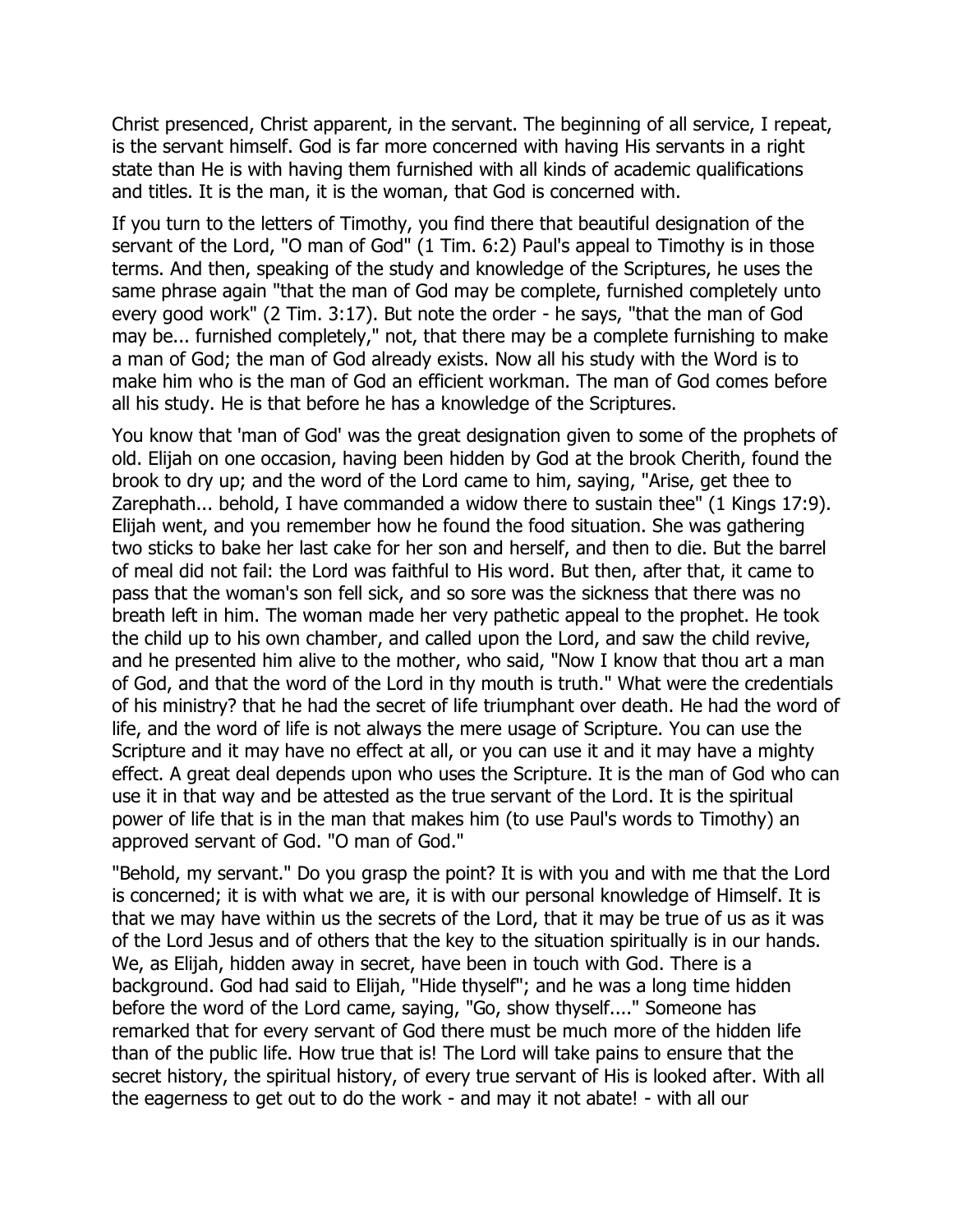enthusiasm to be active, all our desire and craving to be serving, let us remember the first thing is the servant, not the service. The first thing, the beginning of all service, is the instrument. We see that the servant comes firstly into the Lord's view, that He may have one to whom He may draw attention in a right way and say, 'Look at that servant of Mine, and see My work, see My grace, see My power, see the traces of My hand.' When the Lord has brought us to the point where that is possible, then certain features will come out.

#### <span id="page-11-0"></span>**The Marks of a True Servant**

#### <span id="page-11-1"></span>*(a) Glorying in the Grace of God*

The first feature of the God-approved servant, the true servant of God, is his glorying in the gospel of the grace of God on personal grounds. It is not, after all, such a far cry from Isa. 42:1 - "Behold, my servant" - to Isa. 61:1 - "The Spirit of the Lord is upon me; because the Lord hath anointed me to preach good tidings unto the meek; he hath sent me to bind up the broken-hearted, to proclaim liberty to the captives, and the opening of the prison to them that are bound; to proclaim the year of the Lord's favour" - to proclaim the year of grace. Glorying in the gospel of the grace of God - yes, on personal grounds.

Let us look at the letters to Timothy and Titus. These are the letters of service, the letters of one great servant of God to another servant of God, one great man of God to another man of God.

"Paul, an apostle of Christ Jesus according to the commandment of God our Saviour, and Christ Jesus our hope" (1Tim. 1:1). That phrase "God our Saviour" is peculiar to these pastoral letters; you find it nowhere else, and in these letters it occurs seven times. Do you not think it is significant that, not to an unsaved person and not to a newly converted person, but to a servant of the Lord fairly fully fledged (for, as you notice in the next verses, the Apostle is saying that he left Timothy at Ephesus to look after things; he was in pastoral responsibility, and the Ephesian responsibility turned out to be no small thing; and similarly in the case of Titus), Paul, now well-advanced in life and service, writes to Timothy and to Titus in places of responsibility, in this way - "God our Saviour," repeated seven times. That word Saviour was not a word used by Paul with some extraordinary new meaning in it. It was one of the common words of everyday life among the Greeks at that time. It was the word on the lips of the soldier who had come back from battle and had been delivered from being killed, and he said he had known salvation. It was the word of the sailor who had been rescued from the deep when his ship had gone down, and he said he had been saved. It was the word of the physician who had brought someone back from a desperate illness, and he called it their salvation. A common word - the common language which everybody knew and understood; he was not embellishing this with something profound, he was right there in the simplicities - God Who has saved us, our Saviour; the common salvation.

"And Christ Jesus our hope." Well, that is a beginning word for believers, for the drowning sailor, for the soldier besieged or encompassed, for the invalid gripped by the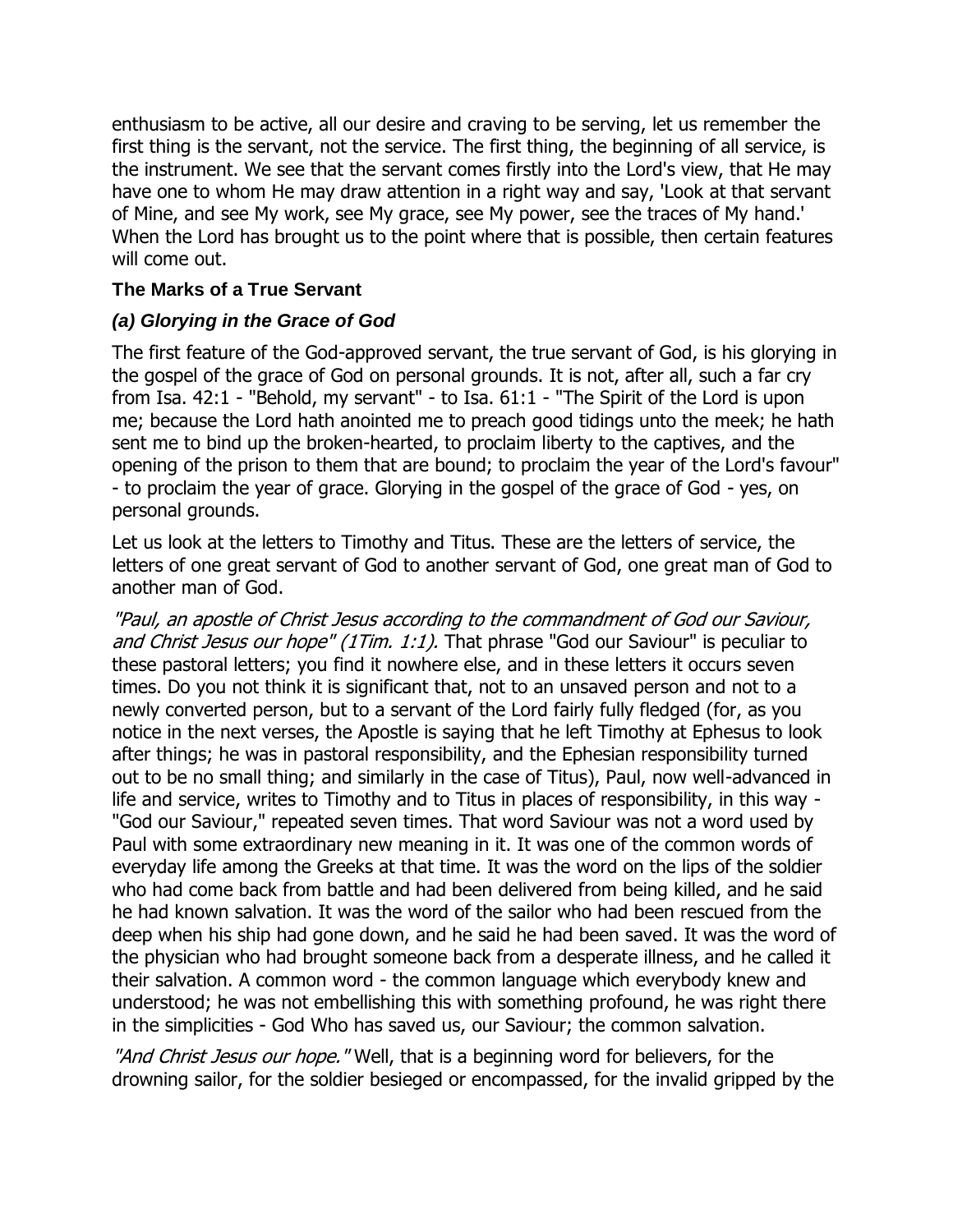deadly fever - hope for them all. It is very beautiful, as you follow through this letter, to see how much Paul dwells in that realm.

"...according to the gospel of the glory of the blessed God, which was committed to my trust. I thank him that enabled me, even Christ Jesus our Lord, for that he counted me faithful, appointing me to his service; though I was before a blasphemer, and a persecutor, and injurious: howbeit I obtained mercy, because I did it ignorantly in unbelief; and the grace of our Lord abounded exceedingly with faith and love which is in Christ Jesus. Faithful is the saying, and worthy of all acceptation, that Christ Jesus came into the world to save sinners; of whom I am chief: howbeit for this cause I obtained mercy, that in me as chief might Christ Jesus show forth all his longsuffering, for an ensample of them that should thereafter believe on him unto eternal life" (1 Tim. 1:11-16).

"This is good and acceptable in the sight of God our Saviour; who would have all men to be saved, and come to the knowledge of the truth. For there is one God, one mediator also between God and men, himself man, Christ Jesus who gave himself a ransom for all; the testimony to be borne in its own times" (1 Tim. 2:3-6).

That is all glorifying in the gospel of the grace of God - and very late on in Paul's life. My point, while being perhaps very simple, is a very important one - that nothing is to cast any shadow over our glorying in the grace of God; and there are quite a lot of things that do that, I find. A lot of people become taken up with what is called advanced truth, and they become heavy, almost morose, they are burdened about this great teaching, and lose all their glorying in the grace of God. Nothing should ever be allowed to bring a shadow on this glorying in the grace of God on the part of a servant of God. Paul maintained that glorying right to the very end, and here he is saying to Timothy, by example as well as by precept, 'However many worries there are at Ephesus, however many the problems in the churches, however much you may be aspiring to a higher life, however much you may feel your own unworthiness and weakness, never lose your glorying in the gospel of grace.' That is really the import of it all - to bring Timothy back to this. 'There are many things in yourself and in men's attitudes toward you (they will despise your youth), in your sufferings physically (your oft infirmity), there are plenty of things to bring a cloud over your life, but never allow anything to eclipse or becloud the great wonder of the grace of God in salvation.' Perhaps some of us need to recover a little more of that.

Christ was a very great teacher, but He was also a great preacher of the grace of God, and here it is declared - He took up the very words from Isa. 61 and applied them to Himself at Nazareth, declaring that the very purpose of His coming and of the anointing of the Spirit was to preach the gospel, the good news, to proclaim the year of grace. Paul was a great teacher; next to the Lord Himself, there has been no greater in the dispensation; but with all that he knew, all that he was, all his profound understanding of spiritual things, he maintained to the end his glorying in the simple basic reality of the grace of God in salvation. I believe - and I am saying a very serious and responsible thing when I say it - that the Lord will allow anything rather than that we should get away from grace. I am going to say something now that I think may be very terrible in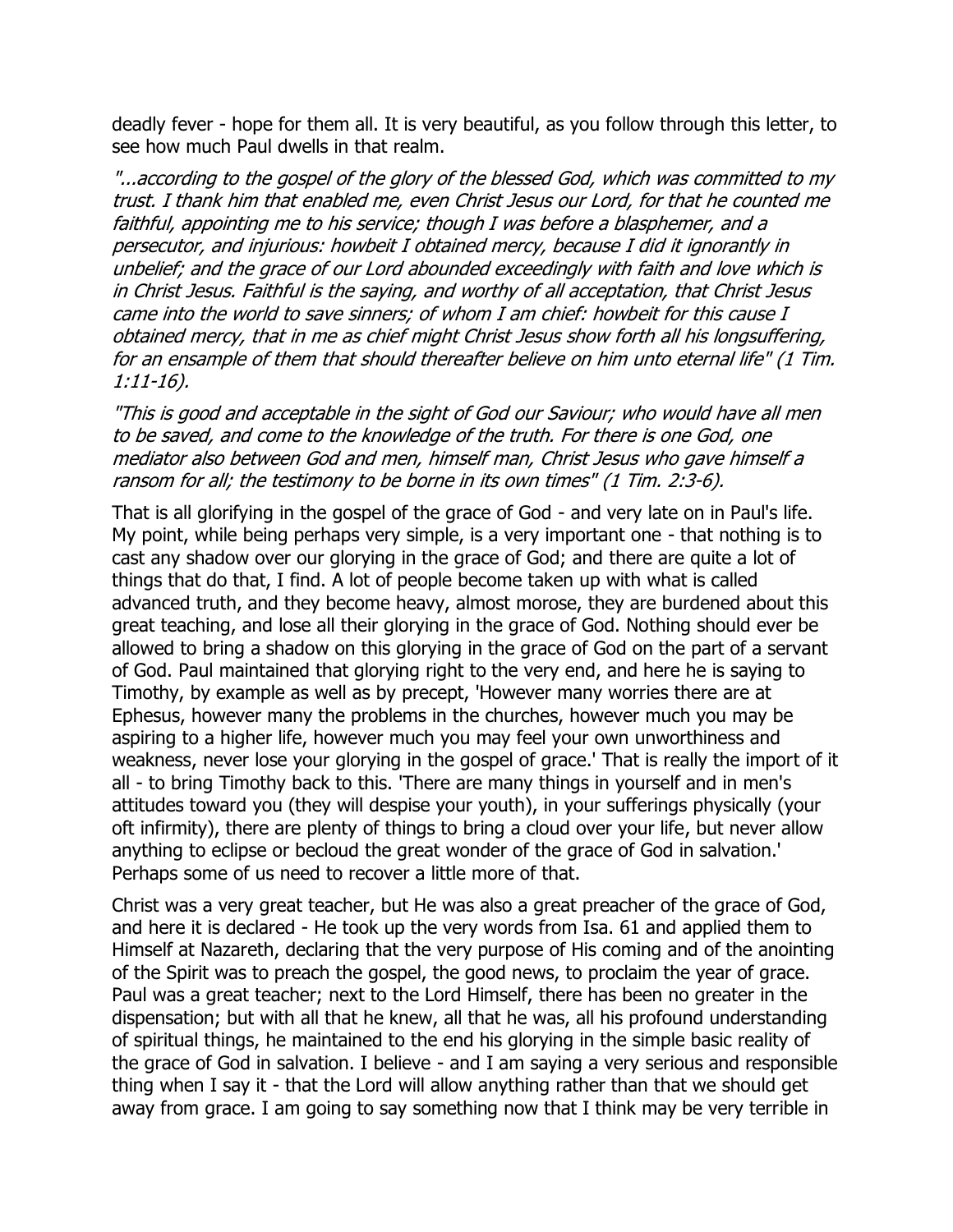your hearing; if we have got away from grace the Lord may even allow a fall, and maybe a terrible fall, into sin in order to bring us back in a personal way, so that on personal grounds the supreme note in our lives should be the grace of God. I say, He will allow anything rather than that we should get off the ground of the grace of God. That is one thing He does demand, and will have - a true, adequate, apprehension and acknowledgment of the grace of God. We have no other ground on which to stand, from which to move. It is all the infinite grace of God, the mystery of His grace to us.

## <span id="page-13-0"></span>*(b) Humility*

Such an apprehension produces humility, and of all the graces flowing from grace, humility is the greatest. The opposite of humility is the greatest evil - that is, pride. There never was a greater sin than pride. It brought Satan from his high estate, and the angels that fell with him, and it brought the whole race crashing down in the awful fall. It necessitated God's Son taking the lowest place, suffering, dying - pride brought all that tragedy about. Humility is of great price in the sight of God, and it is a right apprehension of the grace of God that produces humility.

## <span id="page-13-1"></span>*(c) Assurance*

Grace produces assurance, and what is the use of any servant going out to serve the Lord who has not assurance? The enemy tries to destroy our testimony by robbing us of our assurance. He has destroyed many a ministry in that way. If we really apprehend grace, it brings great assurance. Thank God for His grace, grace which chose when I did not choose, grace which has kept when many times I would have given up; grace that has done so much gives me assurance that it will complete the work. Grace started and grace will finish, and that brings confidence. Get off the ground of grace and you will be off the ground of assurance.

#### <span id="page-13-2"></span>*(d) Joy*

And a sufficient apprehension of the grace of God brings joy, it must bring joy. If we get away from the ground of works - that miserable ground of what we are, what we can or cannot do - on to the ground of His infinite, redeeming, keeping, perfecting grace, we are bound to get on to the ground of joy. You cannot explain the joy of Paul to the end on any other ground at all. You take the sum of all his sufferings and trials and disappointments and problems; those who owed everything to him spiritually at length turning away from him, the very churches for which he had hazarded his life having no more room for him, close friends of missionary travels forsaking him; and yet full of joy, and to the very end of his life exhorting the saints to rejoice in the Lord. Why? It can only be because he has such a tremendous hold on sovereign grace. Grace will accomplish the work, grace will perfect what grace began.

#### <span id="page-13-3"></span>**The True Servant's Theme and Testimony - Grace**

Arthur Porritt, the biographer of Dr. Jowett, has a notable chapter entitled "His Gospel," in which he seeks to analyse the message of the great preacher. "The supreme note of his preaching," he says, "was the proclamation of the all-sufficiency of Redeeming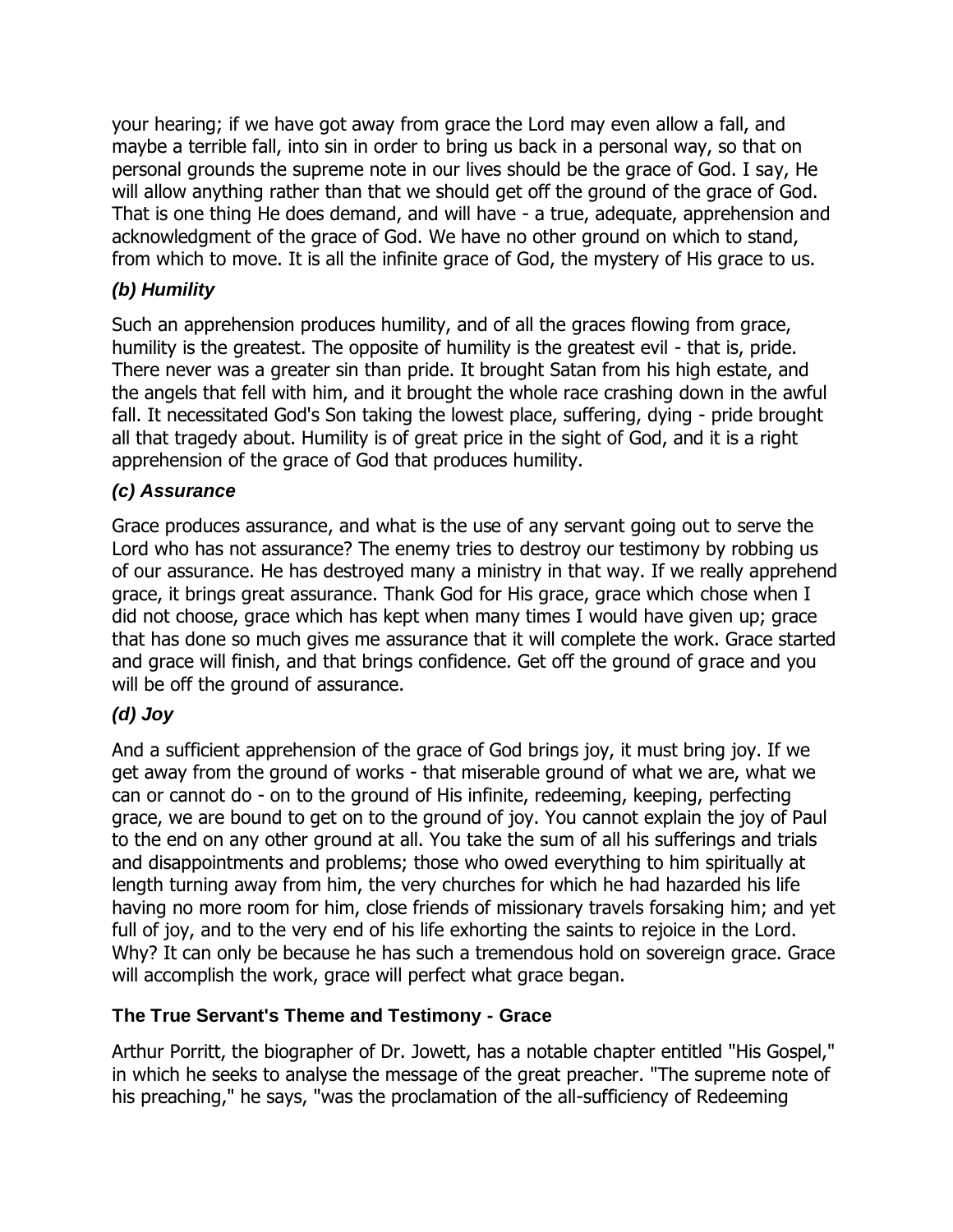Grace in its relationship to the worst... The eternal love of God was his basal doctrine of Christianity, and he proclaimed the illimitable love of God with unwearied insistence.... To the literature of Redeeming Grace, Jowett made a rich contribution by his sermons and books. It was the 'big theme' to which, above all others, he returned again and again, as if, of all truth, it was the one facet that entranced him.... To Jowett, Redeeming Grace was the fulcrum of the evangelical message. 'With all my heart,' he said, 'do I believe that this Gospel of Redeeming Grace is the cardinal necessity of our time.' 'I cannot do anything better than magnify the grace of God.' 'One could preach twenty sermons on it.' Grace was Jowett's sovereign word. He was always probing its depths to discover some new aspect of its unsearchable riches. Each discovery he heralded with satisfaction."

Here is a specimen of his preaching of Grace - "There is no word," he once declared, "I have wrestled so much with as grace. It is just like expressing a great American forest by a word. No phrase can express the meaning of grace. Grace is more than mercy. It is more than tender mercy. It is more than a multitude of tender mercies. Grace is more than love. It is more than innocent love. Grace is holy love, but it is holy love in spontaneous movement going out in eager quest toward the unholy and the unlovely that by the ministry of its own sacrifice it might redeem the unholy and the unlovely into its own strength and beauty. The grace of God is holy love on the move to thee and me, and the like of thee and me. It is God unmerited, undeserved, going out towards the children of men, that He might win them into the glory and brightness of His own likeness."

Dr. Jowett, wherever he went, drew the multitudes. My point for the moment is this - if that was so, and that was his theme, it shows what people need, it shows to what the heart responds. There is nothing that can take the place of the gospel of the grace of God. If you think that when you get into 'Ephesian' realms you get on to some higher ground, look into the Ephesian letter and underline the word 'grace,' and you will find "Ephesians" is full of grace. You cannot get away from it, however high and far you go. Rather it is the other way. The greater the revelation and the more the wonder and the vastness of Divine purpose comes to your heart, the more you go down and worship for the grace of God. No teaching ought ever to carry us away from the grace of God.

But I did say this - the true servant glories in the grace of God on personal grounds; not as a subject, not as a theme, however entrancing and wonderful; not as something in the Bible, not as something that has worked miracles in lives in India and in China and in London; but as something by which he himself is living today. That is where Paul was constantly coming in with his personal pronoun. "I obtained mercy..."; "unto me... was this grace given." It is right back there on personal grounds, and the Lord will keep it there. Oh, do not go out with a theme; go out as a man, a woman, who embodies the grace of God, and is never, never tired of extolling that grace. It is the hall-mark of a true servant of God.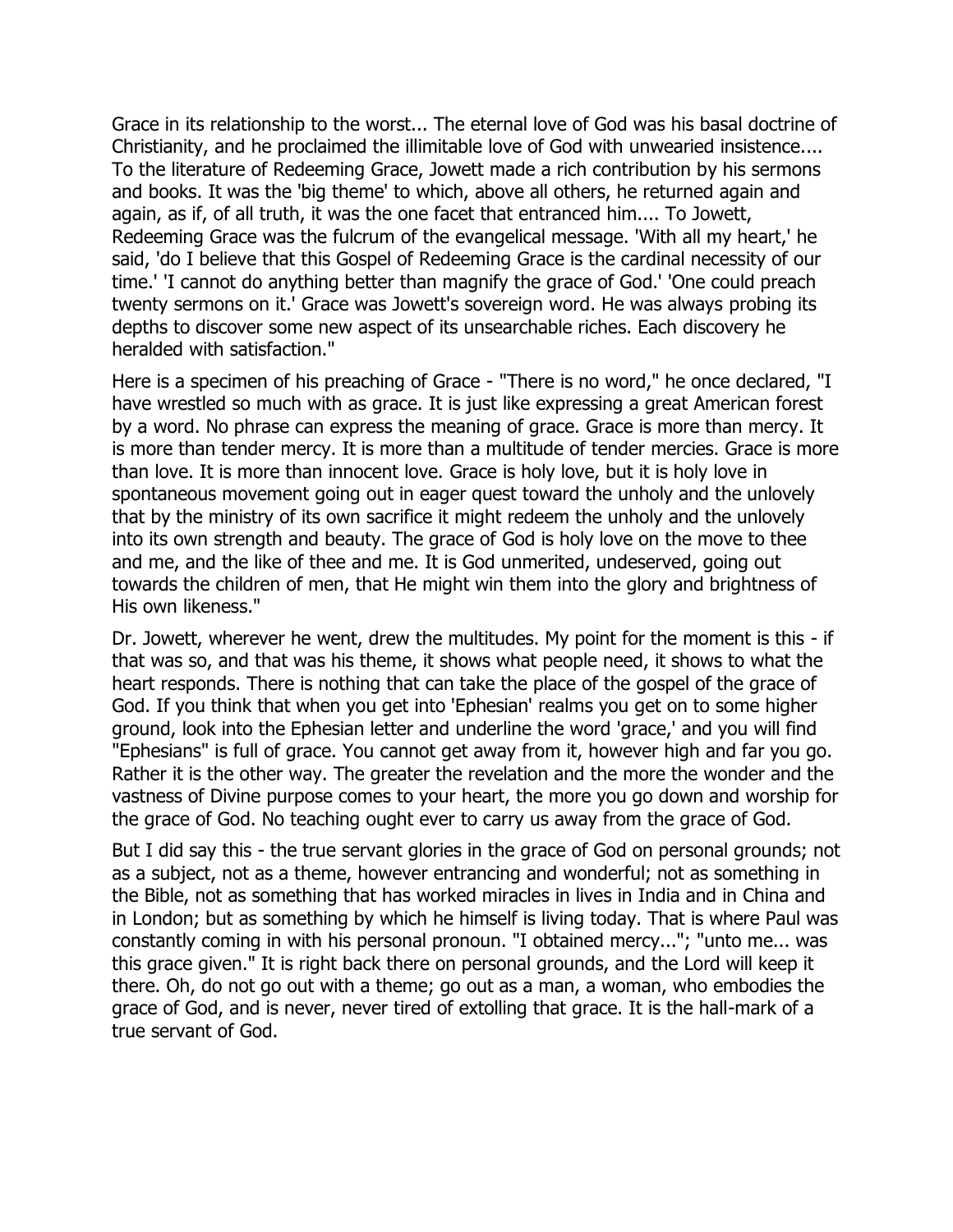# <span id="page-15-0"></span>**Chapter 3 - The Servant**

Reading: Isa. 52:13-15; 53:1-12 "Behold, my servant..." (Isa. 52:13) "Behold, the Lamb of God" (John 1:29) "Behold, the man!" (John 19:5) "Behold, your King!" (John 19:14)

We are going to be quite brief and simple in what we say in the fourfold connection of service represented here - so very full and altogether defeating every attempt at bringing out its depth, its wonder, its glory; but our hope is that, altogether apart from what is said, we shall be touched in our hearts by the spirit of service breathed by these four designations.

## <span id="page-15-1"></span>**The Servant**

"Behold, my servant." It does not need a great deal of insight to see that those four designations correspond to what is in the fifty-third chapter of Isaiah's prophecies. (In passing, it is much to be regretted that what has been called the fifty-third chapter should begin at the question, "Who hath believed our message?" In the original text the new section begins at verse 13 of what is Chapter 52 - "Behold, my servant" - and should run right on as we read it; and then all that follows is the servant seen from different standpoints, and those different standpoints are the four which we have mentioned - "My servant," "the Lamb of God," "the Man," "your King.")

Matthew, when he quotes Isa. 42:1 - "Behold, my servant" - uses the Greek word for bond-slave - "Behold, my bond-servant" or "bond-slave" (Matt. 12:18) - which at once gives a different complexion to the whole matter of the servant and His service; for when it comes to the bond-slave - the indentured, branded bond-slave - you know that all personal rights and liberties have been abandoned. For such, there are no personal rights and no personal liberties, they have been surrendered. The idea, therefore, of the servant of the Lord as represented by the Lord Jesus is that of a bond-slave, and this implies utter self-emptying. (And can it be otherwise with any other servant of the Lord? Surely it is impossible for us to assume any higher position in our service to the Lord than He took.) So Paul, when he says "taking the form of a bondservant" links with it - he "emptied himself" (Phil. 2:7).

You see, He was reversing the whole course of evil. The Cross - which is but the point at which this self-emptying reaches its fullness and finality of expression and demonstration - is the culmination of an undoing and an emptying of something which had no right. By letting go His rights, He undid false rights. The whole course of evil, of sin, began with Satan and is written in the history of man, who, at the instigation of Satan, sought to have personal fullness of rights and liberties, taking it out of the hands of God and having it in his own hands. Satan began it, even in the very height of his glory, and it was a tremendous thing that he lost. We will not go back in detail to those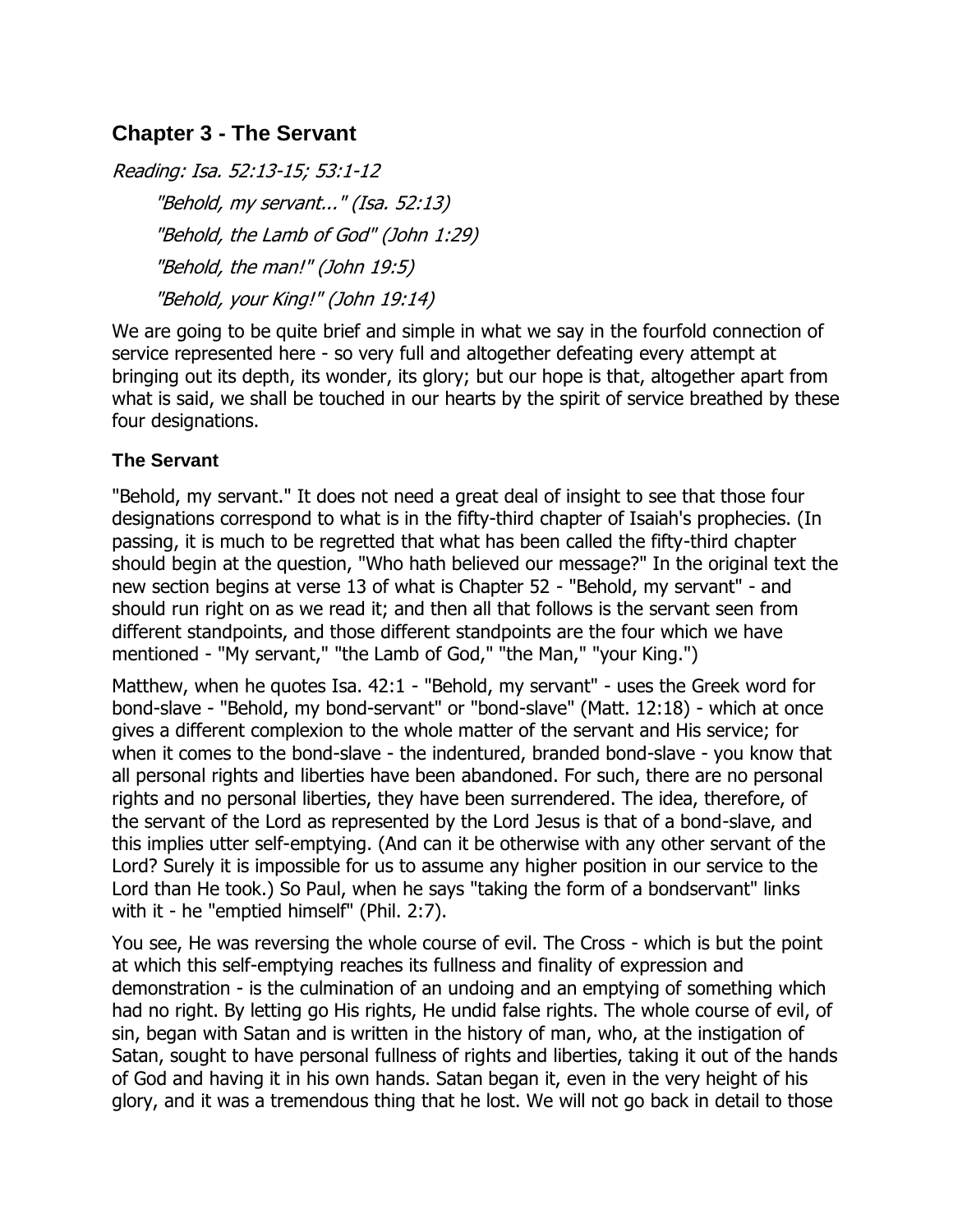descriptions of him in person, position and office before his fall - the covering cherub occupying the position which those custodians of the very mercy-seat within the tabernacle later occupied, "the anointed cherub that covereth: ...thou hast walked up and down in the midst of the stones of fire" (Eze. 28:14), and so on. And he sought more than that. What more was there to have but the very throne of God, equality with God, and in that false ambition and aspiration to have the very place of God within himself, to be the central object of worship? Satan brought into man's nature all that which we know exists within ourselves of desire to have things our way, to be regarded as something: or, to put it the other way, all that hatred for being nothing and being emptied. You know what human nature is now. All this that we in our lifetime have seen and known in world affairs is simply the outworking of that original evil - to have within your own power the dominion, the godship, the worship. To undo it all, the Lord Jesus emptied Himself - and that is service; to undo that. It is not only the bringing of God into His place, but also the bringing back to God of everything that has been taken from Him. That is the spirit of service.

It works out this way - that, in order to get everything for God, we have no ground of our own to stand on. If God is going to be all in all, as He ultimately is going to be, it will be by this way of the Cross; firstly, by the Son's emptying of Himself; and then by our being emptied. Our emptying is not in the same realm as His, for we have not His rights and His glories and His fullness, but still it is an emptying, and God only knows what that means in its full measure. We know a little of the way of the Cross in our own lives, finding ourselves all the time being emptied and poured out, every bit of ground of selfhood taken away to give God His full place. "Behold, my servant," "my bondslave." That means utter self-emptying.

#### <span id="page-16-0"></span>**The Lamb**

"Behold, the Lamb of God" - and that only carries what we have said to its final step. If the very essence of servant-hood is obedience unto another, the repudiation of all one's own rights, then the Lamb says that that obedience is unto death. "...taking the form of a bondservant... becoming obedient even unto death" (Phil. 2:7-8). You pass at once from the slave to the Lamb, the Lamb obedient unto death. "As a lamb that is led to the slaughter, and as a sheep that before its shearers is dumb, so he opened not his mouth" (Isa. 53:7) in complaint, in revolt, in objection, in retaliation, in resistance, in excuse, in self-pity. No! "...becoming obedient even unto death, yea, death of the cross."

"Behold, the Lamb of God, that taketh away the sin of the world!" The sin - not the sins - of the world; the whole world's sin. What is the whole world's sin? It is Adam's sin; it is disobedience through unbelief. That is the world's sin. Paul argues that out in his letter to the Romans - the unbelief, the disobedience, from the very beginning. He, the Lamb, takes away the sin of the world, the whole world's disobedience, in His obedience. He compasses all disobedience in His one act of obedience by which He sanctifies them that believe once for all. He takes away the sin.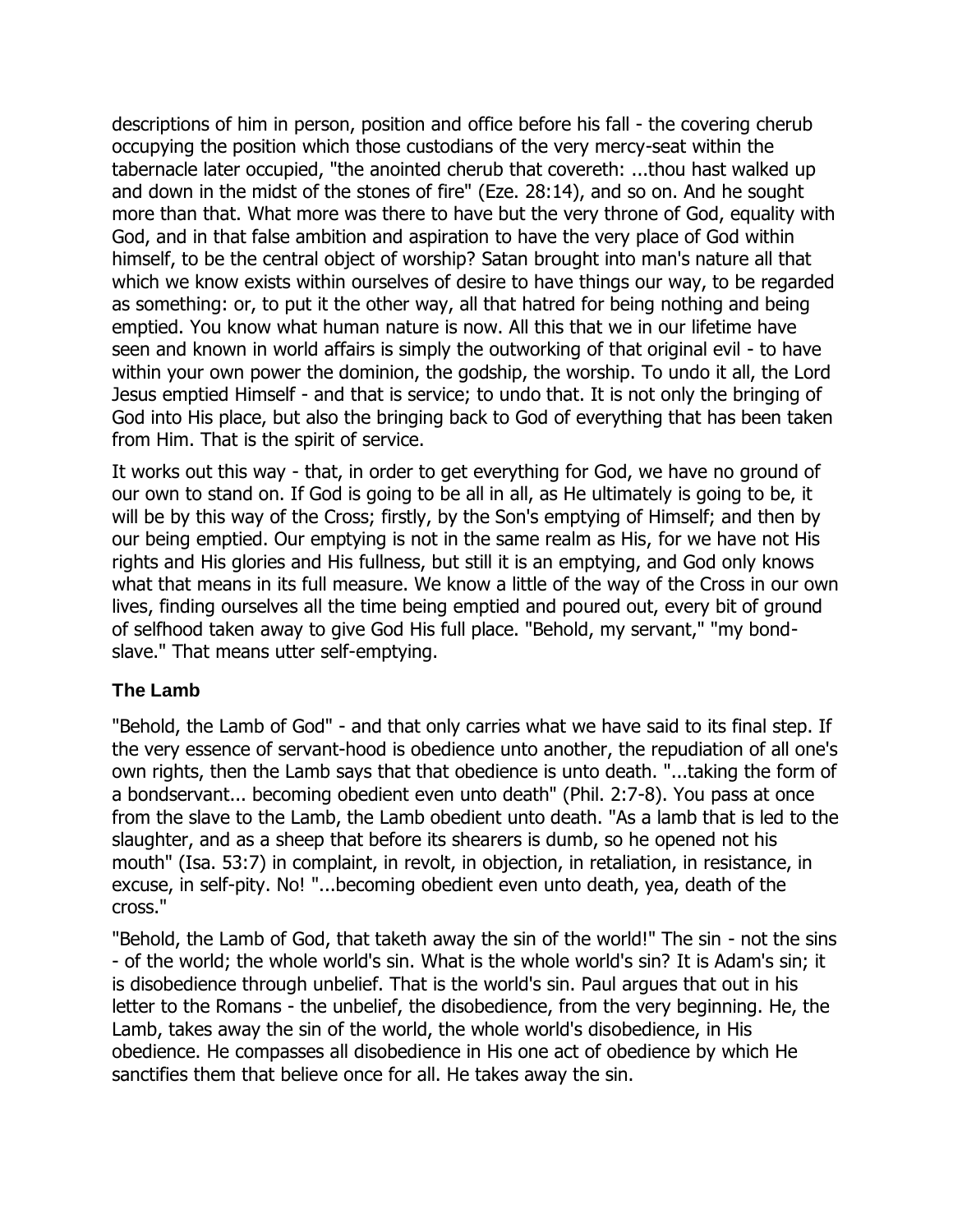If you want that illustrated, you have the simplest and most familiar of illustrations. "Behold, the Lamb of God, that taketh away the sin of the world!" Where did that Lamb first come into view, in type, in figure? In Egypt, on the Passover night. "The Lord spake unto Moses... They shall take to them every man a lamb, according to their fathers' houses, a lamb for a household" (Ex. 12:1,3). Now, there was no virtue in the actual animal or its blood. The blood of lambs, rams, bulls, goats, had no virtue; but the virtue was typically in their obedience which was so utter as to be unto death. The deep doctrine here is that life springs out of death. The death of the Lord Jesus as the Lamb meant the life of the believer through faith. While death swept through the land, life was theirs through faith. "Behold, the Lamb of God, that taketh away the sin" - the unbelief and the disobedience.

You know that is pressed all the way through with Israel. In the brazen serpent - "if a serpent had bitten any man, when he looked unto the serpent of brass, he lived" (Num. 21:9). It was the obedience, it was the faith, that was virtuous - not the serpent. The faith of the Son of God led Him to death in His Cross - faith in God Who raiseth the dead. He looked through the Cross and was obedient unto death, believing in the God of resurrection. So, life through His faith. The Apostle says, "That life which I now live in the flesh I live in faith, the faith which is in the Son of God" (Gal. 2:20); the virtue of His faith over against the world's unbelief; the virtue of His obedience over against the disobedience of the whole world. The Lamb of God bore away the sin of the world.

#### <span id="page-17-0"></span>**The Man**

"Behold, the man!" I expect there was a sneer on Pilate's face when he said that. Jesus came out wearing the crown of thorns and a purple garment. It was all done in mockery and for ignominy, and as He came out these words in Isa. 52:14 were literally fulfilled - "Like as many were astonished at thee (his visage was so marred more than any man, and his form more than the sons of men)." Pilate doubtless waved his hand in the direction of Jesus and said, derisively, "Behold, the man!" You see the Cross bringing His manhood down to shame and degradation. They despised Him; His visage was marred more than any man; there is no man in the whole race who is such an object of contempt as He; "more than any man... more than the sons of men." This very word reminds us of a title which He chose for Himself and loved to use of Himself - "the Son of man." Why did He use it? Because it related Him to the race, it brought Him into kinship with man. And here in the Cross, as man in this deplorable, ignominious state, He shows what man is like in the sight of God, what the race has come to. That men could bring Him to this shows what men are like. Here He is on the one hand representing the deplorable spiritual state to which sin has brought man, and He has entered into that in a kinship with all men - "Him who knew no sin he made sin on our behalf" (2 Cor. 5:21). He has entered into our deepest degradation, in order to be the redeeming kinsman. It is a wonderful change of scene from this man Whose visage is marred more than any man, to the Man in the glory or on the Mount of Transfiguration. All that shame and despicableness was necessary in order that He might bring us to this other; it was needful to bring the representative man to that dishonour in order that we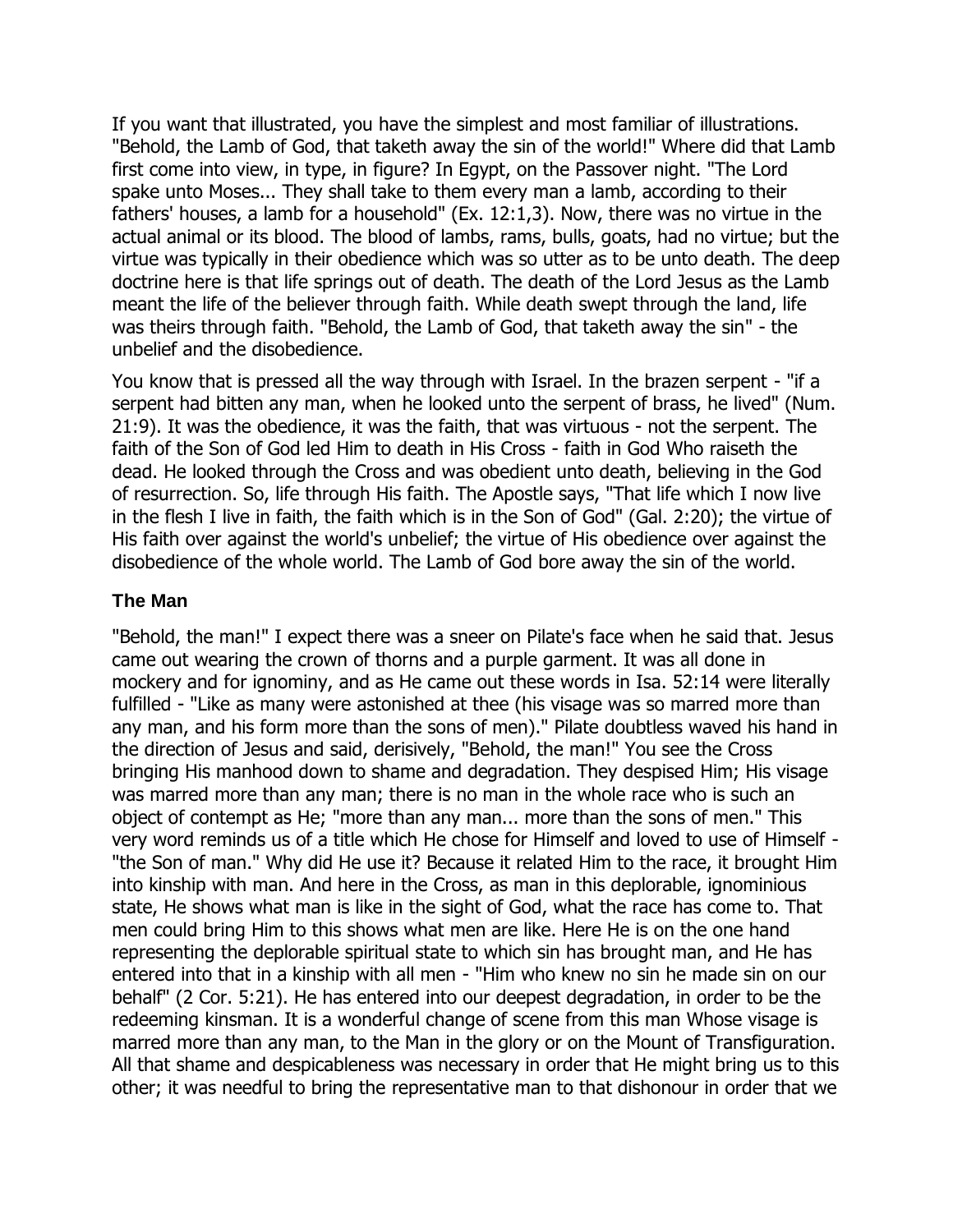might be changed into the likeness of His glorious manhood. "Behold, the man!" What do you look at? It is a sorry and terrible picture of a man that is here. Was there ever service like that - to God, and to the race?

"Behold, the man!" - a man despised, rejected. But the prophet carries it further. "We did esteem him stricken, smitten of God, and afflicted." That was the attitude of Job's friends. 'God has done this! This is what you deserve at the hands of God!' That was how man viewed it. A little later the prophet says, "It pleased the Lord to bruise him; he (the Lord) hath put him to grief: ...thou (the Lord) shalt make his soul an offering for sin." The Lord brought Him down there in order to exalt us. He, as in His own manhood, touched the very depths of sin's outworking.

"The Lord hath laid on him the iniquity of us all." That word 'iniquity' carries within its meaning an alliance with Satan. The iniquity of Israel was that they went into alliance with false gods and the gods of the heathen, which are demons. That is the great iniquity of Israel. "He hath laid on him the iniquity." See what Satan would do with the Son of God, how he would degrade Him! That is the work of the devil, and men have done it at his instigation; but, in the risen, ascended, glorified Christ, the deepest, direst work of Satan is destroyed by the Cross. That is service to God.

## <span id="page-18-0"></span>**The King**

"Behold, your King!" Again, Pilate, of course, was mocking; as far as a man in his predicament could, he was making a joke of it. "Behold, your King! ...Shall I crucify your King?" It is remarkable how the sovereignty of God is active, even behind a man's joke. There was far more truth in this than Pilate ever intended. "Your King!" Of course, with the Jews, Messiah and 'king' were synonymous terms. Their Messiah was to be king, and their king was to be Messiah. They were refusing Him as their Messiah, and therefore as their king. But note how Divine sovereignty transformed the Cross from what men intended it to be - the gibbet of a rejected Messiah - into the throne of a triumphant Christ. He does reign from His Cross, as you and I know. It is by the Cross that He has triumphed. It is by the Cross that He has gained His great ascendancy in our hearts and drawn from the nations through many generations men to worship Him as King. Pilate said, "Behold, your King!" and the Jews replied 'Crucify him! He is no king of ours!' But God saw to it that in that very hour He ascended a spiritual and moral throne which has shaken this universe to its utmost bounds. Through the door which was opened then and there we are able to look in the book of the Revelation, and we see in chapter 1 the Man; and then we see the Servant, the Lamb; then we see the King. "King of kings, and Lord of lords," yet the Lamb in the midst of the throne. The government, the throne, the kingship are held together from Calvary onward.

Well, that is servanthood, and service, so far as the Lord Jesus is concerned. I am not suggesting that we can serve in the same fullness and in the same way. We cannot serve atoningly, but we can serve in the same spirit; and service to God does involve the same principles - utter self-emptying, having nothing of our own, obedience even unto death, allowing ourselves to be marred and broken and humbled and despised;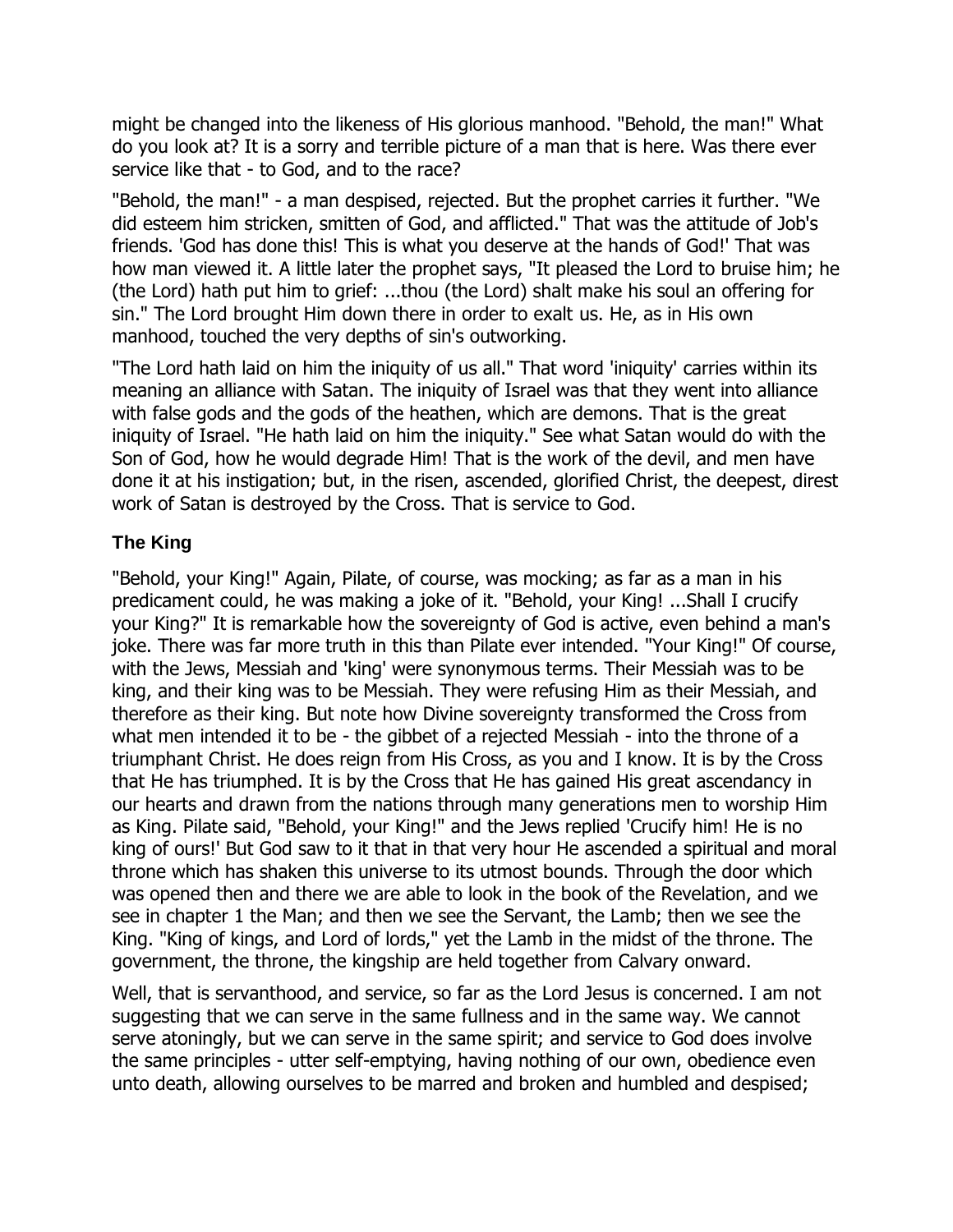but, blessed be God, "if we suffer, we shall also reign with him" (2 Tim. 2:12). The Throne stands at the end of the way of the Cross.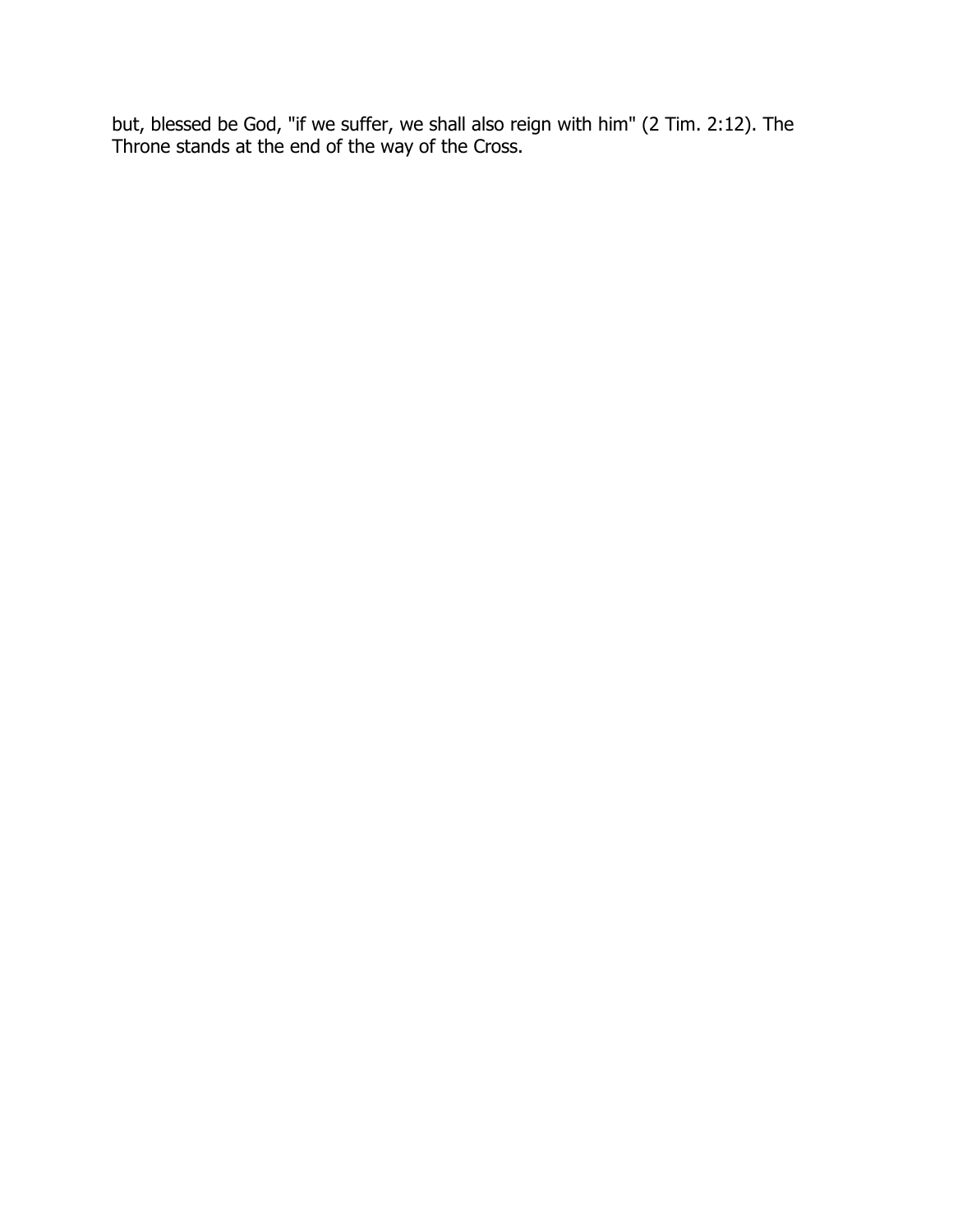# <span id="page-20-0"></span>**Chapter 4 - Some Qualifications Basic to Service**

## <span id="page-20-1"></span>**Qualifications Not Natural but Spiritual**

Timothy was a young man - it would seem that he was little more than a boy - when Paul first found him. In addition, he was of a very timid and shrinking disposition and temperament - anything but self-assertive and self-sufficient; he was one who could easily be put down by anyone who was assertive. Because of his youth and of his timid disposition he could easily be despised; and perhaps also because evidently he was not physically robust. "Use a little wine for thy stomach's sake and thine often infirmities" Paul later wrote to him (1 Tim. 5:23). Young, shrinking, timid, physically weak; yet the Apostle looked at him - and Paul was not one to act impulsively, without thought and care and discernment - and said, 'I want that lad with me.' Then we find that young man's name joined with the name of the great Apostle - may we not say, with the name of the greatest of the Apostles? Their names are joined in association in the superscription of both the letters to the Thessalonians, of the second letter to the Corinthians, of the letter to the Philippians, of the letter of the Colossians, and then there are two whole letters written by the Apostle to Timothy himself; so that Timothy was connected with each of the four groups of Paul's letters. Then, after Paul's release from the first imprisonment, Timothy is found with him going on a journey, and Paul leaves him at Ephesus in charge of the church there.

If you were seeking a 'call' - as it is termed today - to a church, for various reasons you would not have chosen Ephesus, especially if you knew your own weaknesses as Timothy knew his. But Paul put him there in charge of the church because there was very serious need; some very difficult situations needed dealing with. That is the church where Timothy had to set things in order, in accordance with all that the Apostle gave him in those two letters which he addressed to him there.

Why? If we look to see why Paul did it, we see no natural grounds at all to justify either the choosing of him in the first place or the appointing of him to that great responsibility. Paul must have seen something, however; and I think we are able to discern some of the things that accounted for it.

#### <span id="page-20-2"></span>**Devotion to the Lord**

There is no doubt that one thing characterised Timothy, and that was genuine devotion to the Lord. That is the first thing - real devotion to the Lord. You see, there are tremendous possibilities where there is that foundation. There may be many deficiencies and weaknesses, but real devotion to the Lord is a ground upon which the Lord can build big things and do a great deal.

#### <span id="page-20-3"></span>**Energy in the Things of the Lord**

Another thing about Timothy clearly was his energy; out of his devotion sprang his energy in the things of the Lord. I leave you to trace the life of Timothy from the day Paul took him away. See what Paul says about him, and see where he is and what he is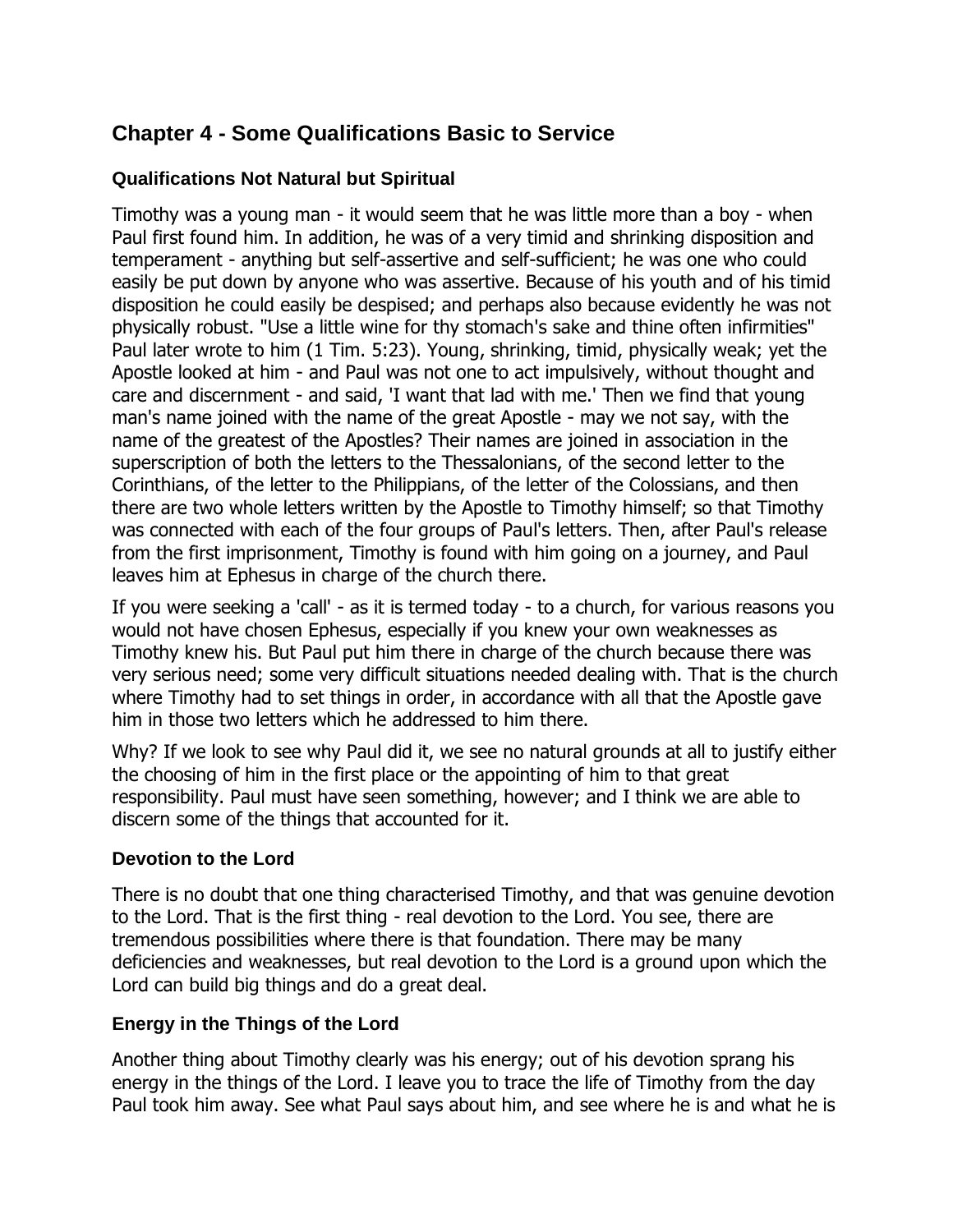doing and everything else that you can trace, and you will find that what I am saying has plenty of support. He was not in any way slothful. Paul was at one time far away from him and in need, and he sent for him to come, and to bring with him the cloak and the parchments that Paul had left at Troas (2 Tim. 4:9-13): We can have no doubt that Timothy hastened to reach the Apostle as quickly as he could. There is this mark of the businesslike about Timothy, of real energy.

## <span id="page-21-0"></span>**Unselfishness**

I think another thing is perfectly clear - his absolute unselfishness (c.f. Phil. 2:19-22).

These three things amount to this - that Timothy, with all his natural handicaps and disadvantages, was a young man who meant to be no second-rate servant of the Lord. He was on stretch to be the fullest that it was possible for a man to be for God, and you know that it is remarkable and very true that the spiritual value of a man or a woman can more than make up for a great deal of natural lack. How often we have to say of someone, 'Well, there is this and there is that about them, they are not this and they are not that, and those features would really rule them out; but their spiritual value more than makes up for all that.' I am sure that is how it was with Timothy, and that is what Paul saw - that here was one who, from his conversion in early life, was utterly for God, who really meant business. There is no 'survival of the fittest' here. A young man like this - no natural leader: with these men at Ephesus trying to ride over his head (Paul said, "Let no man despise thy youth"): with all that weakness and handicap - he is the man for the task, he is the man who is drawing out from the Apostle all that is in the two epistles written to him. How greatly a man with many limitations can count for the Church's good for many centuries to come because there are some things about him which entirely supersede all his natural limitations! I think that is the message here.

#### <span id="page-21-1"></span>**Greatness is a Matter of the Heart**

If you look at it the other way round, there are plenty of people full of assumption and presumption who are always pushing themselves forward - always ready to be in the limelight, to do the talking, and so on - who are fairly sure of themselves and have no hesitation and certainly no shrinking, but you do not always find the real spiritual values there. Such people are self-sufficient. But, on the other hand, what we have been saying is a tremendously encouraging thing, because I suppose most of us feel that if the Lord were looking for a good and capable servant we should not expect Him to look in our direction; and yet, you see, "The Lord looketh on the heart" (1 Sam. 16:7), and if He really sees that we mean business, that there is a selfless devotion to Himself, and real energy, these things will count with Him; they give Him ground upon which He can build, and He will act accordingly.

If all that we have said of Timothy as to his natural disqualifications were true, and if Paul had been looking for the naturally robust type, he would not have looked a second time in Timothy's direction; he would have said, 'That will let me down.' But no; it comes about that this young man of whom these things are evidently true, who does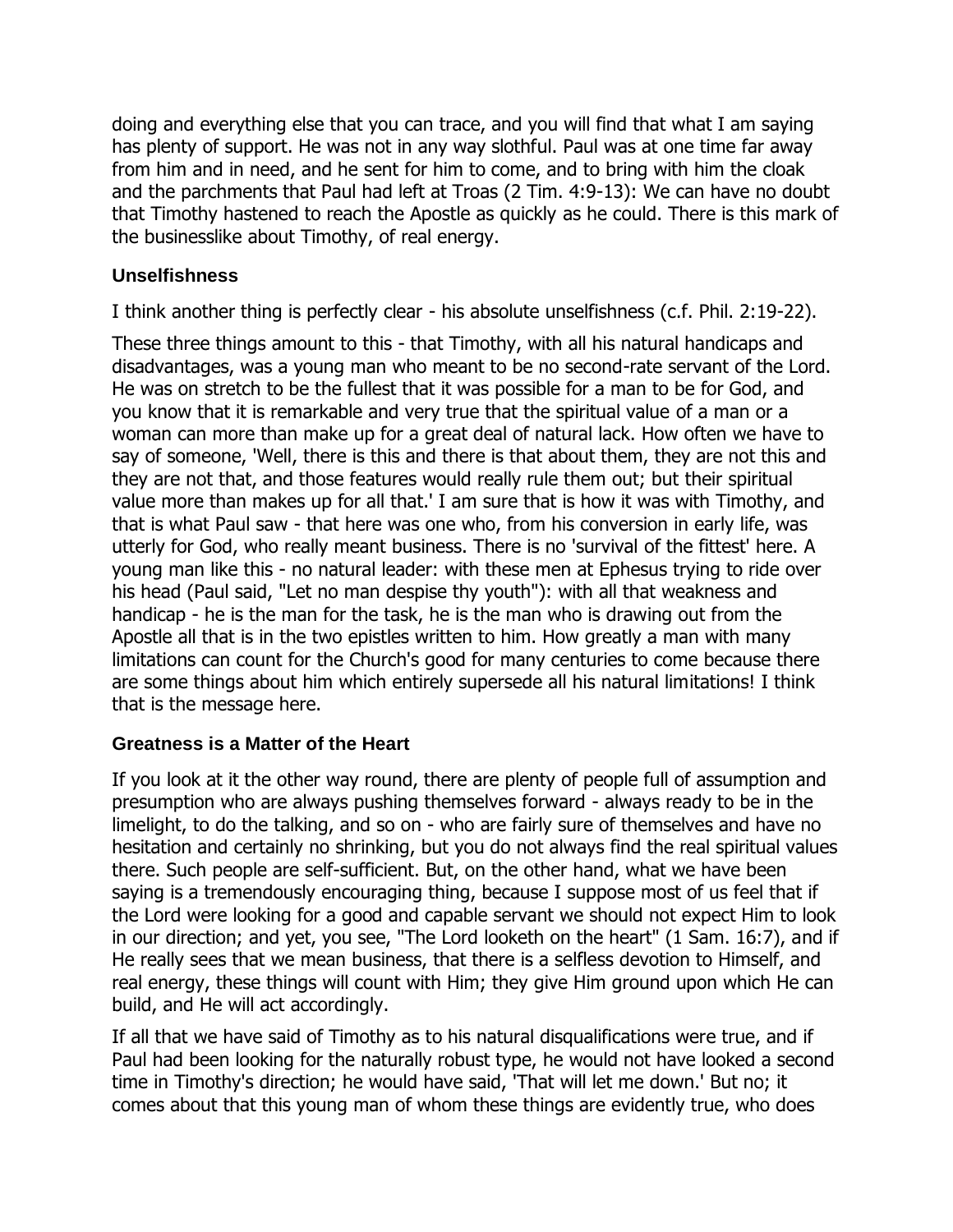need a good deal of encouragement, support, reassuring, nevertheless for some reasons - there are reasons for it - becomes in this way, for all time, linked with the great Apostle Paul. Do you not think that it is remarkable that Paul should link Timothy's name with his like that? "Paul and Timothy, servants of Christ Jesus..." It says something very encouraging - that there are certain things which make a tremendous amount possible with the Lord, but when you look to see what those things are, there is not necessarily anything natural at all. It is purely spiritual value. Anything is possible when the Lord has in us spiritual measure. It outweighs everything else.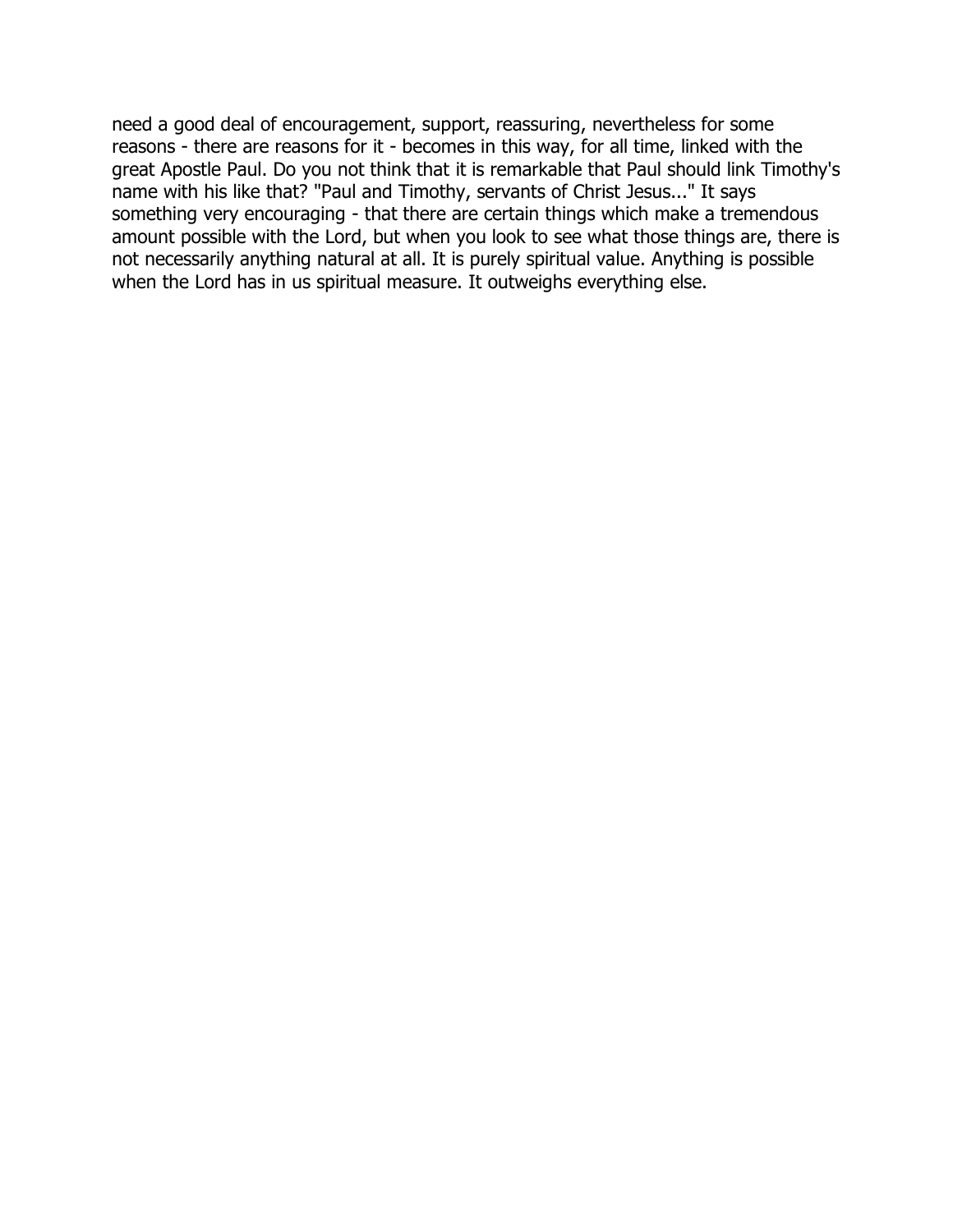# <span id="page-23-0"></span>**Chapter 5 - Faith's Persistence: A Factor in the Making of a Servant**

#### Reading: 1 Kings 18:41-44

In this small fragment we have crowded two of the major things in the spiritual life and experience of the people of God. One is the fact of the seemingly slow and hidden ways of God; the other is the demand for faith to be found in His servants. It is not my intention at the moment to enlarge much upon the former. You will know quite well how much there is in the Bible about it. You have only to look into the Psalms, and you will find again and again the Psalmist crying out because of the seemingly slow response, or the entire absence of any response, from God. "O God, why hast thou cast us off?" (Psa. 74:1). Whole Psalms are given up to that problem, and in many other places we find the same thing. In our own spiritual experience it is very true that not least among our trials is this same one - that God is so slow in His response, so hidden in His answers; often it would appear that He is almost indifferent or careless; and that is here in this little fragment. I think we shall be convinced of that before we are through, but for the moment we mention it and dismiss it, having just one object in saying anything about it at all, and that is that we might again recognise that this is a very common experience amongst even the greatest and most devoted of the servants of God. It is not the experience alone of the novices, of the ordinary people. It has been the experience of the most outstanding of God's servants through all the ages; they have been confronted with this problem. The Lord does seem to be slow and not at all anxious to respond; though to His people the situation may seem to be exceedingly critical.

## <span id="page-23-1"></span>**The Critical Issue**

The second thing is that upon which I want to concentrate for these few moments - the demand for faith's persistence in God's people. This in a sense was the most critical point of the whole chapter. It might be thought that the most critical point was when the prophets of Baal had exhausted themselves without any response, and Elijah, having built the altar of Israel and saturated it with water and filled the trench, called upon the Lord. We might say this is a breathless moment, everything depends upon what happens now. Perhaps it is true that was the high point of the story; but, after all, supposing it had stopped there! Three years of drought, with all their disastrous consequences, involving the whole question of the possibility of the continuation of life at all - that was all gathered into the moment when the rain began to fall; and, although the people had cried, "The Lord, he is God," if the rain had not come it would have been easy for them to say that some magic had been performed in the bringing down of the fire, and that they were none the better for it all. So there is a sense in which the real crisis is at this point - rain, new life, new prospect, new hope, new possibility; all the rest goes for nothing if the rain does not come.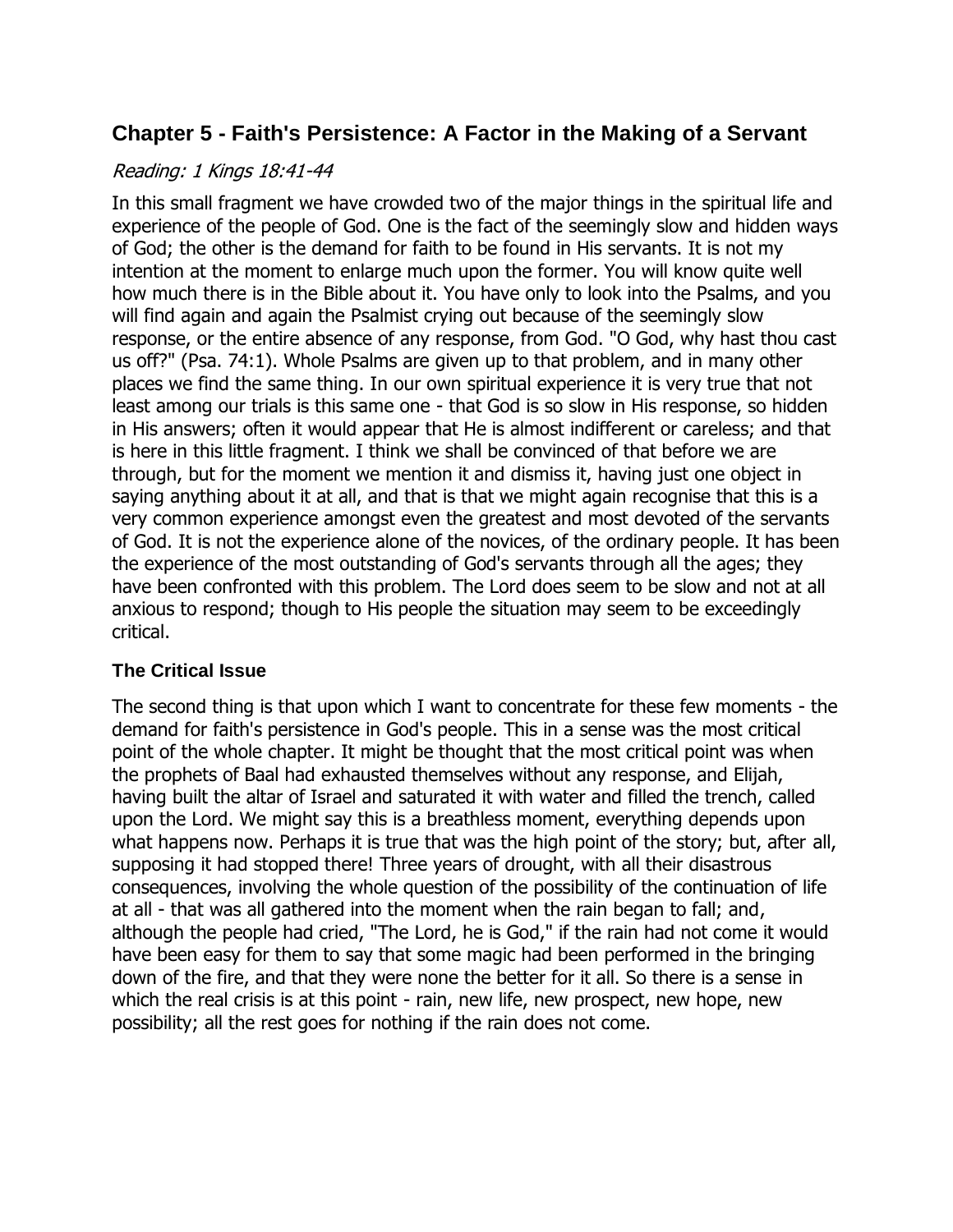#### <span id="page-24-0"></span>**God's Seeming Indifference**

How critical, then, was this moment! and the Lord knew how critical it was. It might well have been thought, 'Well, the people have now turned from Baal, they have cried, "The Lord, he is God," it seems that the great reformation has been completed. That issue is settled; surely the Lord can send the rain now. The heavens ought at once to be filled with clouds.' But it was not so, and, while the prophet was quite assured in his own heart and gave words of assurance, he went up higher in the same mount of crisis, and before God, with his head between his knees, began to pray the supreme issue through. James tells us "Elijah was a man of like passions (infirmities) with us, and he prayed fervently (he prayed with prayer)," implying something very, very strenuous and definite, something more than ordinary praying - and even so he had to hold on and on and on. It seems that God is slow, even in the presence of the greatest crisis, the most serious situation. Why this?

Well, I think it relates to this anonymous servant, and, in relating to him, it is something for all time. I call him an anonymous servant, because we do not know who he is or where he came from. Evidently Elijah had a servant, though very little is known of him. In the record of Elijah at the brook Cherith, and at Zarephath, no mention is made of a servant; and later, when Elisha joins Elijah, it is stated that "they two went on," implying the absence of any other. But at the point of the story which we are now considering mention is made of a servant, though not by name. This man just comes like that, without name. Being anonymous, he seems to represent the principle of service, and, if that is true, we can understand at least a good deal of the meaning of this strange episode, the seeming delay of God. The battle had been fought through, a mighty victory had been secured, they knew that the issue was in hand, and yet, and yet, something had got to be done.

#### <span id="page-24-1"></span>**A Warning against Complacency**

Here in the first place is a very serious warning against anything in the nature of complacency, even after we have poured ourselves out and been assured that we have got through. The principle or spirit of service is gathered up surely into this, that there is a persistence of faith which is the very essence of true service or servanthood. You will not find in the whole Bible any servant of God of account, of value, who did not need to have developed in him this persistence of faith. Here is this servant. The next servant who comes into view is Elisha, and after his call the one recorded phase of his association with Elijah is that which precedes the taking up of Elijah into heaven. Elijah said unto Elisha, "Tarry here... the Lord hath sent me as far as Bethel" (2 Kings 2:2). Stage by stage, "Tarry here..."; "tarry here..."; but Elisha would not have it. He said, "As the Lord liveth, and as thy soul liveth, I will not leave thee." At last the whole issue was gathered up into that request of Elisha for a double portion of his master's spirit, and Elijah's response, "If thou see me when I am taken from thee, it shall be so unto thee." It was the element of persistence that was brought into view.

Now, if you analyse this, you will see that there had been a tremendous thing done. They had got through on Carmel, they had reached a place of very real consequence.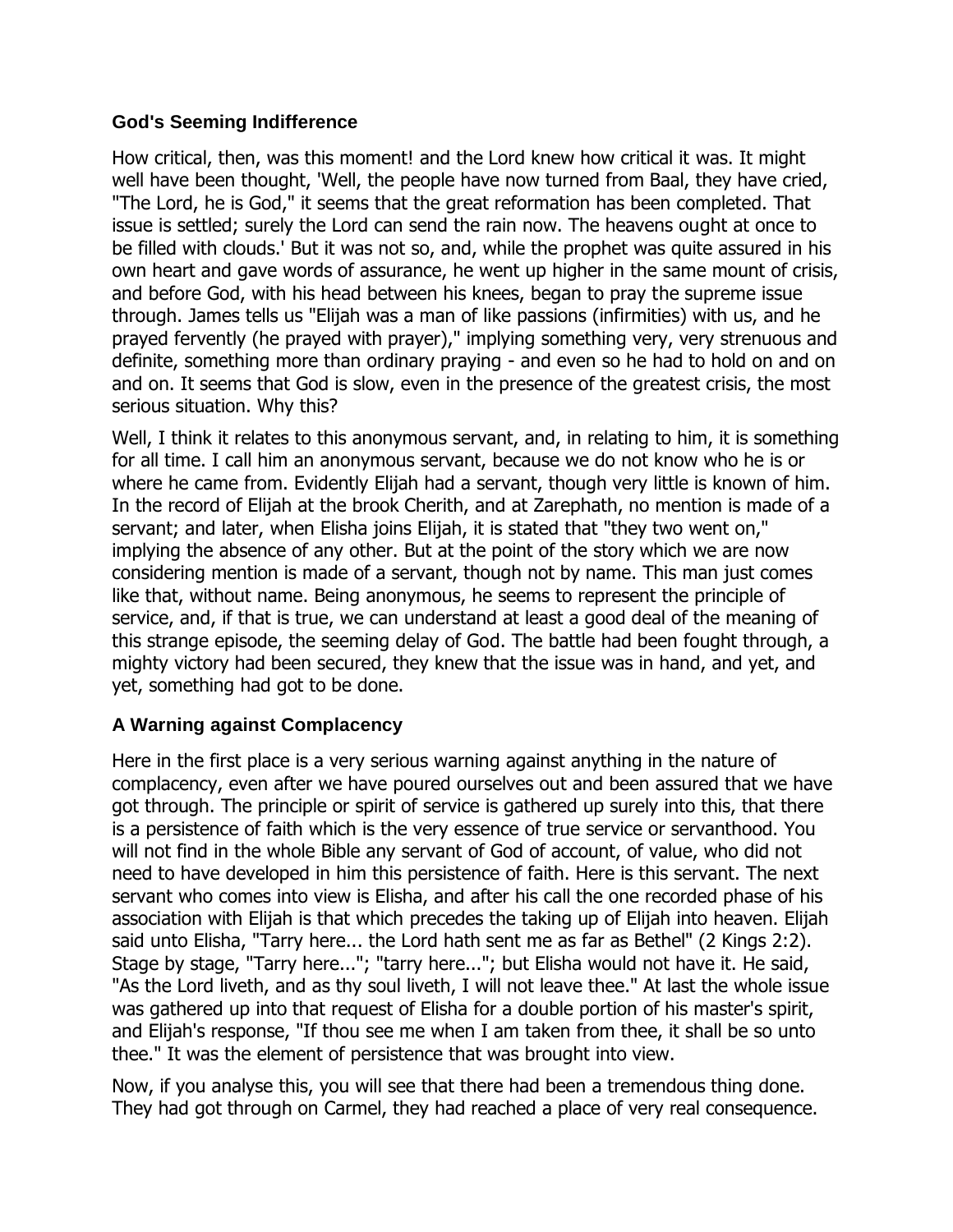We might think that they would have been perfectly justified in saying, 'Now, that is done; now we will wait to see the Lord working it all out; it is His matter, so we will fold our arms and see Him do it.' If you had gone through the ordeal that Elijah had gone through and seen that tremendous thing, and felt that assurance that the end was reached, would you not have felt justified in speaking like that? And yet Elijah went higher up into the mount. "Ahab went up to eat and to drink. And Elijah went up to the top of Carmel" - to pray. Something more had to be done to see this thing through to the final issue.

## <span id="page-25-0"></span>**The Persistence of Faith**

Then comes in this servant. "Go up" - still higher. There is still something more to be done in exercise. "Look toward the sea." He went up and came back. "There is nothing!" After all, nothing is happening. After all that battle, after all that conflict, after all that prayer, all that exercise, all that exhausting ordeal, laying hold of God and getting something of an inward witness that it is all right - after all, nothing happening! Have you ever been there? It is like an anticlimax. "There is nothing." Oh, that is the most perilous point! Everything can collapse there! The tremendous reaction that can set in there! After all, there is nothing. We are just where we were, despite all that we have done and endured.

What are you going to do? Well, one of two things. Either you will say, 'After all, somehow or other, it has all been an illusion.' You know that sort of thing - a counsel of despair; paralysed by the seeming unresponsiveness of the Lord. Or there is the other side. "Go again seven times." "There is nothing." A second time - "there is nothing." A third time - "there is nothing." A fourth time "there is *nothing."* I try to imagine what the servant's voice was getting like as he went on toward the sixth time. I am not sure that he did not add a few words! 'What is the good of it all - there is nothing; I told you there is nothing!' It could be like that: that is human nature. 'I do not see the use of going right up there again, I am tired of this business, there is nothing.' "Go again seven times." The seventh time - what? A cloud as small as a man's hand. In the vast heavens, a cloud the size of a man's hand! That is all. God is doing a very deep thing. He is carrying this matter of faith's persistence a long way. You need not interpret the number seven literally, but there has to be a rounding off in spiritual perfection in this matter of faith's persistence. The issue broke; it broke only in something very small. That small thing is just a token, it is not the whole. But the token was given, and Elijah says, "Go up, say unto Ahab, Make ready thy chariot, and get thee down, that the rain stop thee not" - the token is taken as the whole. "Now faith is... the title deeds of things unseen" (Heb. 11:1) - the token of the whole. And as they went, the heavens were full of clouds.

#### <span id="page-25-1"></span>**A Quality Inwrought into the Servant**

I think the message is clear. It is so easy to make a big start, with a good deal of strength and shouting and activity, thinking that something is going to happen, that the Lord is going to come right in and do some big thing. Then it does not happen, the Lord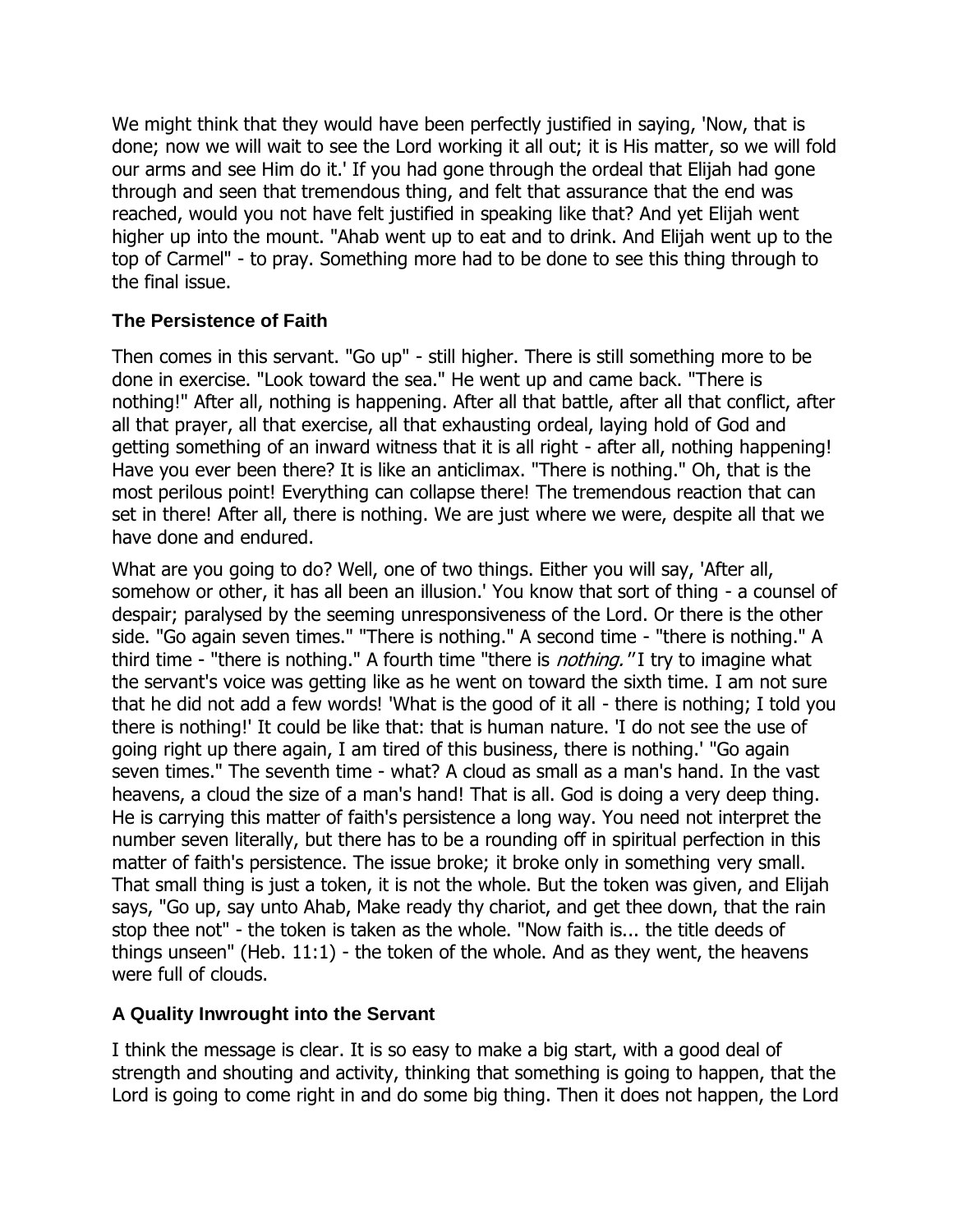does not do as we expected, and then our prayer begins to lessen, our spiritual diligence to wane. All that zeal and energy and devotion which marked us at one time is declining. The Lord is not fulfilling our expectations. But what is He doing? He is making a servant. You go into the service of God and think you are going to get quick returns and instant interventions of God from heaven in difficult situations; you look for the immediate response to your cry, especially in what seems to you to be the most critical situation; you expect that; and because you do not get it, are you going to fade out and give up and lose your zeal? No true servant of God has ever known it to be like that. The real servant, the useful servant, is the one who persists in faith - a persistence that is demanded even when interests that are clearly the Lord's are at stake. "The Lord, he is God." God had to vindicate that again, not this time in the fire, but in the water, in the rain; not only in the passing of judgment but in the maintaining of life; not only in the death, but in the resurrection. But it is sometimes the most testing thing for a servant of God to believe that God's strange behaviour really does not mean that God is indifferent about His own name. Do you grasp that? His delays, His hiddenness, His strange, seeming indifference - does it imply that He is not as concerned about His name as we are? The true servant has to learn otherwise. God is making a servant, and in so doing He sometimes does appear to be indifferent, slow. Faith's persistence is required to "seven times" persistence right though to completion. God may test us. We are not to sit down. There has to be a persisting in faith, and holding on for the issue. God is more concerned about the constitution of His servants on true Divine principles than He is about the doing of things by way of demonstrating His power. God can demonstrate His power if He wants to. But no, He has to work into the very constitution of His people that faith which can hold on, stand fast, even against His own seeming indifference. And in the end the rain came in abundance; all knew about the rain. But there was a double battle. There was the battle first with Baal, and then with inward unbelief - the battle of self; the outside and the inside battle; and very often the whole issue hangs upon the battle within.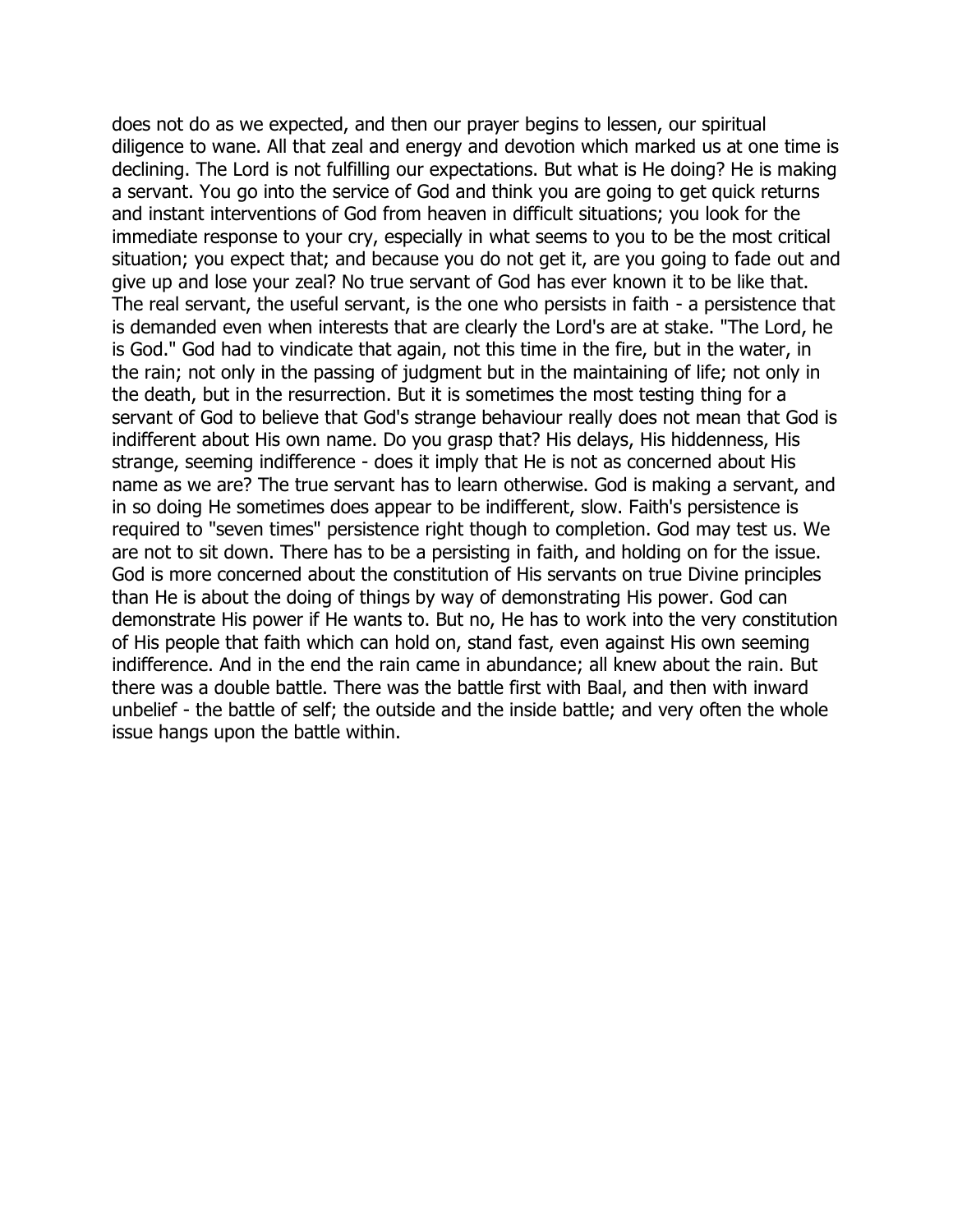# <span id="page-27-0"></span>**Chapter 6 - The Servant's Hands**

"Moses put of the blood... upon the thumb of their right hand" (Lev. 8:24). "If thy right hand causeth thee to stumble, cut it off" (Matt. 5:30). "Ye yourselves know that these hands ministered unto my necessities" (Acts 20:34). "We toil, working with our own hands" (1 Cor. 4:12). "Let him that stole steal no more: but rather let him labour, working with his hands..." (Eph. 4:28).

## <span id="page-27-1"></span>**Manual Work Not Inconsistent with Spirituality**

There is a literal and there is a symbolic application of this word. We can clearly see the literal side from the words of Paul as to himself and in what he said to the Corinthians and the Ephesians; and he said that in this matter he gave them an example. It is something to note that this one who was so very thorough-going in his adverse handling of believers before his conversion, who persecuted the Church and cast the believers into prison, is now seen to be the one who has got his hands converted as well as his heart, and is using his hands so thoroughly for the good of the Church, on behalf of the Lord's people. It is impressive that this servant of God who, after the Lord Jesus, was surely the greatest of the dispensation, did not cloister himself with his knowledge, his revelation, and cut himself off from the practical things of daily life, but went forth, and even laboured with his hands in the gospel of the Lord Jesus.

That must convey its own message to our hearts, showing quite clearly for one thing that, if such a man will do that kind of thing, there is a dignity about the menial tasks of the daily round with which the hands are occupied. All can be lifted on to the very high level of a true spiritual ministry. That is very simple.

## <span id="page-27-2"></span>**Consecrated Hands Full for the Lord**

Now it represents of course a definite act of consecration. Just as with Aaron and his sons the right hand was definitely and precisely touched with the blood, implying that what the hand represented was now consecrated to the Lord; that is, all the activities of life were for the Lord by a definite and precise act of consecration; so Paul says "Present your members...", "Present your bodies..." (Romans 6:19; 12:1). It is something deliberately done - the whole of our bodies, represented by the right hand, are placed on that physical, active, practical basis of service to the Lord. It is to be remembered that the very word 'consecrate' means to fill the hands and there is no doubt about it that Paul's hands were full; they were consecrated hands in that sense; they were full for the Lord.

#### <span id="page-27-3"></span>**Hands Express Inner Disposition**

Now that leads to the symbolic significance of hands in the Word of God. They are the symbols of the person. How often we can discern and recognize the hidden personality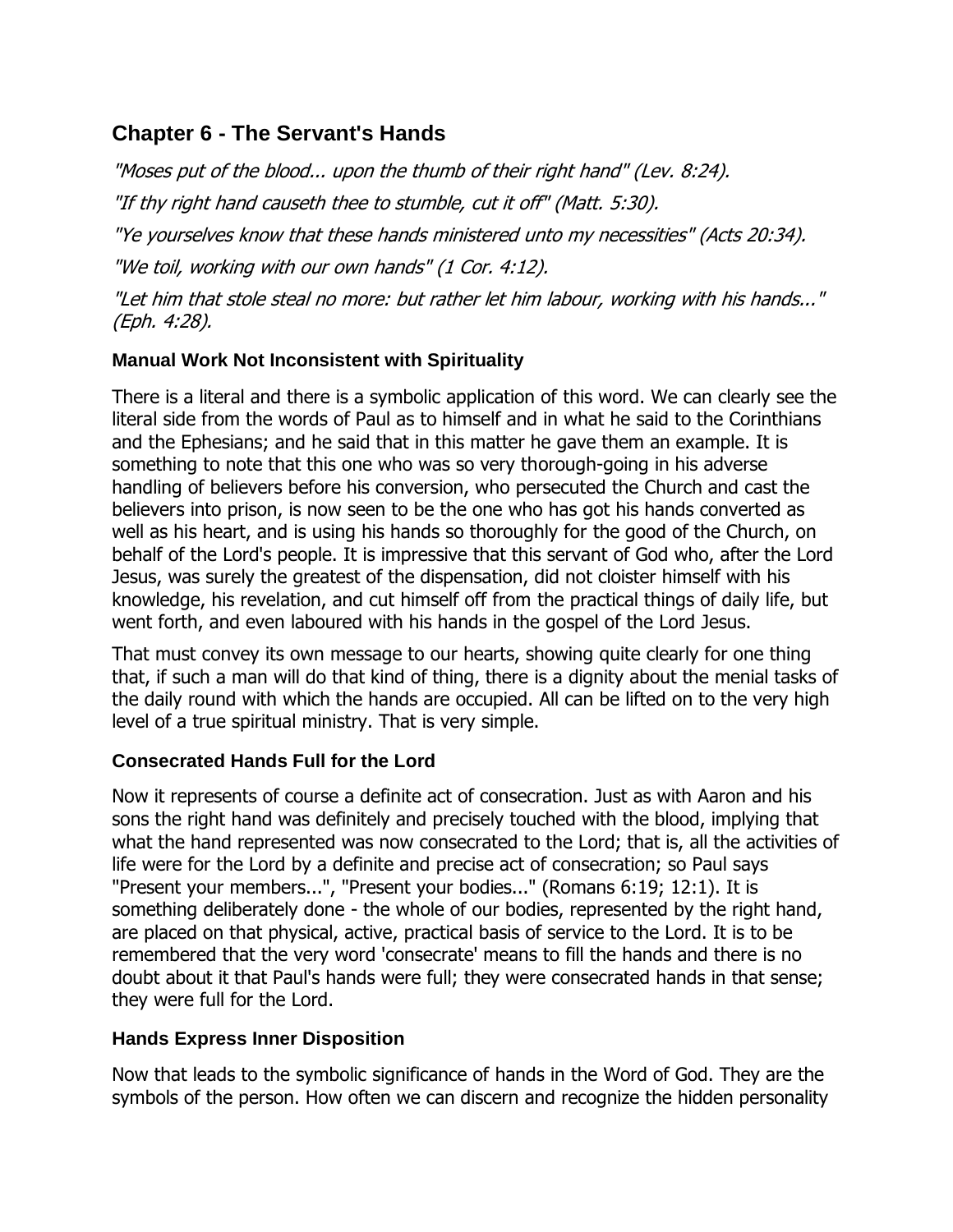by a gesture! Very often the whole of the inner life is betrayed thereby. You know what is going on inside, what is being felt and thought, by a gesture of the hands. We need not follow that very closely, but it is quite true. The hand is a symbol of the inner person. And in the Scriptures, it is always taken as signifying whether a person is diligent or otherwise. We speak of willing hands, but what we really mean is that the hands are the exhibition of an inner willingness. Unwilling hands reveal that there is lacking inwardly a diligence, a willingness. The kind of hands reveals the state inside; it is the spirit of the person. So when the Lord says, "If thy right hand causeth thee to stumble, cut it off," He is not speaking literally at all: it is symbolic language. You do not do any moral good to yourself by cutting off a hand literally. You do not change your disposition. The cause of stumbling is what prompts your hand to act, what lies behind the hand. To cut off the hand really means to get behind the hand to what was the cause of the act, and to deal with that. You can run through the Scriptures and see how much there is everywhere about the using of hands as indicating the state of the life within.

Now look at the Lord Jesus. Just run your eye over the Gospel by Mark, having in mind the hands of Jesus, and see His hands actually at work. You know 'Mark' is the Gospel of the Servant, and here He is, everywhere and continuously using His hands in His ministry, signifying that here is the true servant spirit; eager, consecrated hands full, showing something of the Spirit that is in Him.

In His case, and in the case of Paul, you find that the hands are the symbols of the spirit of service, and, indeed, of an overflow of that spirit, for there is never any need to point out to them that something should be done, that something is called for; they are at it day and night. Such is the spirit that is in them.

#### <span id="page-28-0"></span>**Everything to be Done as Unto the Lord**

Well, the Lord says, Let the Blood be upon your hand - that is, separating it from all work that is unworthy of the Lord, all that belongs to self-interest, and separating it, consecrating it to God that it shall be a hand full for HIM. Remember that Paul used his hands in making tents for the support of himself and of those who were with him, and to spare the saints embarrassment. My point is this, that Paul would never have said, 'Oh, to serve the Lord you must, of course, regard all that sort of thing as belonging to another realm; making tents, washing dishes, cleaning floors, digging gardens, that is not the spiritual realm; if you are going to serve the Lord, you must have your Bible in your hand all the time and be talking.' No, Paul would not allow that division. He recognized the tremendous importance of making everything the opportunity for spiritual purposes, and he saw that ordinary, daily work could be a channel, a vehicle, of serving the Lord. So may the Lord have our hands in this sense - that He has in us a spirit of unreserved abandonment to His interests along any line in which He can be served.

"WHATSOEVER thy hand findeth to do, do it with thy might" (Eccles. 9:10) "WHATSOEVER YE DO, do all to the glory of God" (1 Cor. 10:31)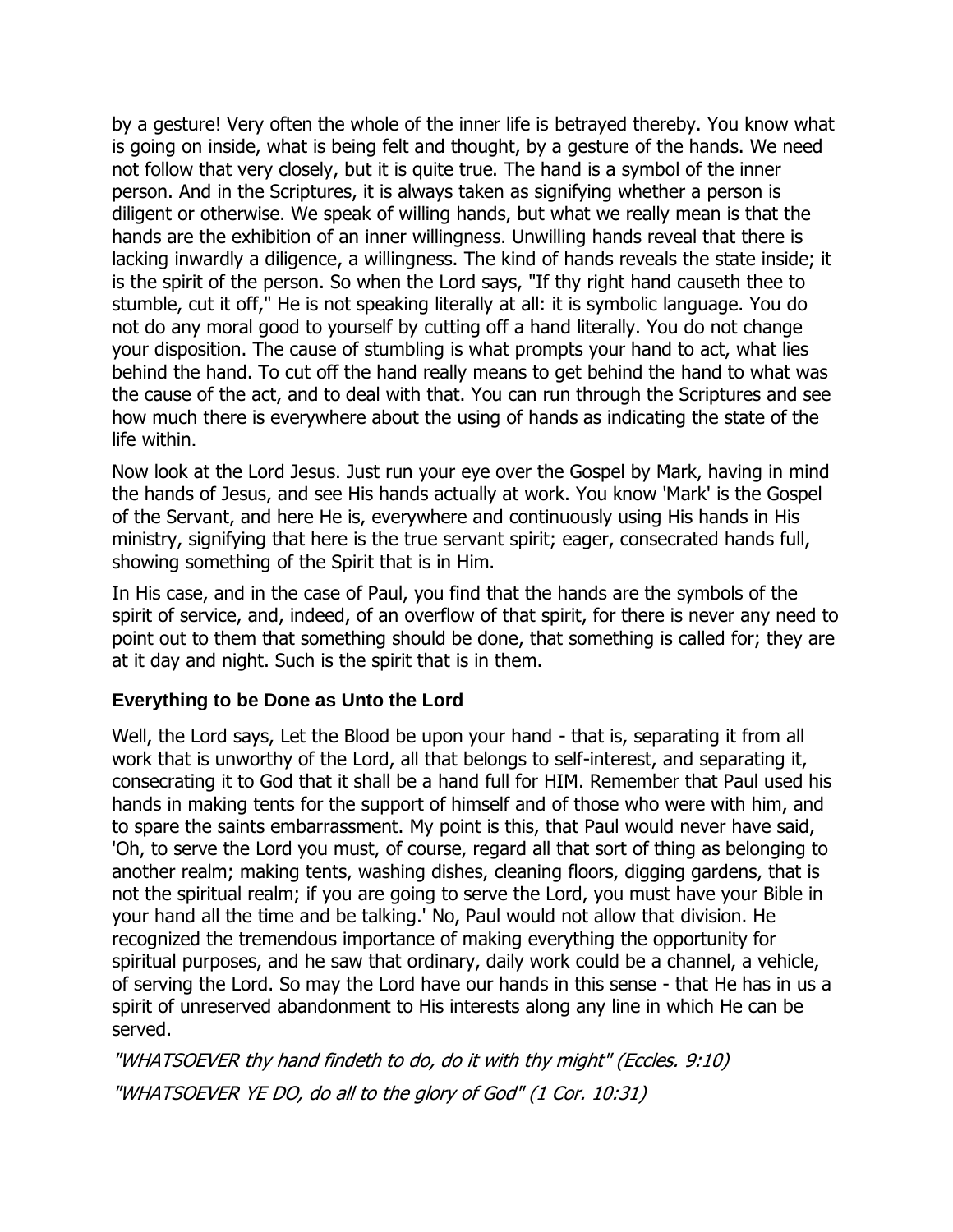"WHATSOEVER YE DO, in word or in deed, do all in the name of the Lord Jesus" (Col. 3:17)

"WHATSOEVER YE DO, work heartily, as unto the Lord" (Col. 3:23)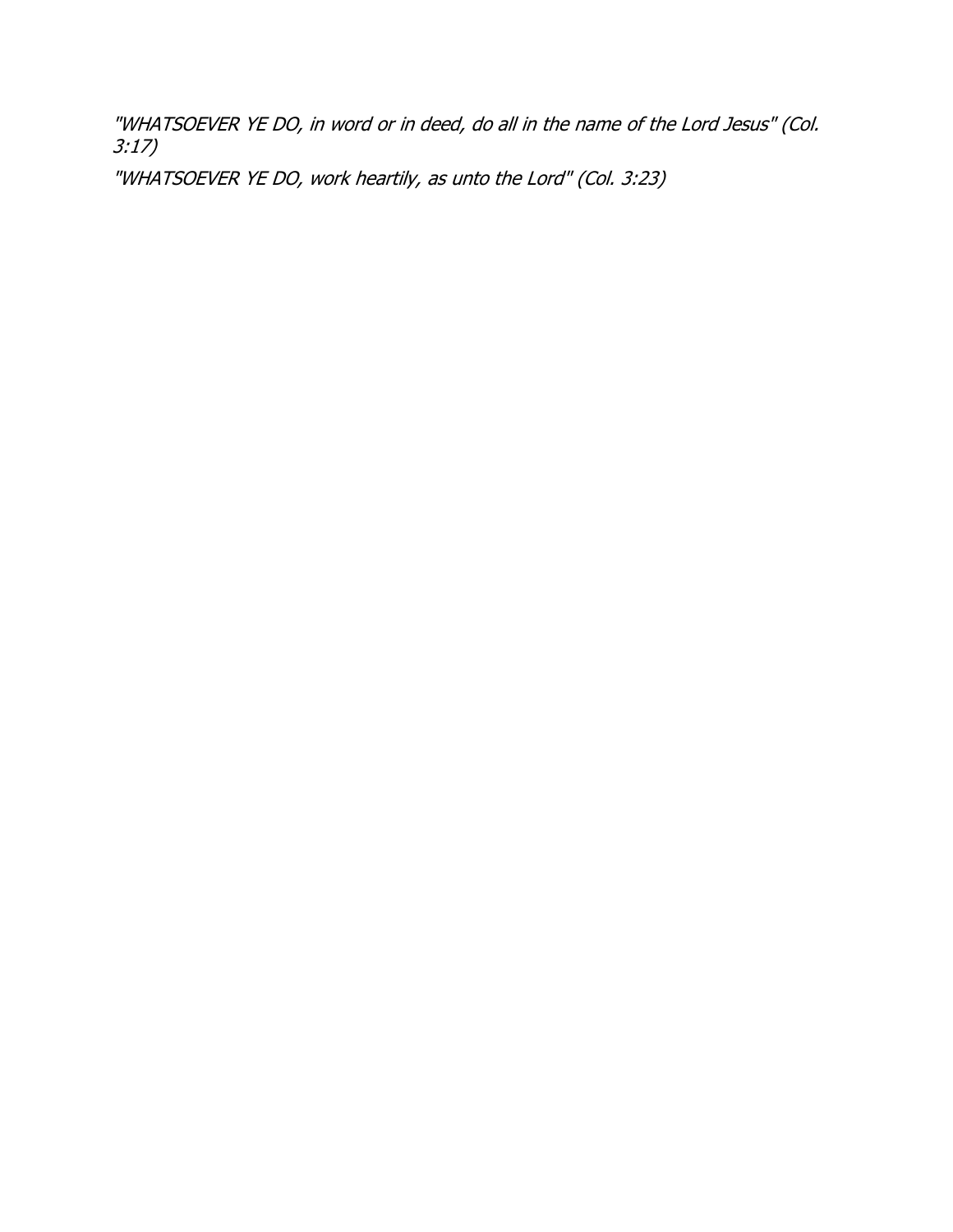# <span id="page-30-0"></span>**Chapter 7 - The Testing of Self-Interest in the Servant**

Reading: 1 Kings 18:36-40; 19:2-5,9,15-16; Mal. 4:5-6; Matt. 3:1-6; 11:2-14; 14:3.

Elijah and John the Baptist are in view in these passages of Scripture, and much for our help can be learned from their experiences.

#### <span id="page-30-1"></span>**A Vital Ministry in a Time of Transition**

In the first place, we must take account of their ministries. The two men are brought together in a mysterious identification by the Lord Jesus, and from various fragments it is quite clear that their ministries were one in principle and nature; that is, in a day of fairly general spiritual smallness and weakness, these two servants of God were His instrument and vessel for making a way and a place for Himself in greater fullness. They were way-makers for the Lord, pioneers and pathfinders for His larger purposes and desires. In the familiar words used by John - "He must increase, but I must decrease" (John 3:30). That was the key to the ministry of both Elijah and John the Baptist - the increase of the Lord amongst His people.

Both lived in a time of transition. The principle of transition is clear, firstly, in that Elijah is brought over into full view at the very end of Malachi's prophecies, at the close of the Old Testament - an end-time, a period of transition unto the Lord's coming: in that case, of course, His first coming. But I do not think that what the Lord said about Elijah, in Malachi and later, was exhausted by the first coming of the Lord; the great and terrible day of the Lord is still to come. We will not enlarge too much on details, but be content to note that that time of transition was governed by the ministry of both these men, and was marked by the gathering out of a real people from among the professing people of the Lord. Malachi makes that perfectly clear - "Then they that feared the Lord spake one with another; and the Lord hearkened, and heard, and a book of remembrance was written before him, for them that feared the Lord and that thought upon his name. And they shall be mine, saith the Lord of hosts, even mine own possession, in the day that I do make" (Mal. 3:16-17). Out from the professing, religious realm there is seen in these words to be a true people for the Lord. Undoubtedly that was the mark of John's ministry, for tradition, formalism, legalism were the dominant features of religion in his day, and it was against these that he hurled his weight to secure a people unto Christ in fullness, in utterness. He sought a transition from one spiritual state to another, and, in the light of a change of dispensation, to secure a people wholly for the Lord. That wants dwelling upon very much more fully, but I think that is enough to give us the clue to the ministry of these men, and to relate them in a vital way to our own day - another end-time, transition period that is surely ushering in another coming of the Lord, and that also is characterised by the need for the gathering out of a real people from among those who profess to be the Lord's. We may expect that what was true in the experience of Elijah and John in their day will in principle be found in God's dealings with instruments of His choice today.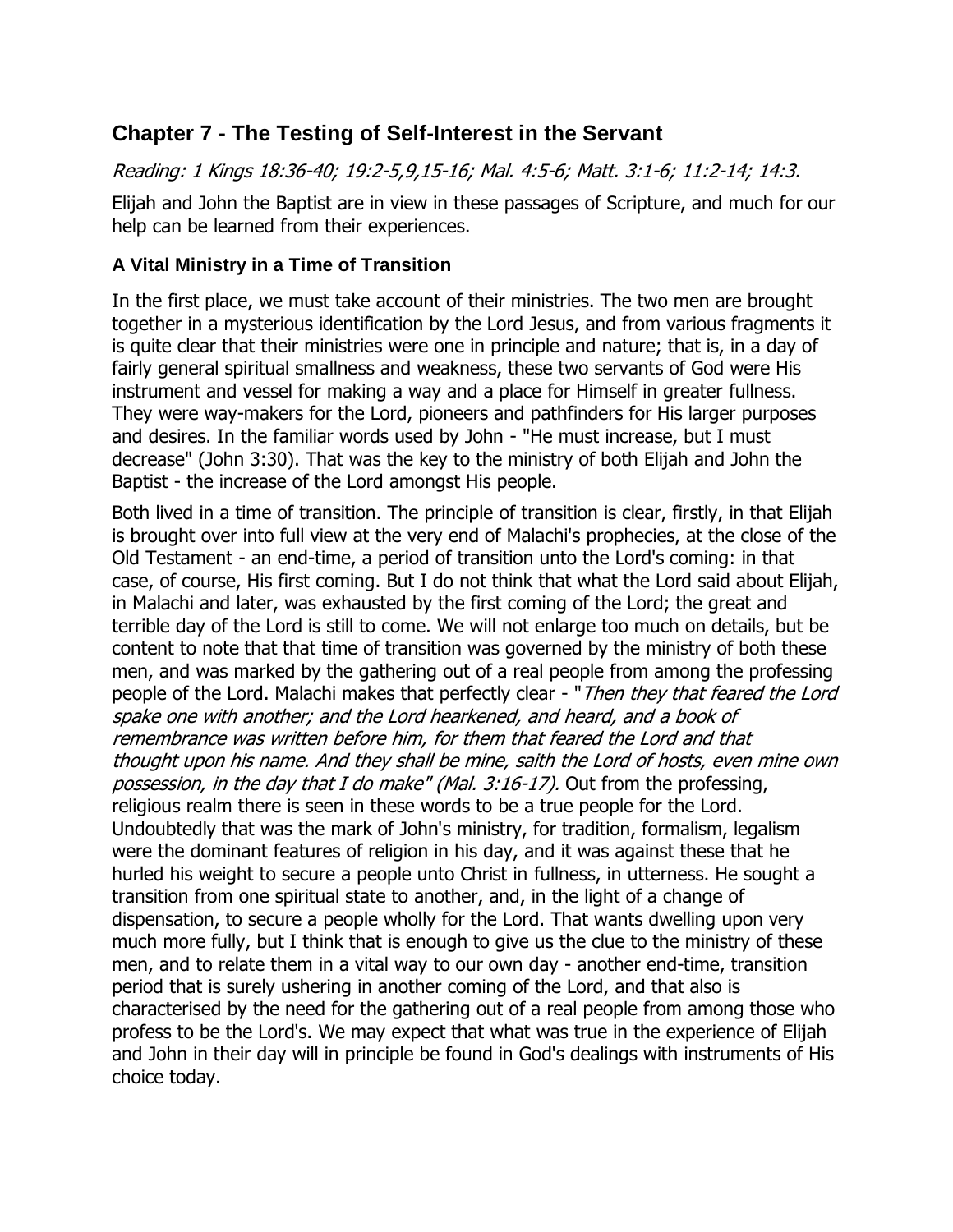#### <span id="page-31-0"></span>**Preparation in Secret**

It becomes clear then that for such a great purpose - to make a way and to make room for the Lord - God had and has His instruments, known to Himself, and secretly under His hand, being prepared. Elijah comes on to the scene mysteriously, almost out of nowhere, after deep secret preparation and discipline. John has spent all his life in the wilderness waiting for the day of his appearing to Israel. Something has been going on in secret. God has had these men in hand in deep preparation, vessels to meet this particular need in the time of transition - transition from a state which the Lord can no longer accept as answering to His known will, to a state which will satisfy Him. He must have a vessel for such a purpose. It may be individuals, as it often is, but it has also through the ages proved to be a corporate vessel, a company of the Lord's people prepared in this way. These instruments, known and secured by God in secret, have, in a secret history with Him, been learning to know the Lord as their heavenly sustenance. Elijah, at a time when earth could not provide any sustenance, was sustained from heaven. John the Baptist, in the wilderness for many years, where he had to know the Lord in loneliness and apart from men, was having to learn the Lord as his heavenly life and his heavenly provision. Such is the preparation, the equipment, of any vessel to serve God in this greater purpose of His heart.

#### <span id="page-31-1"></span>**All Prone to Variable Soul Emotions**

Then we come to the next phase - the heights and the depths. We see Elijah at Carmel, not only literally on a height, but spiritually in great eminence, with an open heaven and the power of God being manifested - people being bowed under those sovereign activities of the Lord, a tremendous time of life and of fullness. And then we see him fleeing for his very life at the threat of a woman, casting himself down under a juniper tree, saying, "O Lord, take away my life; for I am not better than my fathers." 'I am an utter failure; let me die.' From the heights to the depths!

John the Baptist - what a day his was! He, by revelation from heaven, had said, "Behold, the Lamb of God... He that sent me... said unto me, Upon whomsoever thou shalt see the Spirit descending, and abiding upon him, the same is he that baptizeth in the Holy Spirit. And I have seen, and have borne witness that this is the Son of God" (John 1:29,33-34). And then we read his troubled enquiry, "Art thou he that cometh, or look we for another?" (Matt. 11:3). Again, from the heights to the depths!

There are many lessons in that. Great spiritual heights where you are enjoying the Lord, in real fellowship with Him, and where there is a large measure of spiritual fullness, followed within a very brief time by the feeling that it is no longer worth living, that everything is gone, and major questions are arising about the very things upon which you were before most positive, about which you would have allowed no contradiction - your own heart asking questions about it all, about your very life-work and the worthwhileness of your existence, whether you have not been altogether mistaken, whether it has not been a great illusion. It is a tremendous thing to observe this change in two such men as these. Well might James say, "Elijah was a man of like passions with us" (James 5:17)!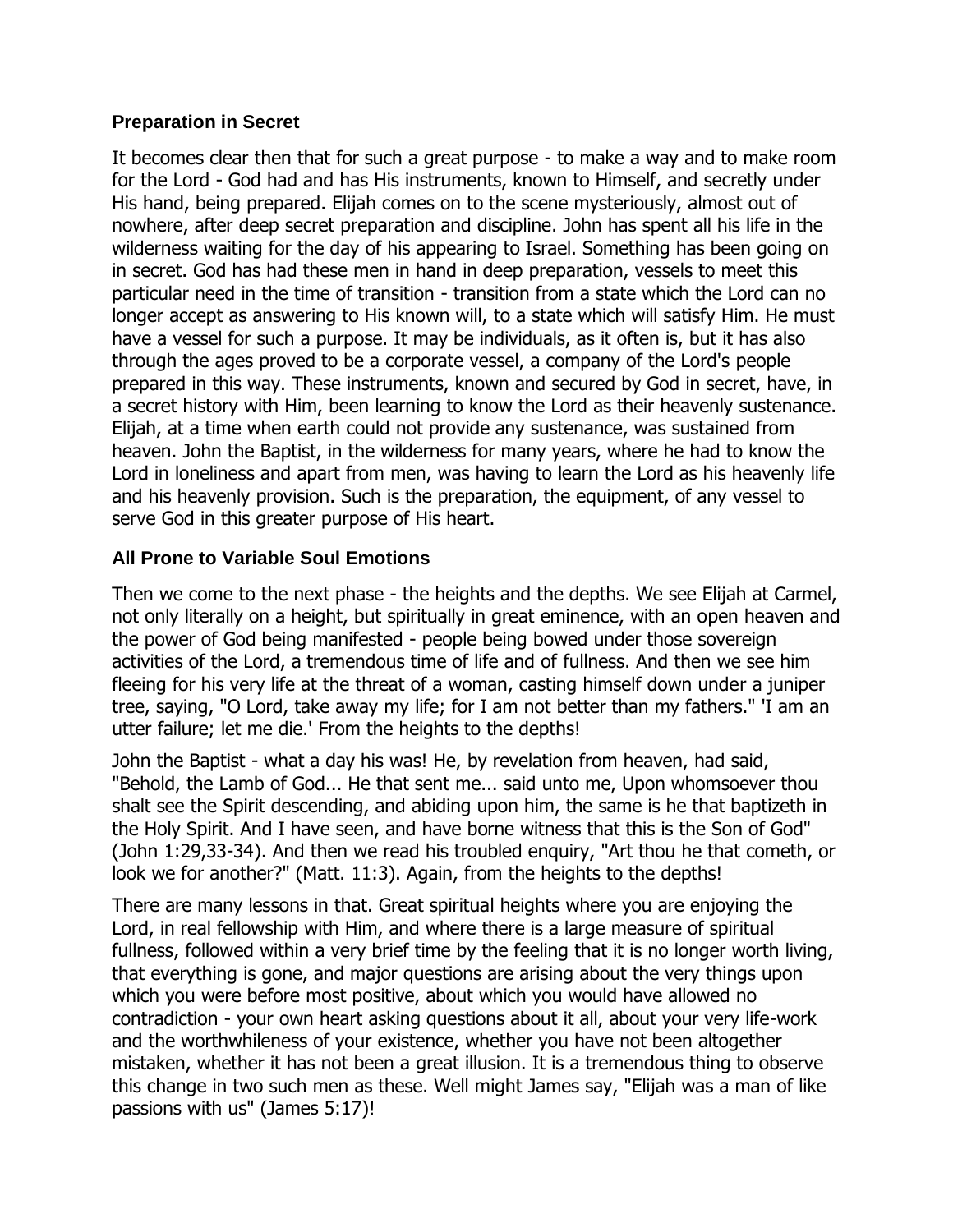The first thing to be noted from this is that there are times when we come into experiences of barrenness, of a seemingly closed heaven, and no longer the enjoyment of the consciousness of the Lord's presence and of spiritual blessing. There are times like that in the life of the greatest servants and instruments that God has ever used. It is as well for us to recognize it. Some of us would not range ourselves alongside of these men as to our spiritual stature, but if they went that way, should we expect anything else?

## <span id="page-32-0"></span>**Fluctuating Soul Emotions to be Repudiated**

The next thing to note is that every instrument, however greatly owned and used of God, is, after all, utterly dependent upon Him. What a proof it is that our resource is the Lord and not ourselves! We are nothing in ourselves. If only we would really remember, that although the Lord may have called us and used us and made us know quite well that He has apprehended us, in ourselves we can drop down to the depths of despair. If we go into ourselves, that is how it can be. If we sink down into our souls - our feelings, our reactions to situations, our appraisals, our judgments of how things appear, of what seems to be - if we get down there and begin to look from the earthly standpoint, from the merely human angle, that is how we can be and shall be. It is for you and for me at all such times to say, 'Now, after all, is this myself or is this the Lord? Is this just because I have got down into my own soul?' We have to challenge ourselves as to ourselves. David was always doing that. It looks to me as though David was constantly taking himself into a corner and looking himself in the face, so to speak, and talking to himself. On one occasion he was pouring out a terrible complaint, and then he said to himself, "This is my infirmity; but I will remember the years of the right hand of the Most High" (Psa. 77:10). 'This is how I am made, and what I am like, but this is not the Lord.'

Well, there are times when we have to pass through spiritual experiences like this. There is no guarantee that we shall not have them. The Lord allows them for us to learn from them - mainly to learn how unreliable are our own souls, so that we come to repudiate our own moods and all that belongs to that soul realm. In such times of suspense and of seeming emptiness, when all has gone into unreality, we learn what it is that we are really resting upon spiritually. The Lord is now working into us the principles of our testimony. We have borne a testimony, and now is the time to have the principles of it wrought in and wrought out; and that takes place in times like these when we are no longer on the mountain, but down in the valley. Now what about the principles of your testimony - not the things you said, the profession you made, but the actual principles of that testimony?

#### <span id="page-32-1"></span>**The Lord Does Not Meet Us on Soul Ground**

I must close with a word as to the Lord's way with His sorely tried servants. How did He come to their rescue? Now note - neither in the case of Elijah nor of John the Baptist did the Lord make a lot of them personally. He did not meet them on their soul ground. He does not do that. We get down into our souls, become the prisoners of appearances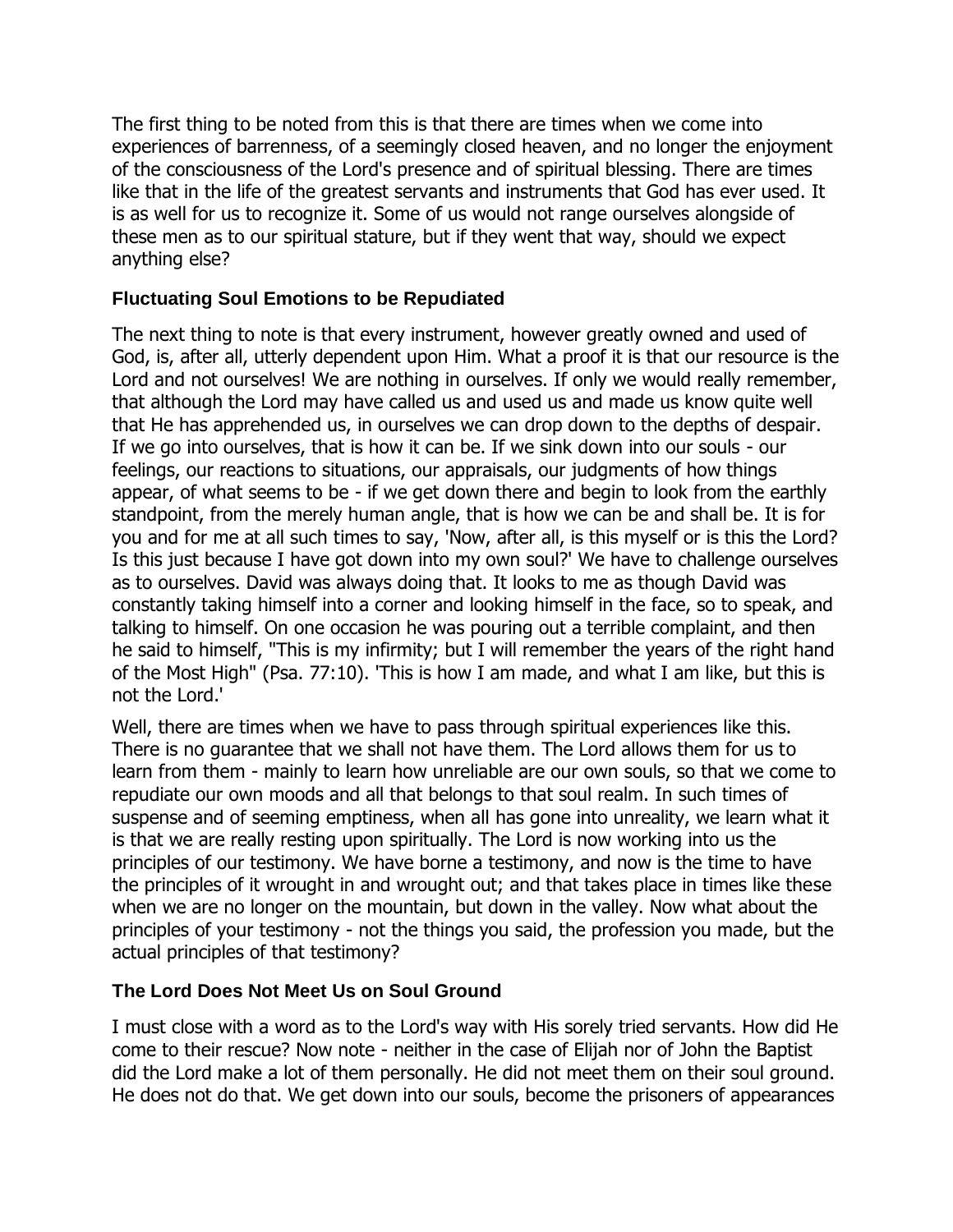and feelings, and the Lord never comes there to us and takes our ground. He says, "What doest thou here?" We have got to get up, we have got to get on our feet again. We may be quite sure He is full of sympathy - the story of Elijah reveals the Lord's tender care for His servant - and yet He cannot condone and accept that level and realm which we have taken, and He will not make a great deal of us personally; we must not expect that He is going to do it. He did not say to Elijah, 'Oh, Elijah, you are all wrong; after all, you are a great man, you are much better than your fathers.' And He did not say anything like that to John the Baptist. What He had to say about John how great a man he was - He said to the people when even John's disciples had gone. He did not say *to John*, There hath not arisen a greater than you'; but He did say it of John to others. The Lord is not going to pat us on the back.

What did the Lord do in both cases? Well, in effect, He said, 'Elijah, the work is going on; now then, is it yourself or the work you are concerned about? Elijah, go and anoint Elisha!' Oh, what a new prospect came in with Elisha! - a transferred ministry. If Elijah had been caring only for himself, he would have felt jealous, piqued. But no, he went on his way and did it. And to John the Baptist – 'John, the work is going on; you have said you must decrease and I must increase. I am going on with the work, John. You may be put aside out of it, but I am not giving up the work. I am going on with the purpose that I started.' It tests us as to our utter selflessness. It puts us on the right basis. It is a tremendous thing, if really our hearts are in the work. The Lord says, 'You may be having a bad time, you may feel you have come to an end - but  $I$  have not; I have a Jehu yet, I have an Elisha yet, I have the kingdom yet that you, John, have talked about. I am going on.' You see the point. The Lord has not abandoned His work. We may be having a bad time, but the Lord is not giving up, He is going on with the thing which He has taken in hand; and while you and I may not at the end be beheaded like John, the principles are these, and we shall only be able to come back into line with the Lord's going if a new severance from self-interest takes place, and if we are concerned only with the Lord's interests. But remember that the Lord snapped His fingers at Jezebel. Remember her end, and Herod's end; and see Elijah and John the Baptist as spiritual forces going on through the ages, and speaking to us today.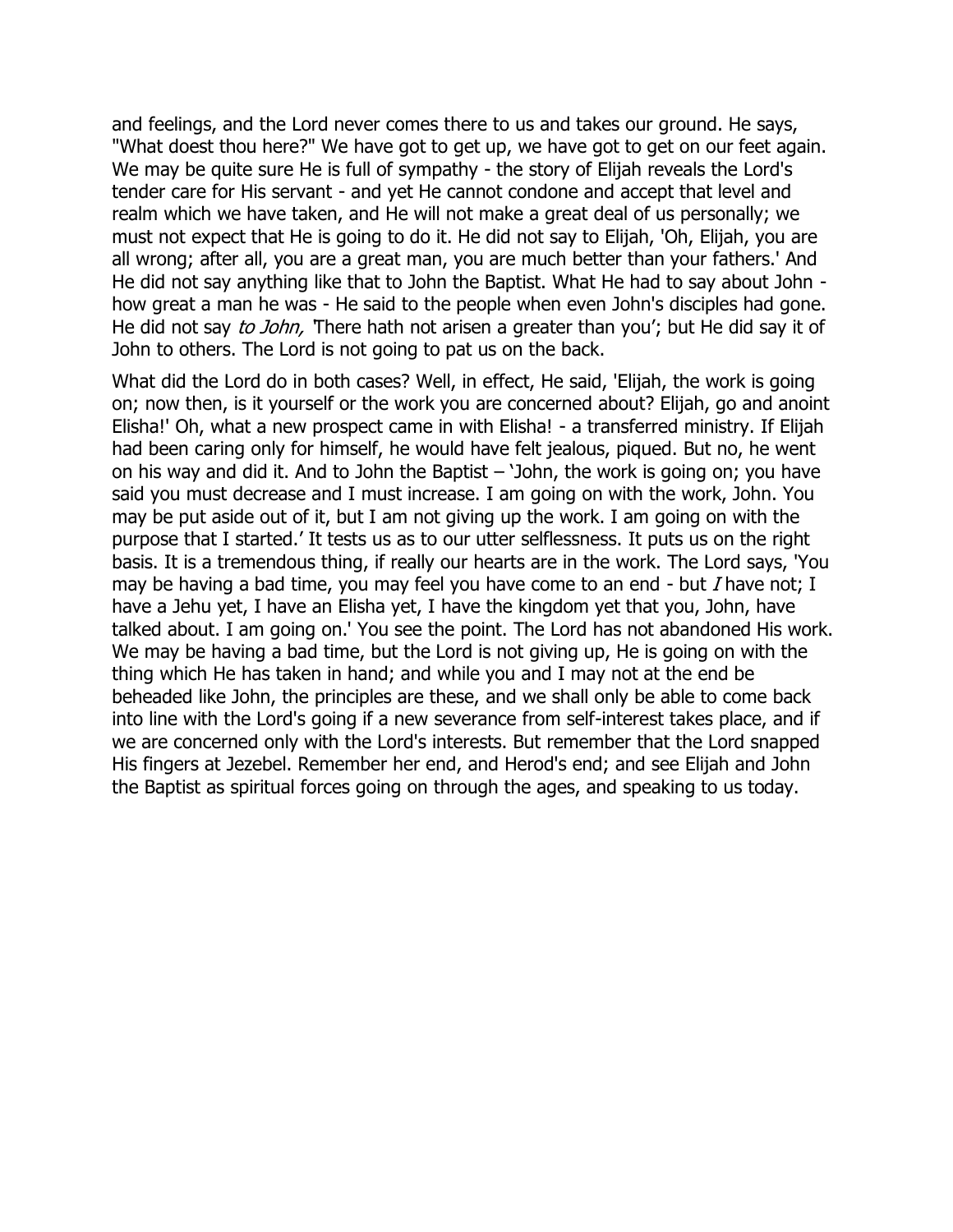# <span id="page-34-0"></span>**Chapter 8 - The Spirit of the Bondservant**

## Readings: Matt. 20:25-28; John 13:16; Luke 19:17; Phil. 2:7-8; 2 Tim. 2:20-21.

These passages all bear upon the matter of service, and they deal with service from centre to circumference; that is, right at the centre in the matter of service the Lord Jesus Himself is placed. He took the place and the form of a bondservant, and He said of Himself: "The Son of man came not to be ministered unto but to minister, and to give his life a ransom for many". So that the Master is presented to us as the chief Servant, as the exemplary Servant, the very model Servant and the model of service.

It is not so much the service as the spirit of the Servant that we want to consider at this time, not mainly the work, but the atmosphere of Him Who did it. It is something to contemplate and to meditate upon. "The Son of man came not to be ministered unto but to minister" is a tremendous statement. The ministry of the Son of man is not that of an official, but of a bondservant. On more than one occasion He sought to impress upon His disciples that their lives here were on the same basis, and were to be governed by exactly the same spirit. They were here to be servants, and servants of all.

If you knew what that word "bondservant" meant in the realm where it was the common language, you would know that it was a very strong word. It certainly did not mean that the one who was in that position could consult his own preferences, and do as he liked or desired. There could never be any consultation with self. The bondslave had no rights whatever in the realm of what was personal to himself. The very fact that he was a bondslave meant that all his own personal rights were removed. He was possessed for a purpose - it may have been (as was usual) to serve a household - and for that household he must live, and never consult his own feelings or interests. The Lord Jesus said that He took that position.

Probably if we had looked at the face of the common bondslave of those days, we should have seen the depressed, joyless countenance of one who had very little interest in life. But that was not so with the One Who presented Himself as the chief of the bondslaves, the Lord Jesus; that is, this position of His did not mean that because He could not consult His own interests or feelings He was miserable, and life had very little meaning for Him. The spirit of this Bondslave was the spirit of joyous, glad and grateful abandonment. To be cut off from Himself and all that would please Himself meant no hardship, because He was always viewing it from the positive side, and not from the negative - from the side of gain to others and the satisfaction to the One Whose Servant He was.

#### <span id="page-34-1"></span>**The Governing Motive of Service**

That introduces the governing motive of service. What is the governing motive of the bondslave of Jesus Christ? It is not compulsion, it is not option; it is love. No ministry of the servant of Jesus Christ can be a triumphant ministry unless there is a deep, strong, abiding love. Love is the motive force of this kind of service. There is all the difference between that and what is official, by appointment - what we call organised work and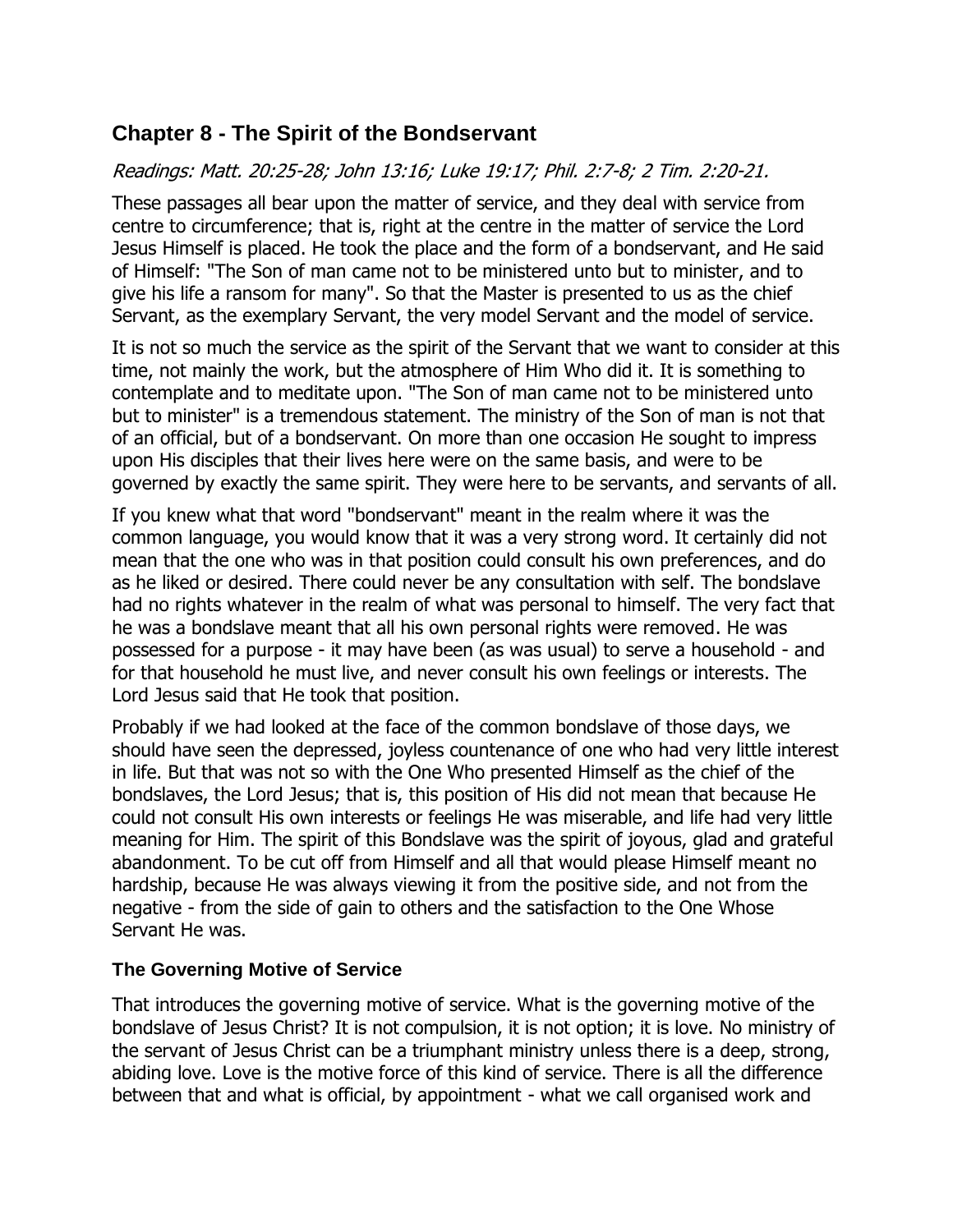service. Sooner or later we shall break down, find ourselves brought to a standstill where we can go no further, in a terrible state of confusion about the whole situation, unless there is an adequate love, not only for the Lord but for all those in the midst of whom we are called to serve. Love is going to solve our problems and to bring us into victory; but apart from a sufficient love the problems of human make-up, the many differences of disposition and character and all that goes to make up a company, and the continuous drain and strain, with all the pressure that comes from the enemy, will present a problem, a perplexity and a paralysing task. Only love will get us through, and love is the motive-power of the servant.

We may ask, How did the Lord manage to maintain the relationship with His disciples? They were so difficult, so different, so disappointing. "Having loved his own... he loved them unto the end". That is the answer. Love got above all that they were; love gave the extra thing which enabled Him not to take them just as they were and end there.

So in our relationships, the spirit of the true servant is only possible as there is a deep love. Upon all those who have ideas of serving the Lord and working for Him I would urge this consideration, that the work of the Lord is not some thing which you outwardly and objectively take up. It is (if it is the true thing) the outworking of love for the Lord and for those who are the objects of His love. That is very simple, but it goes to the heart of things. Sooner or later you and I will be brought to the position where the question will be, Have we sufficient love to go on? Can we find enough love in our hearts to get us through this particularly difficult situation? The situation will be constituted by all those factors which resolve us into servants, bondslaves. It would not have become so acute if only we had been esteemed and honoured, and held in high regard. But when the situation is created by a great deal being expected of us, by demands being made upon our generosity, our kindness, calling for an almost inexhaustible fund of patience, and the letting go of personal feeling; when really the main issue in the crisis is this - I am being imposed upon: too much is being expected of me: I am treated as a servant - that is where we are found out. Love alone can support this service. We all need a great deal more love to get through with our servanthood.

#### <span id="page-35-0"></span>**Love Includes Humility**

Love embraces other things. He took "the form of a bondservant... and... humbled himself". To be a true servant according to Jesus Christ means humility. The exact opposite of the servant spirit is the spirit of pride, and there is that in most men and women which at some time or other is discovered and manifests itself, which does not like to be regarded as a servant. There is a revolt against being a servant, at everybody's beck and call. Liberty! Freedom! Do as you like! Be your own master! State your own terms! To let go all such personal rights, to be a servant, is not human nature as we know it. "He humbled himself." There is no place for pride in a true fellowship with the Lord Jesus, because it is the fellowship of bondslaves. Pride keeps many people out of the kingdom of God. They will not humble themselves to acknowledge that they are needy sinners. They will not come to the place where they would be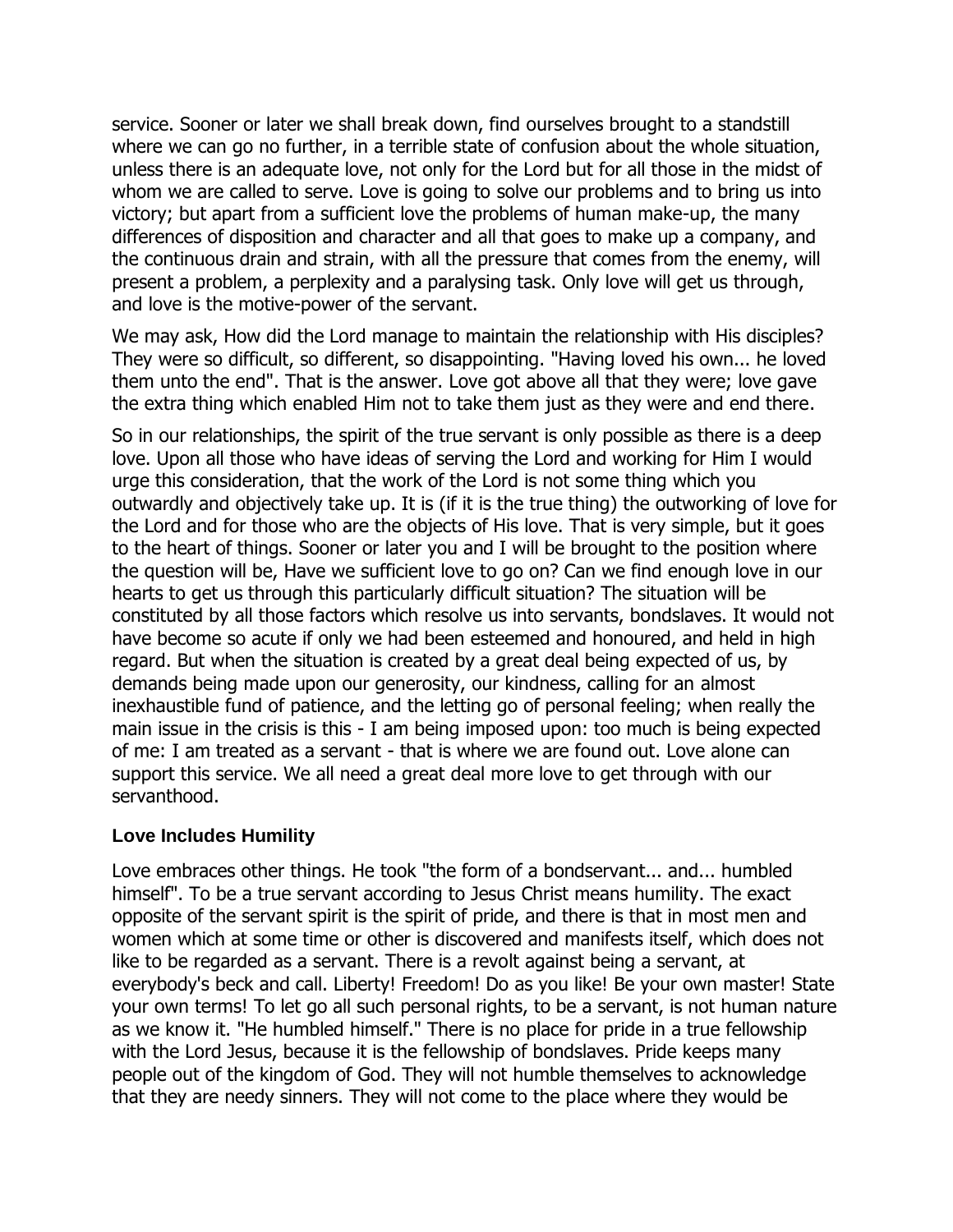publicly recognised as one of those Christians! Pride keeps them out. Pride will take them to hell, just as it took Satan from heaven to hell. Pride is the enemy of believers as much as of the unsaved. It robs us of the real value of service. We have such stilted ideas of service. We do not mind being in the Lord's service if it means something that brings us recognition. There are tremendous dangers about recognised service. The Lord Jesus humbled Himself.

#### <span id="page-36-0"></span>**Love Includes Faithfullness**

What is the way of increased and added usefullness? In the parable of our Lord we read that it was said to the servant: "Well done, thou good servant: because thou wast found faithful in a very little, have thou authority over ten cities" (Luke 19:17). Does not that often find us out? Our bit is not important enough! It does not seem to count very much! It is so small as hardly to be worth notice! "...thou wast found faithful in a very little..." Does that fit you? Do you say, 'Yes, "very little", that truly is my position.' Do you see that you are in the very place where the Master takes account of your faithfullness, with a view to increasing your usefullness? Do believe it! Whether you feel you can accept it or not it is true, that you will never be given an enlarged usefullness by the Lord until you have been faithful in the very little. You may take it that if the Lord promotes He always does so because He takes account of the faithfullness in the very little. The thing that matters is not what people think about us as servants but our attitude to what the Lord has given us to do. If He has said: 'This is what I want you to do...', and then He can go on and say 'And this!' 'And this!', adding to our responsibilities, it will always be on that principle of our being faithful in a very little. We are in the school which has higher standards, larger possibilities.

"If a man therefore purge himself from these, he shall be a vessel unto honour, sanctified, meet for the master's use, prepared unto every good work" (2 Tim. 2:21). That is another aspect. "...a vessel unto honour... meet... prepared unto every good work". On what condition? "If a man... purge himself from these..." From what? "Now in a great house there are not only vessels of gold and silver, but also of wood and of earth; and some unto honour, and some unto dishonour". Our translation is defective. It does not really say that in the original. It is difficult to put it into one English word. It really says, There are vessels unto honour and there are vessels not unto honour (not dishonour). The Lord has not in His House vessels unto dishonour in that positive sense. All His vessels that He has chosen are for good purposes, but there are differences. There are some unto honour, there are some not unto that honour. It is possible to be a vessel unto honour, by separating, by sanctifying, by consecrating, so that it is something more than just an ordinary vessel without any noteworthy purpose. It is a matter of being wholly consecrated to the Lord. That is the principle of honour and meet-ness for use and being prepared unto every good work. It is the positive side - not just being in the House without any special feature or character, but a vessel there right out for the Lord, as we say. These two kinds of vessels are there - those which are just there, really featureless vessels, not marked by any real value, and the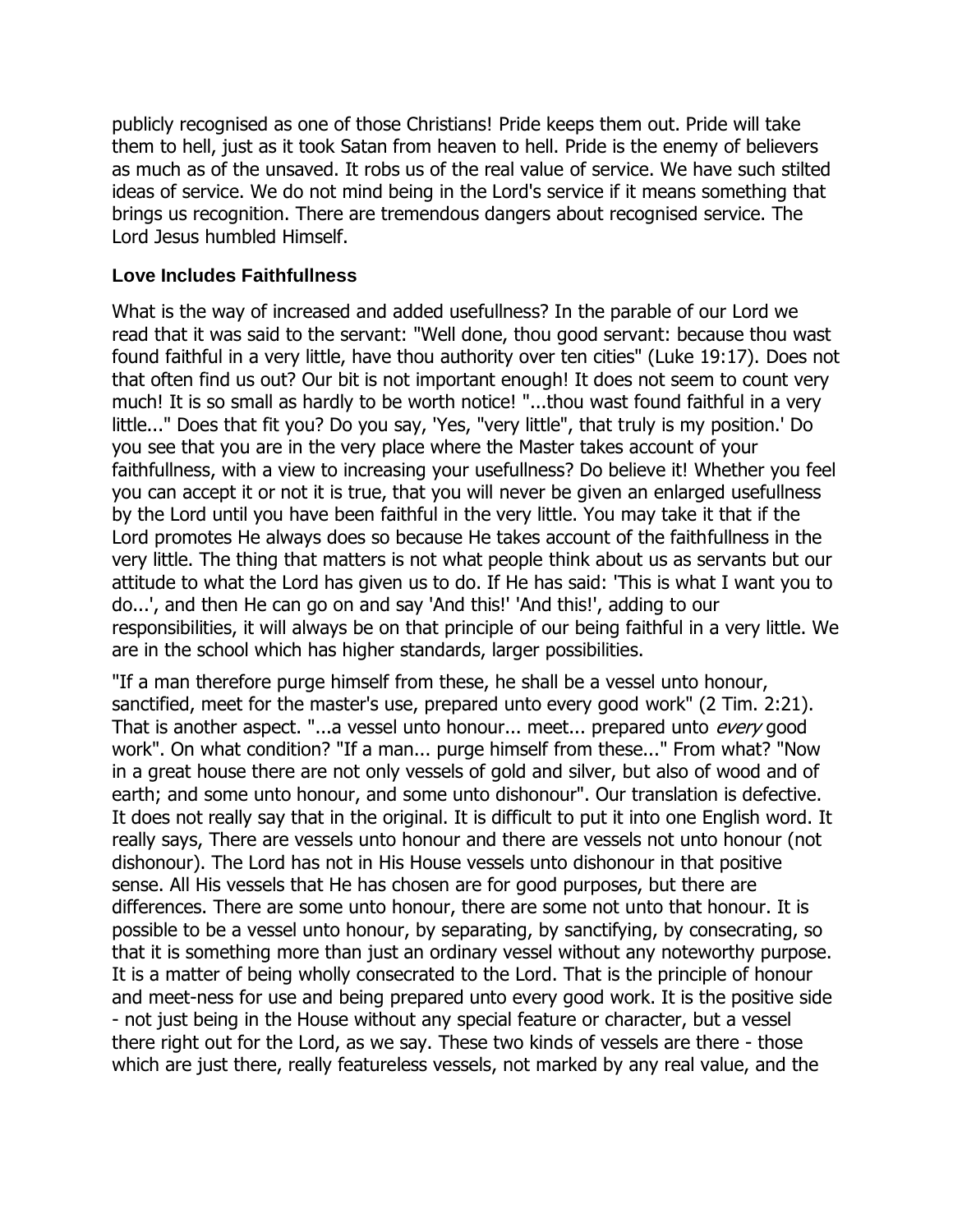others which are wholly devoted, wholly consecrated, stretched out to be all they can for the Lord.

#### <span id="page-37-0"></span>**The Basis is the Cross**

The basis of all this is the Cross: "...and to give his life..." He became obedient unto death, the death of the Cross. This love can only spring out of a heart in which the flesh has been dealt with by the Cross. The self life must go to the Cross. This patience, this humility, this devotion, this love is all the out-working of a crucified life, a life which from the beginning has come to the Cross and abides there.

The Lord give us the spirit of the servant, and may there in the future be about us all more of that which was about Him - "not to be ministered unto but to minister." That is what we are here for. Demands - constant and ever growing demands! That is what we are here for. Being imposed upon! Never allowed to have a position of our own! Put it that way if you like; but what we are here for is to serve. We are bondslaves. The day of exaltation and glory is coming, it is not now. There will be a change some day: "...have thou authority..." But just now we are the bondslaves of Jesus Christ. May we be that in truth.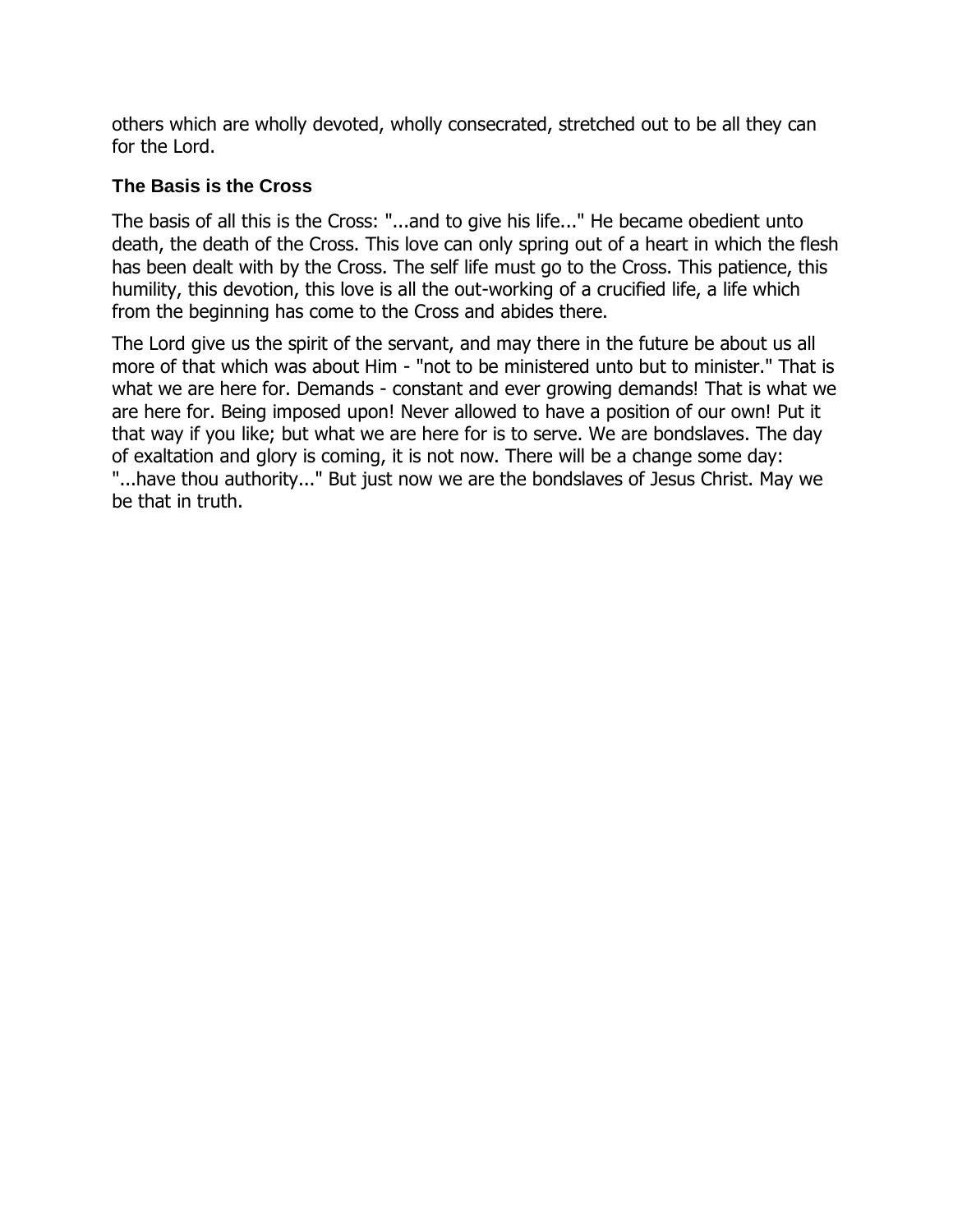# <span id="page-38-0"></span>**Chapter 9 - Service and Sovereignty**

#### Reading: Jeremiah 1:1-12

Our meditation is to be on the matter of service and sovereignty, and I think I can best say what is on my heart by dividing that in this way - (1) The Service, (2) The Servant, (3) The Sovereignty.

## <span id="page-38-1"></span>**The Service**

First, then, the service. When we come to consider any of the great servants of the Lord in the Bible, it would be very natural for us to react in this way - that they were raised up in a very special and outstanding way by God to fulfil a great historic purpose in the course of spiritual history, that they stand alone, in a unique position, and that for us in any way to place ourselves alongside of them or in the same category would be sheer presumption. There is a sense, of course, in which that is a right reaction. It would be quite wrong if we were to assume that we were anything like these men in their measure and ministry. At the same time, there are those things of spiritual meaning which are common to all service for the Lord. There are spiritual truths and principles which govern every one, the very least of the Lord's servants in common with the greatest; and what I shall have to say will be in connection with that which is as true of you and of me in principle as it was of Jeremiah or of any other outstanding servant of the Lord.

But of course we do have to allow for differences in the particular aspect of the service of the Lord to which we may be called. This service for which Jeremiah was chosen and raised up was perhaps the most difficult form of service ever given to man to fulfil. It is comparatively easy to preach the 'good news' of the grace of God to the unsaved, as compared with ministering the full thoughts of God to His own people who are away from those thoughts and are proudly ignorant of what those thoughts are - proud of their tradition, their past, their history; proud of the position to which they have come as something on this earth, fixed in a religious mould, spiritually blind and ignorant, having a form of godliness but denying the power thereof, having a name to live and yet being dead. To come to such a people in the deadly formality of their religious routine and to seek to show the fuller thoughts of God is perhaps one of the most difficult tasks ever committed to man. If there is one thing which comes out quite clearly in the story recorded in these prophecies of Jeremiah, it is how intensely difficult it is to fulfil a ministry like that.

To get some idea of how strong a situation Jeremiah had to meet in that formalism and spiritual death, let us remind ourselves that Isaiah had fulfilled his ministry, and less than a hundred years before this had been slain by the very fathers of the people to whom Jeremiah was sent. If tradition is right and the fragment in Hebrews 11:37 applies to Isaiah, he was "sawn asunder". What a great prophet he was! What a wonderful ministry he fulfilled! What a lot the people of God owe to that ministry! Nevertheless he had suffered thus at the hands of the people: his ministry had had that effect: suggesting that it was a fairly strong situation that Jeremiah had to meet. Then,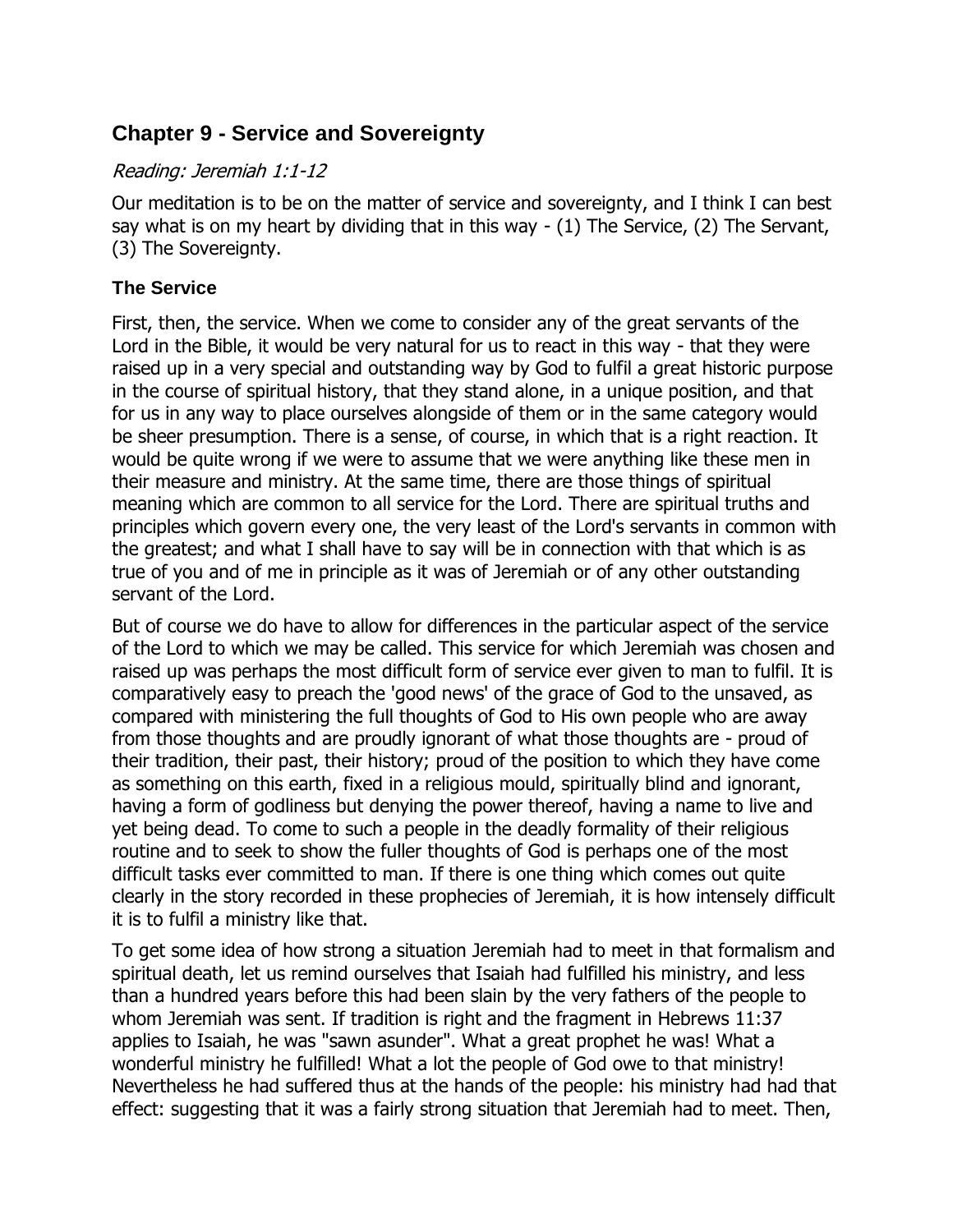of course, men like Hosea, Amos, and Micah had long since finished their ministry, and when you remember all that they had to say and still you find this condition which is met in the prophecies of Jeremiah, you must conclude that if all those men had failed there must be something present that would make the stoutest heart faint at the contemplation of having to deal with it. That is the background of Jeremiah's ministry, and in such discouraging conditions he stepped forth to utter among that people the fuller thoughts of God concerning them.

That was the service to which this man was called, and whether it touches us or not will depend upon whether we have any real concern that the people of God, and all who come to know the Lord, shall come into the fullness of the Divine purpose and thought for His own people. The temptation is not infrequently present to leave the people of God just where they are, and write them off as either hopeless or not needing our attention. 'Let us get on with the business, of getting people saved. The state of the Lord's people is so confused and so deadly that we had better leave it and turn aside and start on fresh ground somewhere else.' There is something behind a temptation and argument of that kind when you really come up against a situation like this. But here again the Lord did not take that course, nor does He ever take it. He could have fully and finally renounced the whole thing, and started on altogether virgin soil; but no, if God has committed Himself, then whatever He may have to do, He will at last get, even if in a remnant only, an expression of that which is more fully according to His original mind.

But to that service and ministry can come only such as are going to know nothing less than a life-long crucifixion to all interests but that one thing - that God may be satisfied. So much, then, for the service.

#### <span id="page-39-0"></span>**The Servant**

As to the servant; when the word of the Lord came to him Jeremiah was evidently not a novice, not just a youth; he was already of the priestly house and doubtless had some experience on the practical side of temple service; he knew something. But when it came to preaching - that is, to being a prophet to the people and to the nation - he felt himself altogether unqualified; indeed, he would have said, disqualified; and his instant reaction to the call of the Lord was, "Ah, Lord God! behold, I know not how to speak, for I am a child". The word 'child' there does not necessarily imply what we commonly take it to mean. It is the same word that the angel applied to Zechariah - "Speak to this young man" (Zech. 2:4). Jeremiah said, "I am a child" - 'I am young: in this realm of things, I have neither experience nor qualification'. But it was just there that the Lord found his qualification, not his disqualification.

Now, we must be very careful to make a discrimination. We find the Lord urging to service, calling for labourers; He wants prophets, He calls for servants, and desires them to be tremendously eager, earnest, zealous. But at the same time He wants to find in them a very real hesitancy - something which would say, 'I cannot'. How are we going to reconcile these two things? Until we have done that, we shall make some mistakes and be in a dangerous position. You see, there is all the difference between a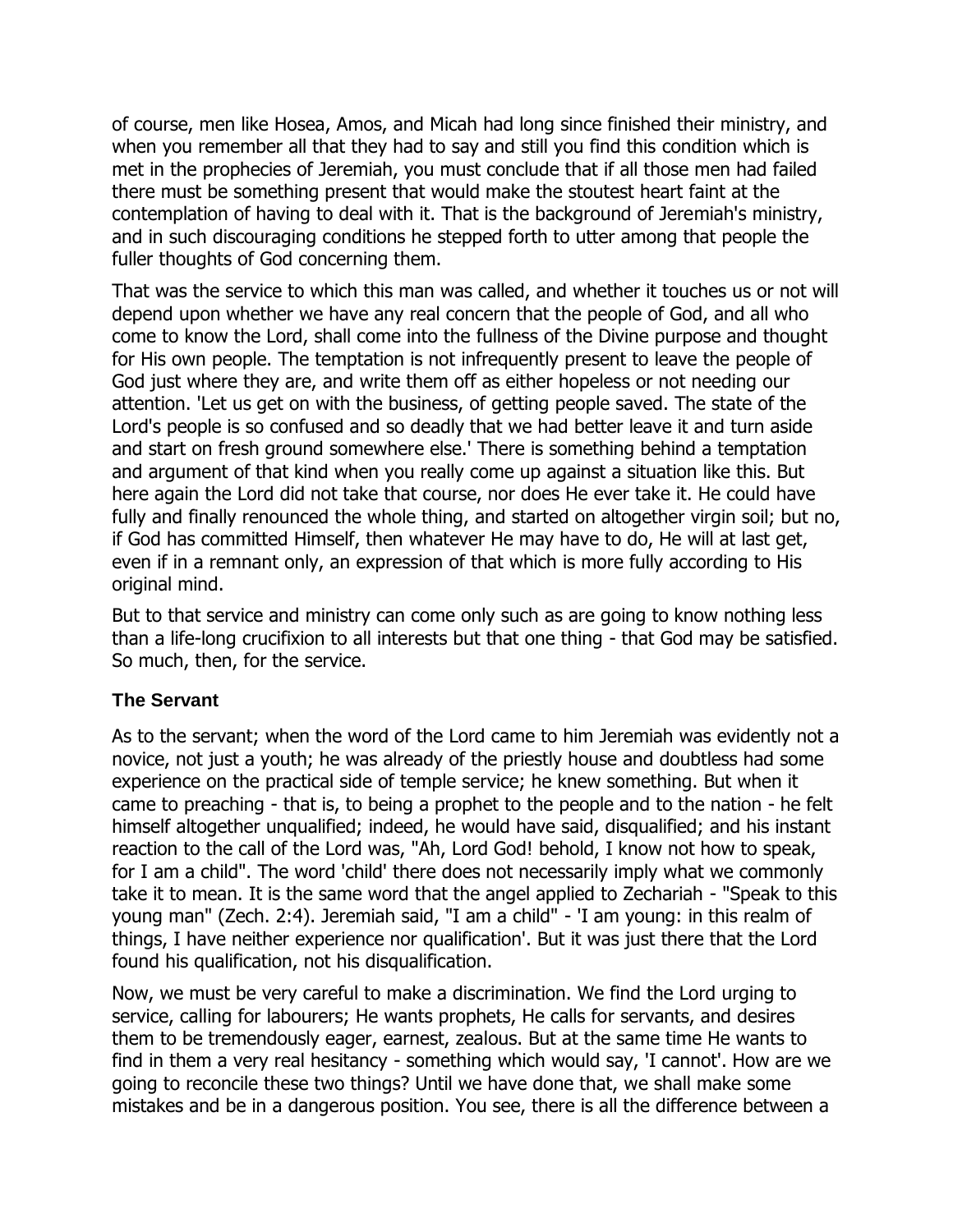passion for souls and a passion for preaching. A great concern for the spiritual life of others is one thing; but a great concern to be teaching others is quite another thing. No one would ever say of Jeremiah that he was not stirred to the very depths of his being with a great concern and passion over the people of God. He has come down in history by the name of the weeping prophet. You cannot read his 'Lamentations' without feeling that this man, to the last drop of his blood, is impassioned over the spiritual state of God's people. At the same time, with it all he is hesitant, he would hold back. Those two things must be found together in the servant of the Lord, whatever the service. There must be on the one hand a deep-rooted passion and fire of spiritual concern over the situation which exists and which has to be met and dealt with; at the same time there must be just as deep a consciousness of the utter unfitness for such work on the part of the servant or the vessel himself or herself. Our eagerness to preach may, after all, actually spring from our own self-sufficiency, our own conceit, and in the sight of God that is the greatest disqualification for service. Our disqualification does not consist in our own inability and insufficiency but in our own idea that we *can*. Anything in the nature of conceit, which simply means, having the resource in ourselves, disqualifies in the sight of God.

Jeremiah was a priest by birth, by training, by upbringing, but he was no ecclesiastic, he was no professional priest; in the right sense he was a very natural man. Read his prophecies, keeping him in view with the object of seeing what kind of a person this is that you are dealing with in Jeremiah. How human he is! There is nothing put on, nothing in the nature of professional service. He would repudiate all titles. If he had been a dignified ecclesiastic, it would have been an awful thing to be treated as he was. Just imagine such a person being let down into the filth of that pit, and, after being left there for a time pulled up with the aid of filthy rags! Ecclesiastical dignity would not have stood up to that! But it was otherwise with Jeremiah. And God is wanting *people* not professionals, not experts; just people. And that comes out here beautifully, right at the beginning. "Ah, Lord God... I know not how to speak; for I am a child." But the Lord knew something more about Jeremiah than he knew about himself.

#### <span id="page-40-0"></span>**The Sovereignty**

Now we pass on to this which, after all, is the thing that I feel most constrained to say a word about the sovereignty behind all this. Jeremiah was to minister regarding sovereignty, for it was the sovereignty of God that was in operation at this time in so many and such manifest ways. Perhaps the outstanding example of that comes in chapter 18 of these prophecies - the story of the potter's house and the vessel. "I went down to the potter's house, and, behold, he was making a work on the wheels. And when the vessel that he made of the clay was marred in the hand of the potter, he made it again another vessel, as seemed good to the potter to make it. Then the word of the Lord came to me, saying, O house of Israel, cannot I do with you as this potter? saith the Lord". 'Have not I sovereign rights to do as I will? If the house of Israel fail me, then out of that clay I will make another vessel'. This is the operation of sovereignty. Jeremiah all the way through was to be a minister concerning the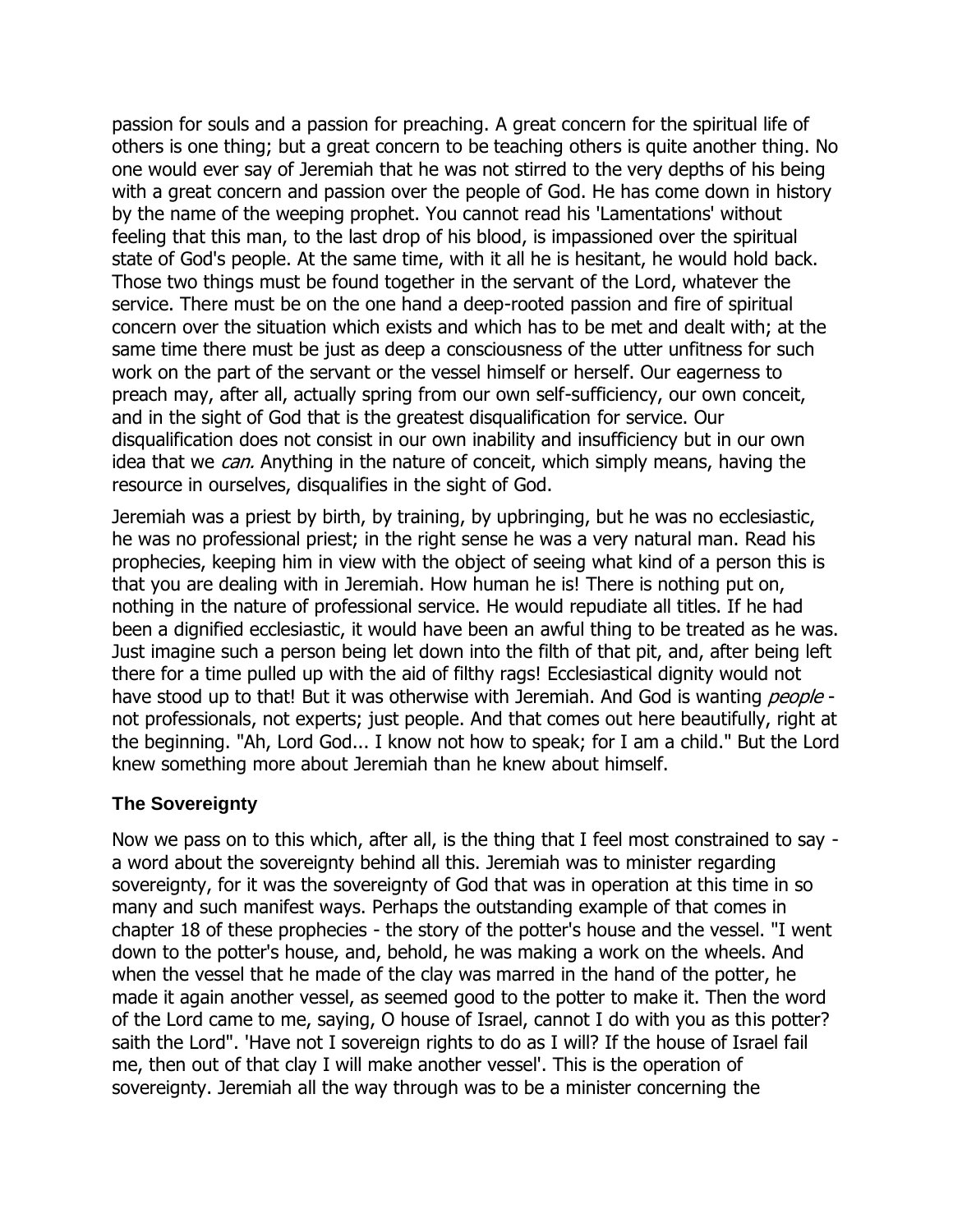sovereignty; therefore he had to be the personal embodiment of that sovereignty, and this first chapter brings that into view.

"Before I formed thee... I knew thee, and before thou camest forth I sanctified thee; I have appointed thee a prophet unto the nations. "Here was Jeremiah's place in God's foreknowledge. It was only at this much later time that Jeremiah was made aware that sovereignty had governed his very birth and his life right up to this time. He would have regarded himself as merely one in the millions of people born into this world, with nothing special about his birth, or of special Divine intention in his life up to this time. He has come to manhood, with so far nothing very conspicuous of God's hand in his history. But here at length God breaks in and says, 'Jeremiah, before you ever had a physical being you were in my knowledge; before you came into this world, I had already set you apart; I had designed you as a prophet for the nations'. And that would certainly carry with it this, that however Jeremiah was constituted naturally, and whatever had been his experience in the years of his life up to that time, there was something behind it not recognised by him which was all related to the purpose which God had foreseen, foreknown and fore-intended as to Jeremiah.

My point is that Jeremiah did not know anything about that until the day that God came to him and gave him his commission. And then, from that time, he began to realise (and perhaps, then, only in an imperfect way) that there was something more bound up with his being in this world and with the way in which he had been brought up than ever he had imagined - that there was a Divine sovereignty there which was being exercised according to Divine foreknowledge. I have said that that Divine sovereignty had something to do with his very constituting, and yet it is just there that we may find some difficulty. Jeremiah himself did. 'I cannot speak! Thou callest me to be a prophet, and a prophet must be able above all things to speak, but I cannot. Lord, Thou hast made a mistake, Thou hast picked the wrong one; I am not constituted for this thing to which Thou hast called me; Thou dost need a different kind of person'. The Lord most definitely repudiated Jeremiah's suggestion that He had not had a hand in his constituting.

How is it explained? There is only one way of explaining it. There is one all-governing consideration with God, and that consideration governs all His activities. If there is any truth at all that Jeremiah after all was born as God intended him to be born, and made as God intended him to be made, and was the kind of person that God wanted for this work, there is only one explanation, and it is everywhere in the Bible. It was and is that all should be of God and not of man, that there should never be any room or ground whatever for glory to go to the servant, the instrument, the vessel. All the glory is to come to God. God is governed by that always. He, then, will deliberately choose the weak things, the foolish, the things which are not. That is Divine sovereignty - "that no flesh should glory in his presence" (1 Cor. 1:29). That is the most hopeful ground for us all. If that is true, then there is hope for us, there are possibilities for the Lord where we are concerned; and if we have not come there, we may as well understand from this moment that we shall never bring very much glory to God until we have become thoroughly broken vessels.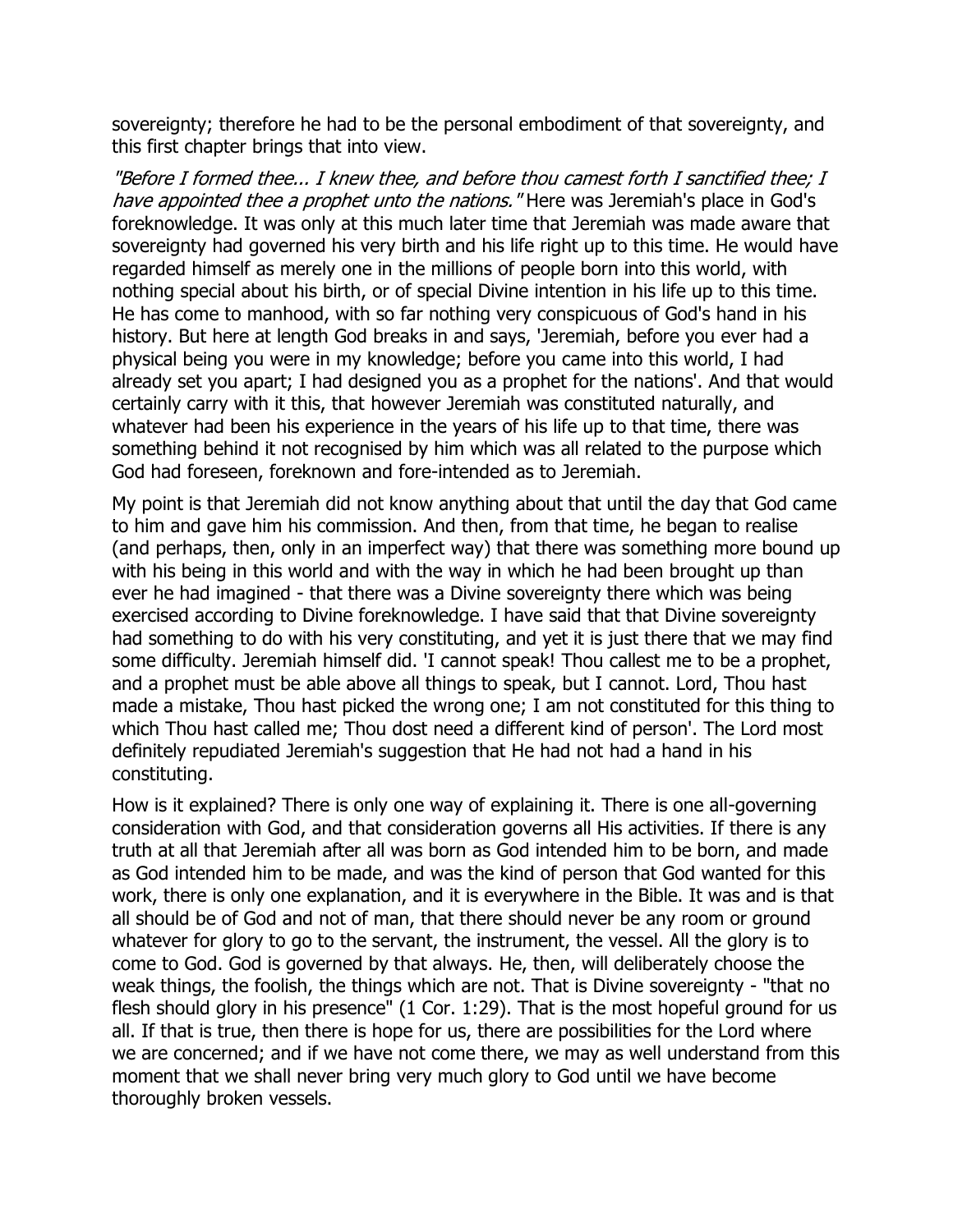So much has been made of the natural gifts and qualifications of certain servants of the Lord - of Paul in particular; but the Lord's handling of Paul was such as to make him very hesitant to say anything about himself. He was broken; yes, he was shattered. Paul would say more than anyone that, if anything was done, it was the Lord Who did it, not Paul. Whatever of gift there may be in the background, remember that it is the Lord who will account for anything at all of good that is done.

So we find that Jeremiah in his very self, in his very origin, and in the whole course of his life, was compelled to rest for himself upon the God of resurrection. That is what it meant. If there is to be anything at all in this service, it has to be like something that is brought out from the dead. 'I cannot!' 'Cannot' is the word that lies always over a grave, over death. Ask anybody who is dead to do something! What is the word that lies over resurrection? 'Can!' But God is the God of resurrection. Jeremiah was constituted on that basis. His very being was because of the God of resurrection; his very ministry also. Follow him through his story; again and again it was as though the end had come; but no, it had not. By Divine, sovereign intervention he went on and on. When royalty and leaders had been carried away from Judah, when thousands of inhabitants were away there in captivity, Jeremiah is still carrying on his work with the poor of the flock in the land.

Then we read Ezra 1:1 - "That the word of the Lord by the mouth of Jeremiah might be accomplished, the Lord stirred up the spirit of Cyrus, king of Persia". Years afterward, Jeremiah still lived, though he was dead; he was still influential, though he had passed from the earth. It is the God of resurrection in action. That is the sovereignty of God.

And what was the fruit of Jeremiah's ministry? Well, Daniel says, "I... understood by the books the number of the years whereof the word of the Lord came to Jeremiah..." (Daniel 9:2). Daniel had been reading Isaiah and Jeremiah, and because of this he started to pray. The great ministry of Daniel was produced by the understanding which he got from Isaiah and Jeremiah, and the result was the remnant returning - the sovereign action of God in relation to Jeremiah's ministry.

"I have made thee a prophet unto the nations"; not only to the nation but to the nations. Now here is Babylon, and Cyrus, king of Persia; Babylon, Persia, all coming under the sovereign power of God through the word of Jeremiah. Tremendous, from a child!

I have said that Jeremiah may stand in a special historic relation to the great purposes of God, but the principles hold good. We may not be Jeremiahs, Isaiahs, or Pauls, but we are called to serve the Lord's interests, and there may be very much more sovereignty behind our lives than we are aware of. It may be only as we go on that we shall become conscious that the Lord evidently brought us into being for something that there is something stirring in us that gravitates in a certain direction which is prophetic of how we are to serve the Lord. We find things taking shape in a certain way, with a corresponding deep exercise of our hearts about that. We come up against our own lack of qualification, our own unsuitability, and we are thrown right back upon the God of resurrection. We find that the very fact of our being thrown upon the Lord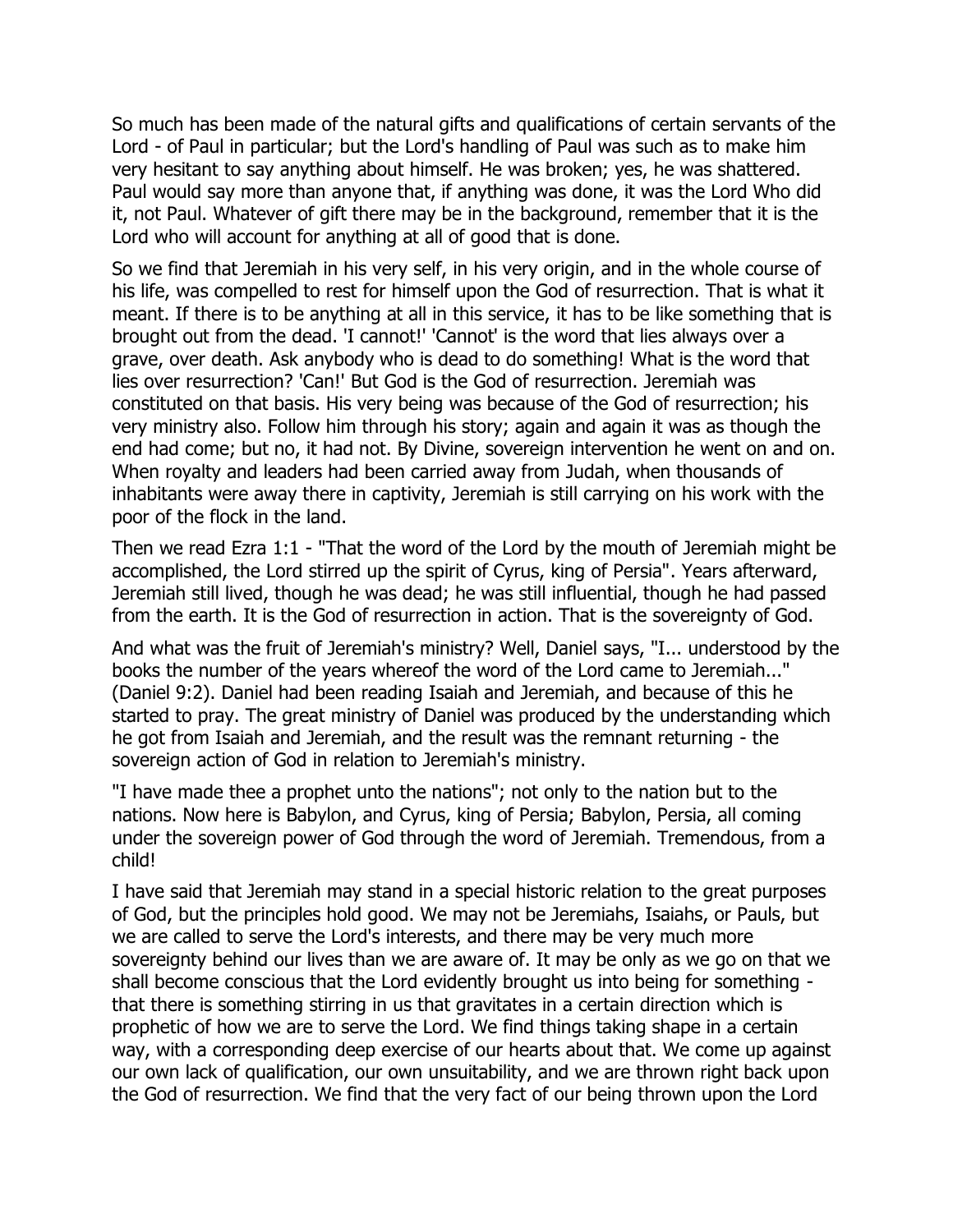for everything is a sovereign act, with a view to safeguarding everything for the Lord. It is the safest thing, and perhaps one of the greatest evidences that things are of the Lord, when we feel, on the one hand, that we must, out of an inward compulsion, serve the Lord, and yet, on the other hand, that if there is to be anything at all for the Lord it must all be of His doing. You may take it that if there is anything about us of confidence in ourselves that we can do it, that we are sufficient, God in His sovereignty stands off and leaves us alone till we come to our senses. It is a safe place, to know that everything must be of the Lord. It is a part of His own sovereign work of grace in us. But it is a very comforting thing to know that when the Lord has purposes He wants to fulfil, He sovereignly acts, even in secret, in relation to these purposes, so that even a birth which looks simply like one of the millions of births is a singled-out thing in the sovereignty of God, with an object; that the upbringing, the training, which has nothing so very distinctive about it as making important the person concerned, is nevertheless all a part of design; and perhaps in later years we shall see that there was more design than we imagined in what looked like a life without very much design. Faith must turn to God in that way and believe that He knows from the beginning all about us, that He knows what He wants where we are concerned; and if we are really crucified men and women, the purposes of God will take their course. But let us note well that there is the vital turning point. Whatever we may have sensed before, until that day comes when the self-element gets right out of the way, until all the sense that we can do it and want to do it is thoroughly smitten and we are in the place where we really know that if there is going to be anything at all it must be of the Lord, nothing can really arise. But when that day comes, then all that purpose which has been waiting stored up will begin to break out and take charge of our lives in a new way, we shall know that we are girded by God for something - not perhaps what we would have chosen. It may perhaps be for the most difficult thing ever given to anyone to do. Jeremiah would have escaped it a thousand times if he could have done so, but he could not; and in this very holding on his way we see but one more expression of the fact that once the Lord has set His hand to do a work, He will sovereignly carry the vessel of that service to full accomplishment so long as the vessel remains suitably yielded in His hand.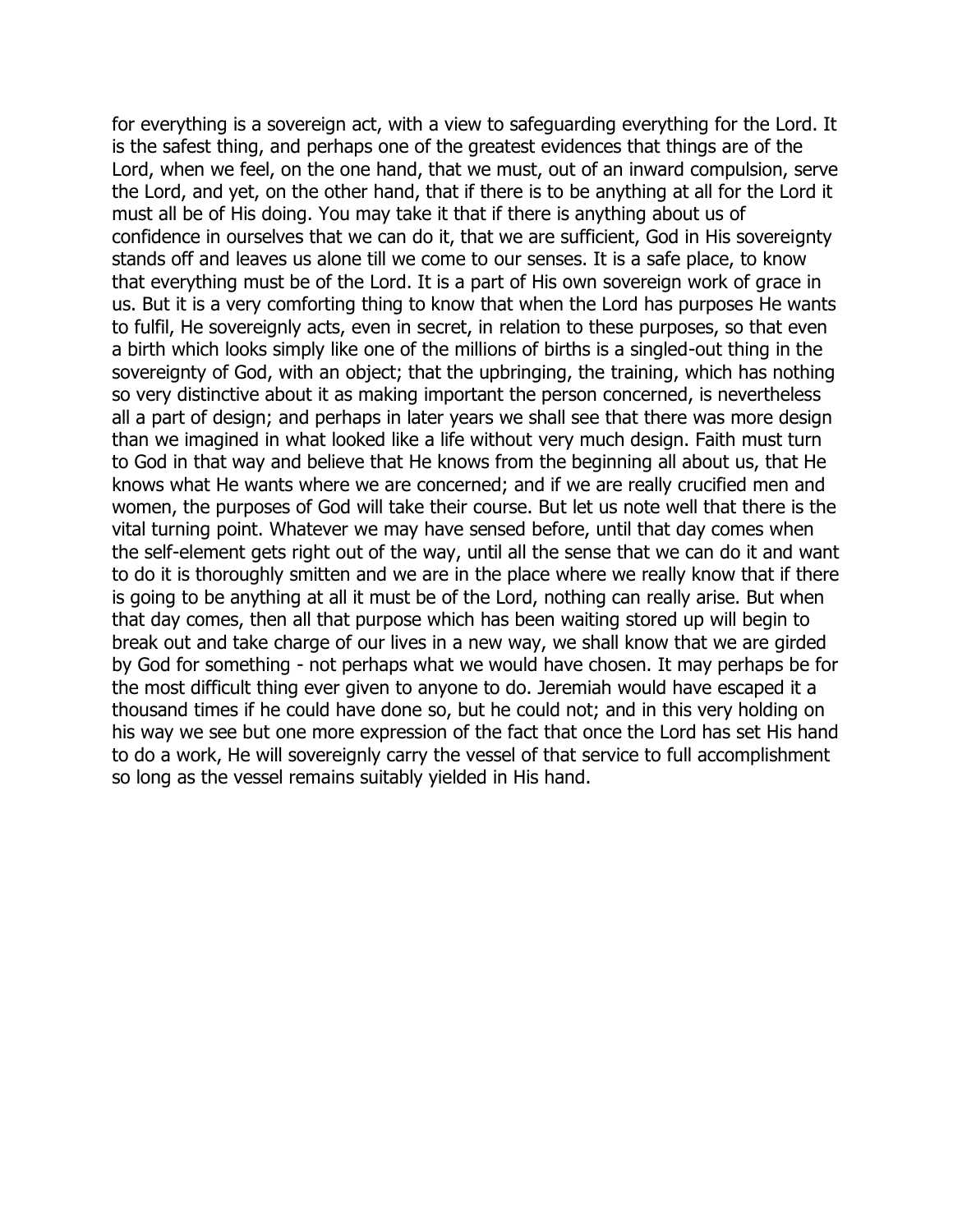# <span id="page-44-0"></span>**Chapter 10 - The Servant's Continual Need of Grace**

## Reading: Luke 9:28-36; Matt. 17:1-9; Mark 14:66-72; 2 Pet. 1:18.

One would not put these Scriptures together in this way - for it would seem rather unfair to Peter - but for the fact that this account given in "Mark" of Peter's denial was virtually Peter's own record of what took place. The great influence in Mark's life eventually was Peter, and it is quite generally accepted that the Gospel by Mark, as it is called, is really Peter's record of things, and bears all the marks of his nature and character. It is therefore impressive that Peter recorded so definitely and clearly the account of what took place, and drew attention so plainly to the vehemence of his denial of the Lord. That is some justification for placing the denial alongside of the great event of the transfiguration.

We have seen on an earlier occasion how heaven and hell, God and Satan, were contending for the ground in the soul of this man, and that everything for Peter's future usefullness to the Lord depended upon the Lord's having the ground by Peter's own yielding of it to Him.

Now here we might speak of the height and the depth possible in the soul of one person. Here is the mountain - probably Hermon, over nine thousand feet high - a symbol of the great spiritual height represented by the transfiguration. We are not speaking about the transfiguration at the moment, but it does represent a very great height of spiritual vision and experience. One would think that it would be impossible to rise to anything higher than to see the glorified Son of man. How high a spiritual thing that was for these men! And then, right at the other extreme, it is difficult to think of anything much deeper and lower than Peter's vehement and repeated denial of his Lord. How high! How low! How wide is the range of possibility in the life of any child of God! I expect we know just a little of this. There are times when we feel we are on the very mountain top with the Lord, and we wonder if ever again we shall be found guilty of the doubts and fears that have characterised us before. We feel that now we shall go on, and there will be no more ups and downs; and it is not always very long before we seem to be just at the other extreme, and wonder if ever we shall be up again. This is not an uncommon experience. We may be amazed at Peter and say, 'If ever I had such an experience and saw the Lord transfigured, I should never get anywhere near denying Him after that.' But I think we know enough to know that such things are not impossible. There are great heights and great depths which remain possible to the soul of any man or woman. And that is the point, I think, of the whole thing.

You see, the Lord was making it perfectly clear to Peter and to others during their time with Him that they, in themselves, were not to be relied upon, and He was saying through them to us that the stability is not in us, in what we are at all. We can never come to a place where we are settled and sure that there will be no more variations; we are not of that stuff, especially when we come into the spiritual realm where we have to meet the extra factors which Peter was undoubtedly meeting in the desire of Satan to have him to sift him as wheat. So stability is not in us, and the Lord takes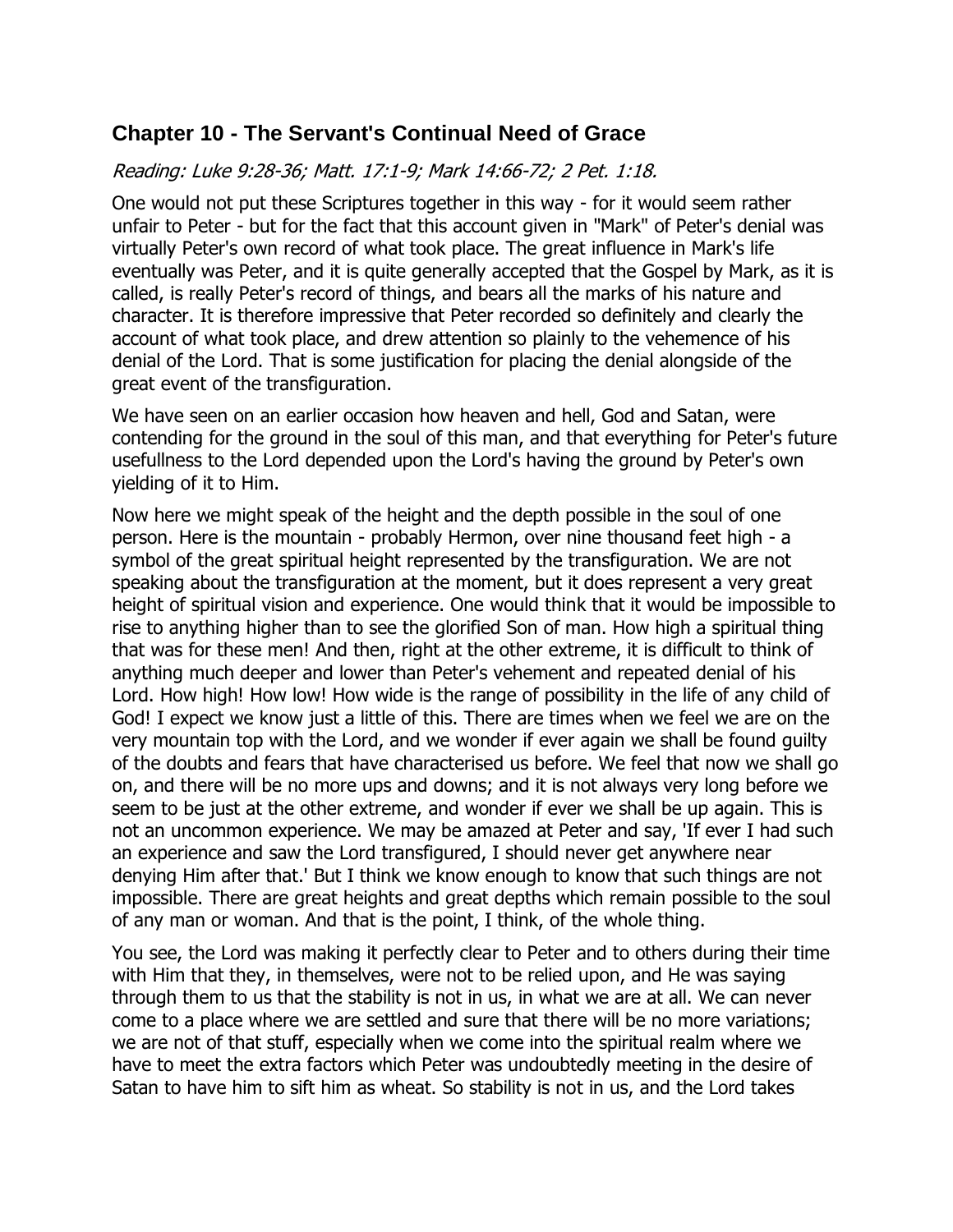great pains and goes a very long way to settle us as to that matter, to undercut all the ground of self-strength and self-sufficiency. It is something that has got to be established and maintained all the way along in order that one thing may be made manifest - one thing which came out in Peter's life and is perhaps the great thing which characterised him. That one thing is the grace of God.

The Lord knew whom He had chosen (John 13:18). "He needed not that any one should bear witness concerning man; for he himself knew what was in man" (John 2:25). And yet, knowing exactly these heights and these depths, these terrible reactions and rebounds, knowing how far Peter could and would go - and we too in the same way - He chose him. Surely it is sovereign grace! When you come to read Peter's letters, you find that the key to his letters is grace. It is a simple, but tremendously helpful, message to our hearts. On the one hand, the Lord leaves us in no doubt whatever as to what kind of stuff we are made of, and it would be very easy for us to despair of ourselves when we find the tremendous extremes of elation, and then of depression, which are possible in us; but the grace of God is greater than all that, and it is through making us aware of that utter worthlessness which belongs to us that He displays His grace most gloriously.

Peter, as an example, is taken on the way which lays down a very sure foundation for the grace of God. We can understand Peter speaking much about grace. But then, you see, there was the ministry aspect of it. "Simon, behold, Satan asked to have you, that he might sift you as wheat; but I made supplication for thee, that thy faith fail not; and do thou, when once thou hast turned again, establish thy brethren" (Luke 22:31,32). The real ministry of Peter was going to be strengthening, confirming, encouraging his brethren, and undoubtedly that ministry was along these lines. Many of his brethren would come to the place where they were prepared to give up and disappear from the work because of the consciousness of their own insufficiency and weakness. There would be a great need for a confirming, establishing, and strengthening ministry, for this very reason, that the Lord was never going to allow His blessings, however great, to obscure the fact that all was of grace, and that on the human side all was weakness and worthlessness. In that realm we well know how much a ministry is called for to strengthen and confirm the Lord's people. And so the ground for that had to be laid very truly and deeply in Peter's own life. If we are allowed or caused to see, perhaps in some deeper and fuller way, our own worthlessness, it is that we may discover more fully the grace of God in order that we may be able to help others who are on the point of despairing and giving up. There is a ministry factor in it, and we find that, in the case of Peter and Paul and others, the Lord was making the ground safe for service.

It is very impressive to notice that, however great were the blessings of the Lord, however much the power of God came to rest upon these men - and I need not remind you how greatly Peter and Paul were blessed and used by God - yet all that was never for one moment allowed to cover over the fact of the utter helplessness and worthlessness of the men in themselves. It seems as though the Lord kept that balance all the way along. There is a very great peril in being used and blessed - the peril that we should forget that this is the Lord and not ourselves at all: that we do not figure in